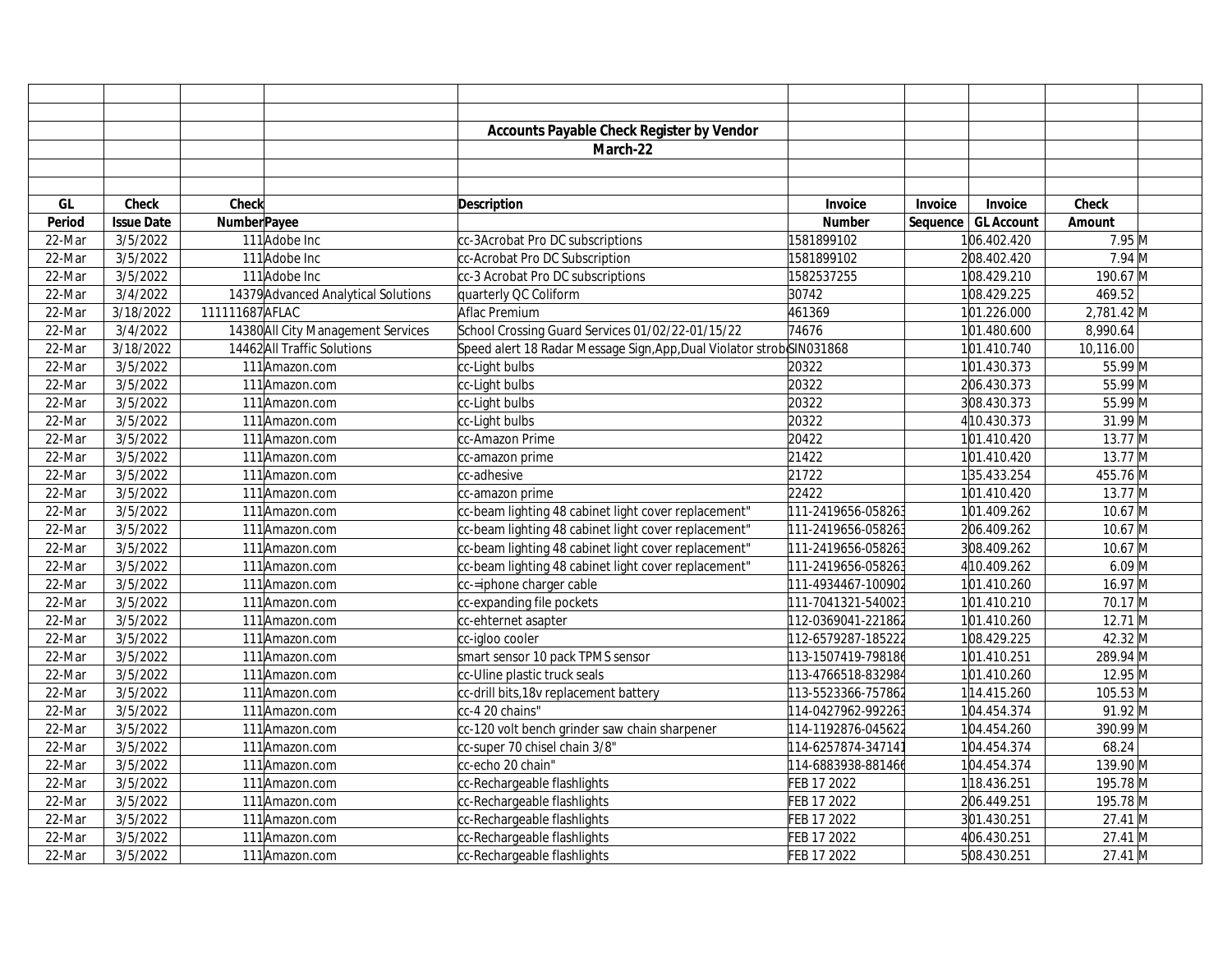|        |                   |                     |                                        | <b>Accounts Payable Check Register by Vendor</b> |               |          |                   |                   |  |
|--------|-------------------|---------------------|----------------------------------------|--------------------------------------------------|---------------|----------|-------------------|-------------------|--|
|        |                   |                     |                                        | March-22                                         |               |          |                   |                   |  |
|        |                   |                     |                                        |                                                  |               |          |                   |                   |  |
|        |                   |                     |                                        |                                                  |               |          |                   |                   |  |
| GL     | Check             | Check               |                                        | <b>Description</b>                               | Invoice       | Invoice  | Invoice           | Check             |  |
| Period | <b>Issue Date</b> | <b>Number Payee</b> |                                        |                                                  | <b>Number</b> | Sequence | <b>GL Account</b> | Amount            |  |
| 22-Mar | 3/5/2022          |                     | 111 Amazon.com                         | cc-Rechargeable flashlights                      | FEB 17 2022   |          | 610.430.251       | 15.66 M           |  |
| 22-Mar | 3/5/2022          |                     | 111 Amazon.com                         | smart sensor 10 pack TPMS sensor terminals       | FEB 4 2022    |          | 110.426.374       | 65.59 M           |  |
| 22-Mar | 3/4/2022          |                     | 14381 ATCO International               | nitrile gloves, release II                       | 10591609      |          | 108.429.374       | 1,330.65          |  |
| 22-Mar | 3/4/2022          |                     | 14382 AUTOMOTIVE SERVICE RELADYNE Fuel |                                                  | 0228364-IN    |          | 146.447.232       | 3,077.96          |  |
| 22-Mar | 3/4/2022          |                     | 14382 AUTOMOTIVE SERVICE RELADYNE Fuel |                                                  | 0229243-IN    |          | 146.447.232       | 3,416.85          |  |
| 22-Mar | 3/18/2022         |                     | 14463 AUTOMOTIVE SERVICE RELADYNE Fuel |                                                  | 0229990-IN    |          | 146.447.232       | 4,713.68          |  |
| 22-Mar | 3/18/2022         |                     | 14463 AUTOMOTIVE SERVICE RELADYNE Fuel |                                                  | 0230836-IN    |          | 146.447.232       | 4,746.71          |  |
| 22-Mar | 3/5/2022          |                     | 111 AutoZone                           | Headlight restoration wipes                      | 4610471348    |          | 110.426.374       | 48.36 M           |  |
| 22-Mar | 3/4/2022          |                     | 14383 AutoZone                         | Air door-dorman blend door actuator              | 4610465105    |          | 108.429.251       | 197.58            |  |
| 22-Mar | 3/4/2022          |                     | 14383 AutoZone                         | Dorman blend door actuator-Tahoe                 | 4610467187    |          | 108.429.251       | 192.08            |  |
| 22-Mar | 3/18/2022         |                     | 14464 AutoZone                         | Air door actuator                                | 4610485205    |          | 108.429.251       | 40.69             |  |
| 22-Mar | 3/4/2022          |                     | 14384 Batdorf, James                   | Credit balance from sale of 796 Spruce St        | 796 SPRUCE ST |          | 199.175.000       | 836.80            |  |
| 22-Mar | 3/5/2022          |                     | 111 Telesystem                         | Telephone                                        | 672857        |          | 101.401.321       | 132.98 M          |  |
| 22-Mar | 3/5/2022          |                     | 111 Telesystem                         | Telephone                                        | 672857        |          | 201.402.321       | 126.18 M          |  |
| 22-Mar | 3/5/2022          |                     | 111 Telesystem                         | Telephone                                        | 672857        |          | 301.403.321       | $5.69$ M          |  |
| 22-Mar | 3/5/2022          |                     | 111 Telesystem                         | Telephone                                        | 672857        |          | 401.406.321       | $4.78$ M          |  |
| 22-Mar | 3/5/2022          |                     | 111 Telesystem                         | Telephone                                        | 672857        |          | 501.409.321       | $14.33 \text{ M}$ |  |
| 22-Mar | 3/5/2022          |                     | 111 Telesystem                         | Telephone                                        | 672857        |          | 601.414.321       | $62.54$ M         |  |
| 22-Mar | 3/5/2022          |                     | 111 Telesystem                         | Telephone                                        | 672857        |          | 701.430.321       | 35.90 M           |  |
| 22-Mar | 3/5/2022          |                     | 111 Telesystem                         | Telephone                                        | 672857        |          | 801.410.321       | 279.92 M          |  |
| 22-Mar | 3/5/2022          |                     | 111 Telesystem                         | Telephone                                        | 672857        |          | 904.452.321       | $11.37$ M         |  |
| 22-Mar | 3/5/2022          |                     | 111 Telesystem                         | Telephone                                        | 672857        |          | 1004.454.321      | 15.68 M           |  |
| 22-Mar | 3/5/2022          |                     | 111 Telesystem                         | Telephone                                        | 672857        |          | 1104.456.321      | $11.37$ M         |  |
| 22-Mar | 3/5/2022          |                     | 111 Telesystem                         | Telephone                                        | 672857        |          | 1206.401.321      | $7.96$ M          |  |
| 22-Mar | 3/5/2022          |                     | 111 Telesystem                         | Telephone                                        | 672857        |          | 1306.402.321      | $11.14 \, M$      |  |
| 22-Mar | 3/5/2022          |                     | 111 Telesystem                         | Telephone                                        | 672857        |          | 1406.406.321      | $4.78$ M          |  |
| 22-Mar | 3/5/2022          |                     | 111 Telesystem                         | Telephone                                        | 672857        |          | 1506.409.321      | $14.33$ M         |  |
| 22-Mar | 3/5/2022          |                     | 111 Telesystem                         | Telephone                                        | 672857        |          | 1606.430.321      | 15.92 M           |  |
| 22-Mar | 3/5/2022          |                     | 111 Telesystem                         | Telephone                                        | 672857        |          | 1706.448.321      | 79.94 M           |  |
| 22-Mar | 3/5/2022          |                     | 111 Telesystem                         | Telephone                                        | 672857        |          | 1808.401.321      | $7.96$ M          |  |
| 22-Mar | 3/5/2022          |                     | 111 Telesystem                         | Telephone                                        | 672857        |          | 1908.402.321      | $11.14 \, M$      |  |
| 22-Mar | 3/5/2022          |                     | 111 Telesystem                         | Telephone                                        | 672857        |          | 2008.406.321      | $4.78$ M          |  |
| 22-Mar | 3/5/2022          |                     | 111 Telesystem                         | Telephone                                        | 672857        |          | 2108.409.321      | $14.33$ M         |  |
| 22-Mar | 3/5/2022          |                     | 111 Telesystem                         | Telephone                                        | 672857        |          | 2208.429.321      | 475.14 M          |  |
| 22-Mar | 3/5/2022          |                     | 111 Telesystem                         | Telephone                                        | 672857        |          | 2308.430.321      | 15.92 M           |  |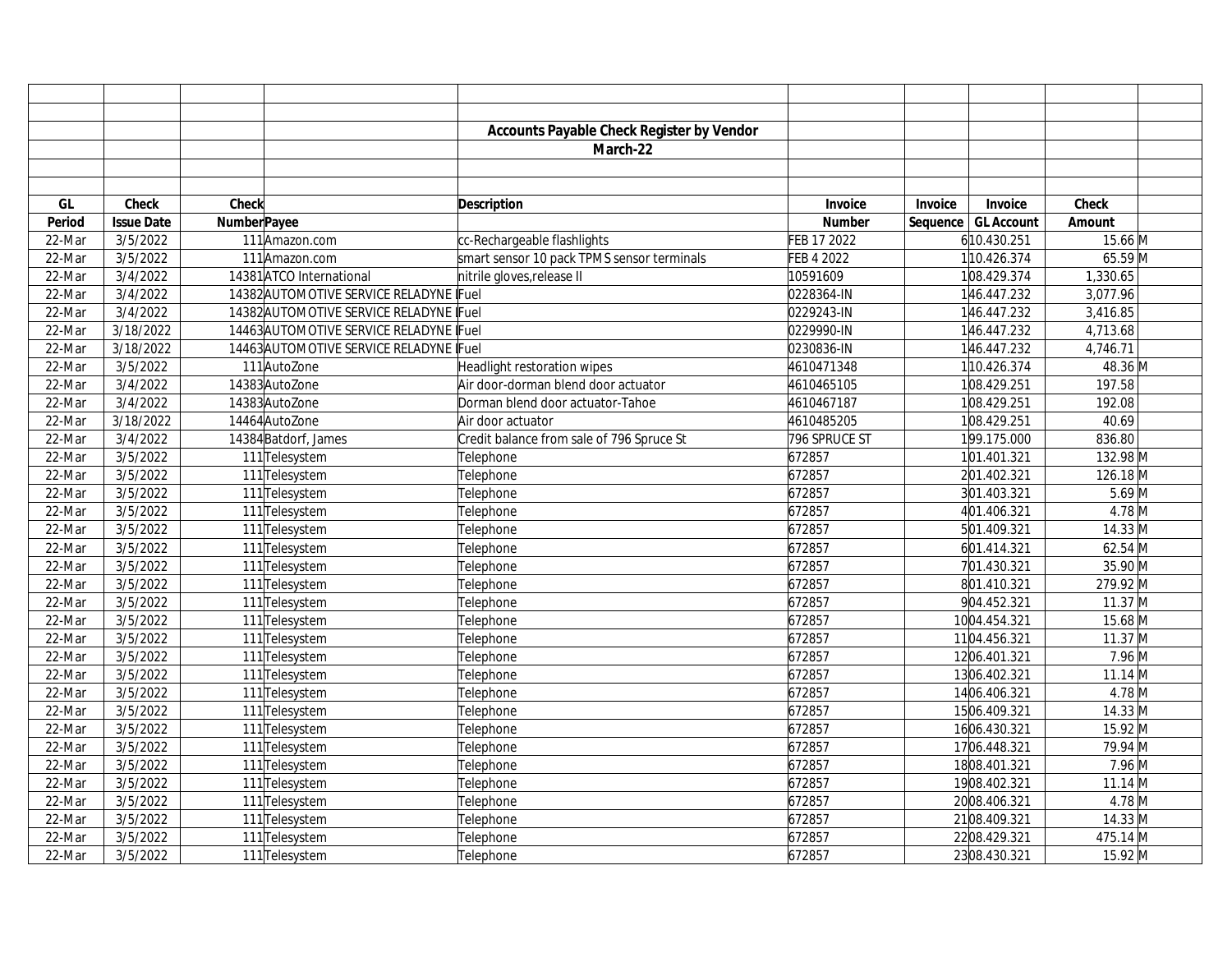|        |                   |                                                                         | <b>Accounts Payable Check Register by Vendor</b>                |                  |         |                       |              |  |
|--------|-------------------|-------------------------------------------------------------------------|-----------------------------------------------------------------|------------------|---------|-----------------------|--------------|--|
|        |                   |                                                                         | March-22                                                        |                  |         |                       |              |  |
|        |                   |                                                                         |                                                                 |                  |         |                       |              |  |
|        |                   |                                                                         |                                                                 |                  |         |                       |              |  |
| GL     | Check             | Check                                                                   | <b>Description</b>                                              | Invoice          | Invoice | Invoice               | Check        |  |
| Period | <b>Issue Date</b> | Number Payee                                                            |                                                                 | <b>Number</b>    |         | Sequence   GL Account | Amount       |  |
| 22-Mar | 3/5/2022          | 111 Telesystem                                                          | Telephone                                                       | 672857           |         | 24 10.401.321         | $4.55$ M     |  |
| 22-Mar | 3/5/2022          | 111 Telesystem                                                          | Telephone                                                       | 672857           |         | 25 10.402.321         | $6.37$ M     |  |
| 22-Mar | 3/5/2022          | 111 Telesystem                                                          | Telephone                                                       | 672857           |         | 26 10.406.321         | $2.73$ M     |  |
| 22-Mar | 3/5/2022          | 111 Telesystem                                                          | Telephone                                                       | 672857           |         | 27 10.409.321         | $8.19$ M     |  |
| 22-Mar | 3/5/2022          | 111 Telesystem                                                          | Telephone                                                       | 672857           |         | 28 10.430.321         | $9.10 \, M$  |  |
| 22-Mar | 3/5/2022          | 111 Telesystem                                                          | Telephone                                                       | 672857           |         | 29 14.415.321         | $5.69$ M     |  |
| 22-Mar | 3/5/2022          | 111 Telesystem                                                          | Telephone                                                       | 672857           |         | 30 18.436.321         | $5.69$ M     |  |
| 22-Mar | 3/5/2022          | 111 Telesystem                                                          | Telephone                                                       | 672857           |         | 31 10.414.321         | $11.34 \, M$ |  |
| 22-Mar | 3/5/2022          | 111 Blue to Gold LLC                                                    | cc-report writing school for Hatcher                            | 1740-4547        |         | 101.410.461           | 139.00 M     |  |
| 22-Mar | 3/4/2022          | 14385 BOROUGH OF POTTSTOWN                                              | Invoice for 331 Circle of Progress AR 90423                     | AR 90423         |         | 190.248.010           | 708.25       |  |
| 22-Mar | 3/4/2022          | 14386 Boyertown Area Multi-Service Inc. 2022 Subsidy to Operation Costs |                                                                 | 10058            |         | 104.464.540           | 40,000.00    |  |
| 22-Mar | 3/18/2022         | 14465 BSI Electical Contractors                                         | Repair two substation breakers at PWWTP                         | 22-063           |         | 108.429.374           | 9,290.00     |  |
| 22-Mar | 3/4/2022          | 14387BUCKMANS                                                           | hypochlorite solution,5 gal carboy delivered                    | 769252           |         | 106.448.222           | 292.83       |  |
| 22-Mar | 3/18/2022         | 14466BUCKMANS                                                           | hypochlorite solution,5 gal carboy delivered                    | 770338           |         | 106.448.222           | 1,253.45     |  |
| 22-Mar | 3/5/2022          | 111 Calibre Press                                                       | cc-Street Survival Seminar -Fischer, Maciejewski, Seanor        | 46728            |         | 101.410.461           | 777.00 M     |  |
| 22-Mar | 3/18/2022         | 14467 CARLILE, CHRISTOPHER                                              | MEDICARE PART B 1st Quarter 2022                                | MARCH 22 MEDICAR |         | 101.410.197           | 510.30       |  |
| 22-Mar | 3/18/2022         | 14468 CARLILE, DIANE                                                    | MEDICARE PART B 1st Quarter 2022                                | MARCH 2022 MEDIC |         | 101.410.197           | 510.30       |  |
| 22-Mar | 3/18/2022         | 14469 CARRIGAN GEO SERVICES INC                                         | monthly on-site support January and February 2022               | 1787             |         | 101.407.414           | 1,920.00     |  |
| 22-Mar | 3/4/2022          | 14388 Cedarville Engineering                                            | 2022 General Engineering Services                               | 13465            |         | 101.408.313           | 367.75       |  |
| 22-Mar | 3/18/2022         | 14470 Cedarville Engineering                                            | 726 E High St                                                   | 13558            |         | 190.489.100           | 61.00        |  |
| 22-Mar | 3/18/2022         | 14470 Cedarville Engineering                                            | 300 Cherry St                                                   | 13559            |         | 190.489.100           | 268.75       |  |
| 22-Mar | 3/18/2022         | 14470 Cedarville Engineering                                            | 14 Robinson St                                                  | 13560            |         | 190.489.100           | 439.75       |  |
| 22-Mar | 3/18/2022         | 14470 Cedarville Engineering                                            | 200 Shoemker Rd                                                 | 13561            |         | 190.489.100           | 41.25        |  |
| 22-Mar | 3/18/2022         | 14470 Cedarville Engineering                                            | 146 & 150 Shoemaker Rd                                          | 13563            |         | 190.489.100           | 1,366.60     |  |
| 22-Mar | 3/18/2022         | 14470 Cedarville Engineering                                            | 189 Shoemaker Rd                                                | 13564            |         | 190.489.100           | 41.25        |  |
| 22-Mar | 3/18/2022         | 14470 Cedarville Engineering                                            | 1503 Sunset Dr                                                  | 13566            |         | 190.489.100           | 41.25        |  |
| 22-Mar | 3/18/2022         | 14470 Cedarville Engineering                                            | The Hill School Turf Field                                      | 13567            |         | 190.489.100           | 494.25       |  |
| 22-Mar | 3/18/2022         | 14470 Cedarville Engineering                                            | 223 Shoemaker Rd                                                | 13568            |         | 190.489.100           | 659.00       |  |
| 22-Mar | 3/18/2022         | 14470 Cedarville Engineering                                            | 223 Shoemaker Rd                                                | 13569            |         | 190.489.100           | 19.75        |  |
| 22-Mar | 3/18/2022         | 14470 Cedarville Engineering                                            | 223 Shoemaker Rd T Mobile                                       | 13570            |         | 190.489.100           | 19.75        |  |
| 22-Mar | 3/18/2022         | 14470 Cedarville Engineering                                            | 1600 High St Hemodialysis Area                                  | 13571            |         | 190.489.100           | 649.75       |  |
| 22-Mar | 3/4/2022          | 14389 Cellebrite Usa                                                    | physical extraction and analyzer subscription                   | INVUS5239573     |         | 101.410.266           | 6,100.00     |  |
| 22-Mar | 3/4/2022          | 14390 CGI COMPLETE GRAPHICS                                             | 3 part NCR Reports-accident and operator maintenance ver 129423 |                  |         | 101.410.342           | 485.00       |  |
| 22-Mar | 3/4/2022          | 14390 CGI COMPLETE GRAPHICS                                             | Borough Trash Fliers                                            | 129480           |         | 101.430.241           | 29.40        |  |
| 22-Mar | 3/4/2022          | 14390 CGI COMPLETE GRAPHICS                                             | Borough Trash Fliers                                            | 129480           |         | 206.430.241           | 29.40        |  |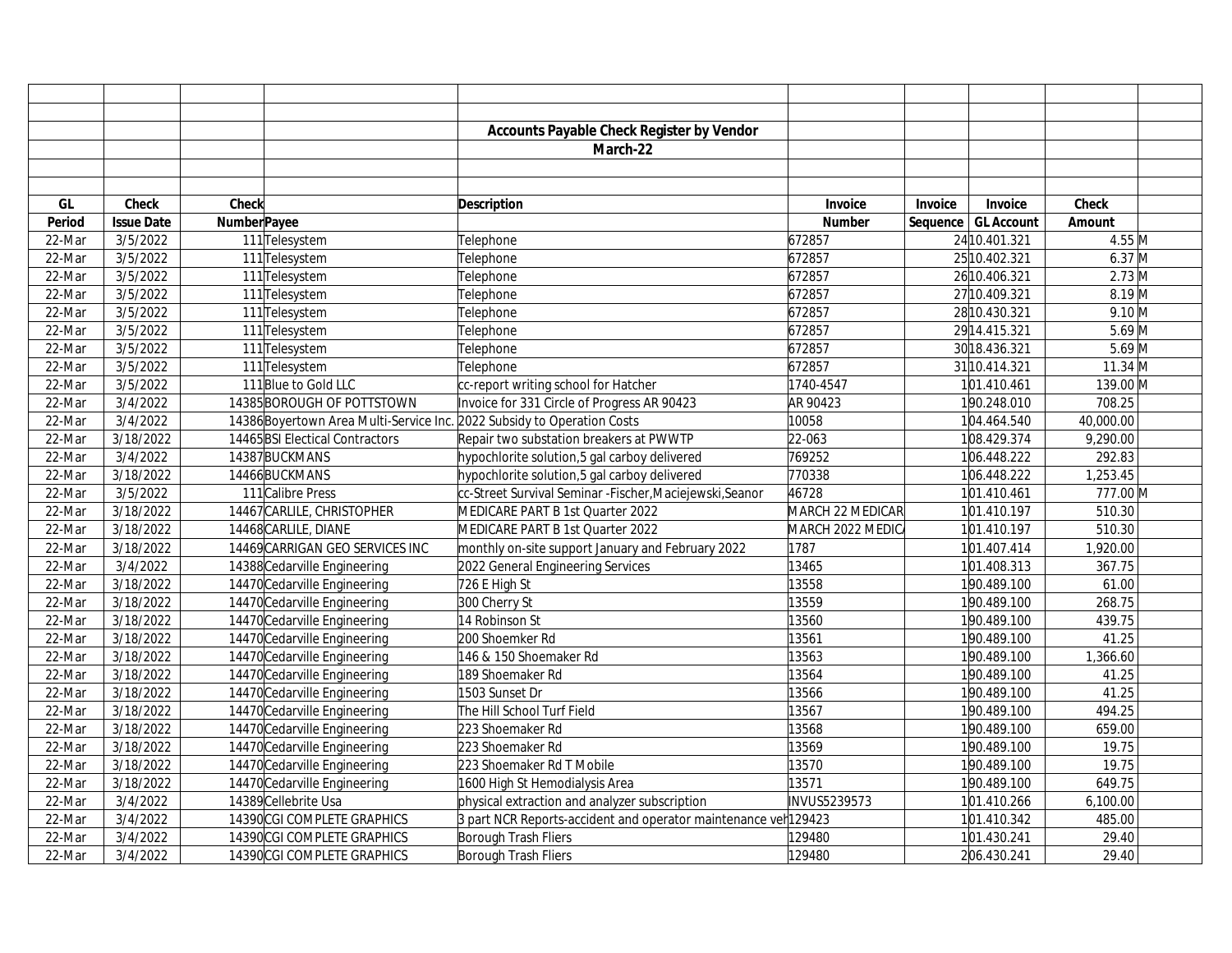|        |                   |                     |                               | Accounts Payable Check Register by Vendor |               |         |                       |              |  |
|--------|-------------------|---------------------|-------------------------------|-------------------------------------------|---------------|---------|-----------------------|--------------|--|
|        |                   |                     |                               | March-22                                  |               |         |                       |              |  |
|        |                   |                     |                               |                                           |               |         |                       |              |  |
|        |                   |                     |                               |                                           |               |         |                       |              |  |
| GL     | Check             | Check               |                               | <b>Description</b>                        | Invoice       | Invoice | Invoice               | <b>Check</b> |  |
| Period | <b>Issue Date</b> | <b>Number</b> Payee |                               |                                           | <b>Number</b> |         | Sequence   GL Account | Amount       |  |
| 22-Mar | 3/4/2022          |                     | 14390 CGI COMPLETE GRAPHICS   | Borough Trash Fliers                      | 129480        |         | 308.430.241           | 29.40        |  |
| 22-Mar | 3/4/2022          |                     | 14390 CGI COMPLETE GRAPHICS   | Borough Trash Fliers                      | 129480        |         | 410.430.241           | 16.80        |  |
| 22-Mar | 3/18/2022         |                     | 14471 CGI COMPLETE GRAPHICS   | Business Cards - Brophy                   | 129352        |         | 101.402.342           | 11.19        |  |
| 22-Mar | 3/18/2022         |                     | 14471 CGI COMPLETE GRAPHICS   | Business Cards - Brophy                   | 129352        |         | 206.402.342           | 11.19        |  |
| 22-Mar | 3/18/2022         |                     | 14471 CGI COMPLETE GRAPHICS   | Business Cards - Brophy                   | 129352        |         | 308.402.342           | 11.19        |  |
| 22-Mar | 3/18/2022         |                     | 14471 CGI COMPLETE GRAPHICS   | Business Cards - Brophy                   | 129352        |         | 410.402.342           | 6.38         |  |
| 22-Mar | 3/18/2022         |                     | 14471 CGI COMPLETE GRAPHICS   | Trash can announcement posters            | 129512        |         | 110.426.312           | 382.50       |  |
| 22-Mar | 3/18/2022         |                     | 14473 CINTAS CORPORATION #101 | <b>Cleaning Supplies</b>                  | 4110341897    |         | 101.409.236           | 3.36         |  |
| 22-Mar | 3/18/2022         |                     | 14473 CINTAS CORPORATION #101 | CLeaning Supplies                         | 4110341897    |         | 206.409.236           | 3.36         |  |
| 22-Mar | 3/18/2022         |                     | 14473 CINTAS CORPORATION #101 | <b>Cleaning Supplies</b>                  | 4110341897    |         | 308.409.236           | 3.36         |  |
| 22-Mar | 3/18/2022         |                     | 14473 CINTAS CORPORATION #101 | <b>Cleaning Supplies</b>                  | 4110341897    |         | 410.409.236           | 1.92         |  |
| 22-Mar | 3/18/2022         |                     | 14473 CINTAS CORPORATION #101 | Cleaning Supplies                         | 4110341965    |         | 101.409.236           | 91.27        |  |
| 22-Mar | 3/18/2022         |                     | 14473 CINTAS CORPORATION #101 | <b>CLeaning Supplies</b>                  | 4110341965    |         | 206.409.236           | 91.27        |  |
| 22-Mar | 3/18/2022         |                     | 14473 CINTAS CORPORATION #101 | <b>Cleaning Supplies</b>                  | 4110341965    |         | 308.409.236           | 91.27        |  |
| 22-Mar | 3/18/2022         |                     | 14473 CINTAS CORPORATION #101 | <b>Cleaning Supplies</b>                  | 4110341965    |         | 410.409.236           | 52.17        |  |
| 22-Mar | 3/18/2022         |                     | 14473 CINTAS CORPORATION #101 | Cleaning Supplies at WWTP                 | 4110342035    |         | 108.429.236           | 77.48        |  |
| 22-Mar | 3/18/2022         |                     | 14473 CINTAS CORPORATION #101 | Cleaning Supplies at WTP                  | 4110342036    |         | 106.448.236           | 87.60        |  |
| 22-Mar | 3/18/2022         |                     | 14473 CINTAS CORPORATION #101 | Cleaning Supplies                         | 4111052727    |         | 101.409.236           | 30.61        |  |
| 22-Mar | 3/18/2022         |                     | 14473 CINTAS CORPORATION #101 | CLeaning Supplies                         | 4111052727    |         | 206.409.236           | 30.61        |  |
| 22-Mar | 3/18/2022         |                     | 14473 CINTAS CORPORATION #101 | <b>Cleaning Supplies</b>                  | 4111052727    |         | 308.409.236           | 30.61        |  |
| 22-Mar | 3/18/2022         |                     | 14473 CINTAS CORPORATION #101 | <b>Cleaning Supplies</b>                  | 4111052727    |         | 410.409.236           | 17.49        |  |
| 22-Mar | 3/18/2022         |                     | 14473 CINTAS CORPORATION #101 | <b>Cleaning Supplies</b>                  | 4111052798    |         | 101.409.236           | 64.02        |  |
| 22-Mar | 3/18/2022         |                     | 14473 CINTAS CORPORATION #101 | CLeaning Supplies                         | 4111052798    |         | 206.409.236           | 64.02        |  |
| 22-Mar | 3/18/2022         |                     | 14473 CINTAS CORPORATION #101 | <b>Cleaning Supplies</b>                  | 4111052798    |         | 308.409.236           | 64.02        |  |
| 22-Mar | 3/18/2022         |                     | 14473 CINTAS CORPORATION #101 | <b>Cleaning Supplies</b>                  | 4111052798    |         | 410.409.236           | 36.60        |  |
| 22-Mar | 3/18/2022         |                     | 14473 CINTAS CORPORATION #101 | Cleaning Supplies at WTP                  | 4111052817    |         | 106.448.236           | 86.71        |  |
| 22-Mar | 3/18/2022         |                     | 14473 CINTAS CORPORATION #101 | Cleaning Supplies at WWTP                 | 4111052886    |         | 108.429.236           | 179.39       |  |
| 22-Mar | 3/18/2022         |                     | 14473 CINTAS CORPORATION #101 | <b>Cleaning Supplies</b>                  | 4111722240    |         | 101.409.236           | 3.36         |  |
| 22-Mar | 3/18/2022         |                     | 14473 CINTAS CORPORATION #101 | <b>CLeaning Supplies</b>                  | 4111722240    |         | 206.409.236           | 3.36         |  |
| 22-Mar | 3/18/2022         |                     | 14473 CINTAS CORPORATION #101 | <b>Cleaning Supplies</b>                  | 4111722240    |         | 308.409.236           | 3.36         |  |
| 22-Mar | 3/18/2022         |                     | 14473 CINTAS CORPORATION #101 | <b>Cleaning Supplies</b>                  | 4111722240    |         | 410.409.236           | 1.92         |  |
| 22-Mar | 3/18/2022         |                     | 14473 CINTAS CORPORATION #101 | Cleaning for WTP                          | 4111722344    |         | 106.448.236           | 78.60        |  |
| 22-Mar | 3/18/2022         |                     | 14473 CINTAS CORPORATION #101 | <b>Cleaning Supplies</b>                  | 4112420049    |         | 101.409.236           | 30.61        |  |
| 22-Mar | 3/18/2022         |                     | 14473 CINTAS CORPORATION #101 | <b>CLeaning Supplies</b>                  | 4112420049    |         | 206.409.236           | 30.61        |  |
| 22-Mar | 3/18/2022         |                     | 14473 CINTAS CORPORATION #101 | <b>Cleaning Supplies</b>                  | 4112420049    |         | 308.409.236           | 30.61        |  |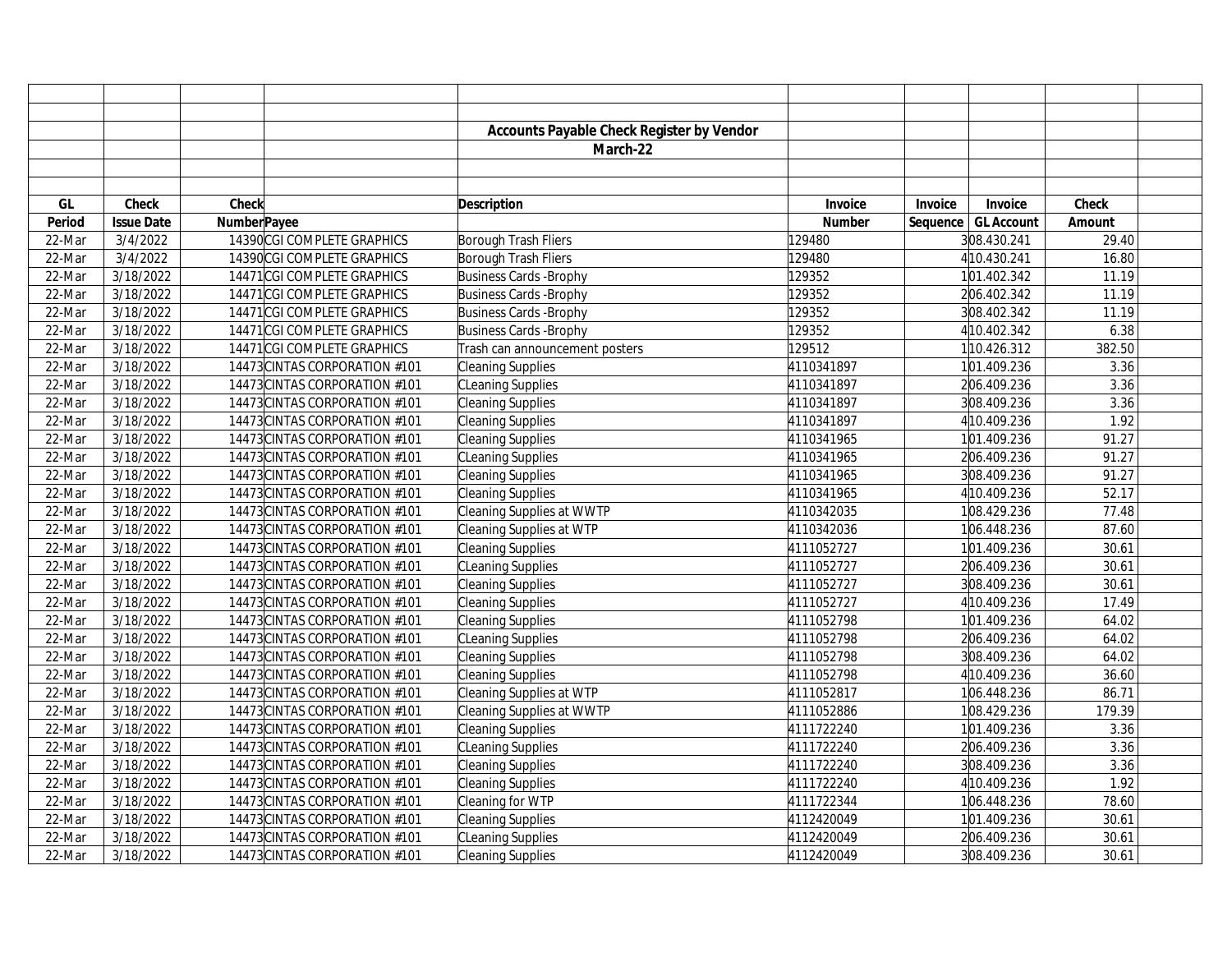|        |                   |                     |                               | <b>Accounts Payable Check Register by Vendor</b>    |                   |         |                       |              |  |
|--------|-------------------|---------------------|-------------------------------|-----------------------------------------------------|-------------------|---------|-----------------------|--------------|--|
|        |                   |                     |                               | March-22                                            |                   |         |                       |              |  |
|        |                   |                     |                               |                                                     |                   |         |                       |              |  |
|        |                   |                     |                               |                                                     |                   |         |                       |              |  |
| GL     | Check             | Check               |                               | <b>Description</b>                                  | Invoice           | Invoice | <b>Invoice</b>        | <b>Check</b> |  |
| Period | <b>Issue Date</b> | <b>Number Payee</b> |                               |                                                     | Number            |         | Sequence   GL Account | Amount       |  |
| 22-Mar | 3/18/2022         |                     | 14473 CINTAS CORPORATION #101 | <b>Cleaning Supplies</b>                            | 4112420049        |         | 410.409.236           | 17.49        |  |
| 22-Mar | 3/18/2022         |                     | 14473 CINTAS CORPORATION #101 | Cleaning for WTP                                    | 4112420111        |         | 106.448.236           | 78.60        |  |
| 22-Mar | 3/18/2022         |                     | 14473 CINTAS CORPORATION #101 | Cleaning Supplies at WWTP                           | 4112420119        |         | 108.429.236           | 77.48        |  |
| 22-Mar | 3/18/2022         |                     | 14473 CINTAS CORPORATION #101 | <b>Cleaning Supplies</b>                            | 4112420142        |         | 101.409.236           | 94.26        |  |
| 22-Mar | 3/18/2022         |                     | 14473 CINTAS CORPORATION #101 | CLeaning Supplies                                   | 4112420142        |         | 206.409.236           | 94.26        |  |
| 22-Mar | 3/18/2022         |                     | 14473 CINTAS CORPORATION #101 | <b>Cleaning Supplies</b>                            | 4112420142        |         | 308.409.236           | 94.26        |  |
| 22-Mar | 3/18/2022         |                     | 14473 CINTAS CORPORATION #101 | <b>Cleaning Supplies</b>                            | 4112420142        |         | 410.409.236           | 53.88        |  |
| 22-Mar | 3/18/2022         |                     | 14473 CINTAS CORPORATION #101 | Cleaning Supplies at WWTP                           | 411722287         |         | 108.429.236           | 183.44       |  |
| 22-Mar | 3/18/2022         |                     | 14473 CINTAS CORPORATION #101 | <b>Cleaning Supplies</b>                            | 44111722322       |         | 101.409.236           | 64.02        |  |
| 22-Mar | 3/18/2022         |                     | 14473 CINTAS CORPORATION #101 | CLeaning Supplies                                   | 44111722322       |         | 206.409.236           | 64.02        |  |
| 22-Mar | 3/18/2022         |                     | 14473 CINTAS CORPORATION #101 | <b>Cleaning Supplies</b>                            | 44111722322       |         | 308.409.236           | 64.02        |  |
| 22-Mar | 3/18/2022         |                     | 14473 CINTAS CORPORATION #101 | <b>Cleaning Supplies</b>                            | 44111722322       |         | 410.409.236           | 36.60        |  |
| 22-Mar | 3/4/2022          |                     | 14391 Cintas Corporation      | FIRST AID cabinet WTP                               | 5094696289        |         | 106.448.236           | 107.68       |  |
| 22-Mar | 3/4/2022          |                     | 14391 Cintas Corporation      | FIRST AID cabinet police                            | 5095587486        |         | 101.410.260           | 208.51       |  |
| 22-Mar | 3/4/2022          |                     | 14391 Cintas Corporation      | FIRST AID cabinet Boro Hall                         | 5095587486        |         | 201.409.262           | 63.81        |  |
| 22-Mar | 3/4/2022          |                     | 14391 Cintas Corporation      | FIRST AID cabinet Boro Hall                         | 5095587486        |         | 306.409.262           | 63.81        |  |
| 22-Mar | 3/4/2022          |                     | 14391 Cintas Corporation      | FIRST AID cabinet Boro Hall                         | 5095587486        |         | 408.409.262           | 63.81        |  |
| 22-Mar | 3/4/2022          |                     | 14391 Cintas Corporation      | FIRST AID cabinet Boro Hall                         | 5095587486        |         | 510.409.262           | 36.46        |  |
| 22-Mar | 3/4/2022          |                     | 14391 Cintas Corporation      | first aid cabinets P&R                              | 5095587486        |         | 604.454.251           | 74.45        |  |
| 22-Mar | 3/4/2022          |                     | 14391 Cintas Corporation      | FIRST AID cabinet WWTP                              | 5095903818        |         | 108.429.236           | 138.86       |  |
| 22-Mar | 3/18/2022         |                     | 14472 Cintas Corporation      | FIRST AID cabinet Boro Hall                         | 5098706033        |         | 106.448.210           | 101.73       |  |
| 22-Mar | 3/18/2022         |                     | 14472 Cintas Corporation      | FIRST AID cabinet Garage                            | 5098706080        |         | 101.430.251           | 59.39        |  |
| 22-Mar | 3/18/2022         |                     | 14472 Cintas Corporation      | FIRST AID cabinet Garage                            | 5098706080        |         | 206.430.241           | 59.39        |  |
| 22-Mar | 3/18/2022         |                     | 14472 Cintas Corporation      | FIRST AID cabinet Garage                            | 5098706080        |         | 308.430.241           | 59.39        |  |
| 22-Mar | 3/18/2022         |                     | 14472 Cintas Corporation      | FIRST AID cabinet Boro Hall                         | 5098706080        |         | 410.430.241           | 33.92        |  |
| 22-Mar | 3/18/2022         |                     | 14474 Civitella, Denise       | Refund overpayment of utility bill for 236 Henry St | 236 HENRY ST      |         | 199.175.000           | 133.36       |  |
| 22-Mar | 3/4/2022          |                     | 14392 CLARK INDUSTRIAL SUPPLY | ASMC/E-AL-50 ft, nylon braid 5/21                   | 171357            |         | 108.429.374           | 1,089.46     |  |
| 22-Mar | 3/18/2022         |                     | 14475 CLARK INDUSTRIAL SUPPLY | 1/4x1/8 90 swivel male elbow Qk conn 2/22           | 172156            |         | 114.415.252           | 48.40        |  |
| 22-Mar | 3/18/2022         |                     | 14475 CLARK INDUSTRIAL SUPPLY | 1/4 E Coupler                                       | 172561            |         | 106.448.374           | 8.58         |  |
| 22-Mar | 3/5/2022          |                     | 111COMCAST                    | cc-1269 Industrial, 668 Old Reading Pike            | 139351386         |         | 106.448.324           | 59.95 M      |  |
| 22-Mar | 3/5/2022          |                     | 111COMCAST                    | cc-1269 Industrial, 668 Old Reading Pike            | 139351386         |         | 208.429.324           | 142.45 M     |  |
| 22-Mar | 3/5/2022          |                     | 111COMCAST                    | Internet                                            | 8499102160269564  |         | 101.409.324           | 68.14 M      |  |
| 22-Mar | 3/5/2022          |                     | 111COMCAST                    | Internet                                            | 8499102160269564  |         | 206.409.324           | 68.14 M      |  |
| 22-Mar | 3/5/2022          |                     | 111COMCAST                    | Internet                                            | 8499102160269564  |         | 308.409.324           | 68.14 M      |  |
| 22-Mar | 3/5/2022          |                     | 111COMCAST                    | Internet                                            | 8499102160269564- |         | 410.409.324           | 38.93 M      |  |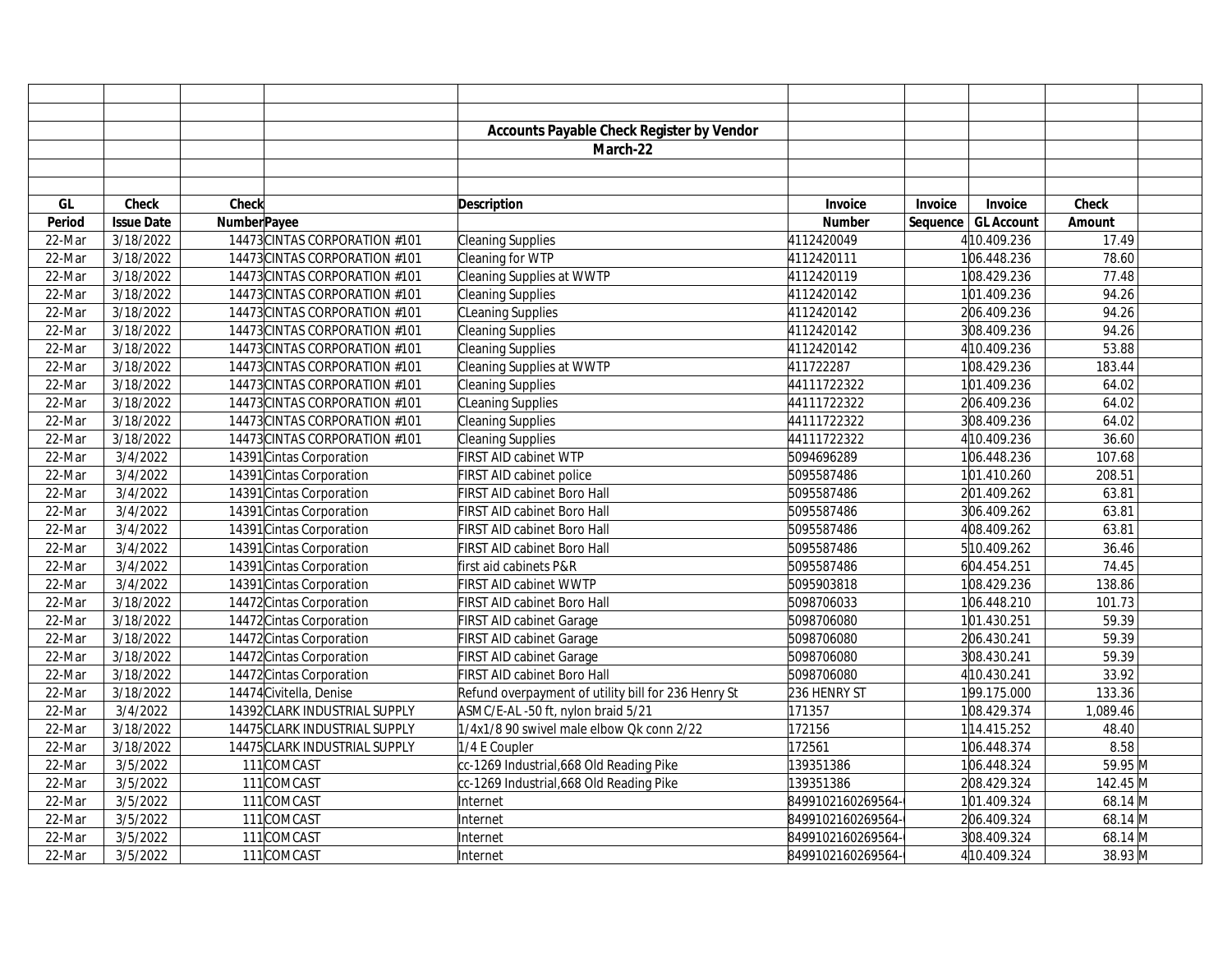|        |                   |                                         | <b>Accounts Payable Check Register by Vendor</b> |                   |         |                       |           |  |
|--------|-------------------|-----------------------------------------|--------------------------------------------------|-------------------|---------|-----------------------|-----------|--|
|        |                   |                                         | March-22                                         |                   |         |                       |           |  |
|        |                   |                                         |                                                  |                   |         |                       |           |  |
|        |                   |                                         |                                                  |                   |         |                       |           |  |
| GL     | Check             | Check                                   | <b>Description</b>                               | Invoice           | Invoice | Invoice               | Check     |  |
| Period | <b>Issue Date</b> | <b>NumberPayee</b>                      |                                                  | <b>Number</b>     |         | Sequence   GL Account | Amount    |  |
| 22-Mar | 3/5/2022          | 111COMCAST                              | cc-71 W High high speed internet                 | 8499102160280751  |         | 104.456.324           | 199.99 M  |  |
| 22-Mar | 3/5/2022          | 111COMCAST                              | cc-258 Manatawny St Internet                     | 8499102160293895  |         | 104.454.324           | 225.10 M  |  |
| 22-Mar | 3/5/2022          | 111COMCAST                              | cc-341 Beech St internet                         | 8499102160398975  |         | 101.410.324           | 194.05 M  |  |
| 22-Mar | 3/5/2022          | 111COMCAST                              | cc-341 Beech St internet                         | 8499102160398975- |         | 101.410.324           | 194.05 M  |  |
| 22-Mar | 3/4/2022          | 14393 Comcast                           | internet-1149 Glasgow St                         | 8499102190054127- |         | 109.440.372           | 191.10    |  |
| 22-Mar | 3/18/2022         | 14476Comcast                            | 75 W King St Internet                            | 8499102160452418- |         | 104.454.324           | 319.17    |  |
| 22-Mar | 3/18/2022         | 14477 Commonwealth of Pennsylvania      | Chapter 109 Salfe Drinking Water Annual Fee      | 1233859           |         | 106.448.420           | 25,000.00 |  |
| 22-Mar | 3/18/2022         | 14478 Constellation Newenergy           | gas at WWTP                                      | 3420440           |         | 108.429.362           | 11,518.00 |  |
| 22-Mar | 3/4/2022          | 14394 Coyne Chemical                    | sodium bisulfite                                 | 376064            |         | 106.448.222           | 695.44    |  |
| 22-Mar | 3/4/2022          | 14394 Coyne Chemical                    | sodium bisulfite                                 | 376065            |         | 106.448.222           | 468.70    |  |
| 22-Mar | 3/4/2022          | 14394 Coyne Chemical                    | sodium bisulfite                                 | 376066            |         | 108.429.222           | 680.68    |  |
| 22-Mar | 3/4/2022          | 14394 Coyne Chemical                    | hydrocarco B                                     | 376363            |         | 106.448.222           | 1,934.20  |  |
| 22-Mar | 3/4/2022          | 14394 Coyne Chemical                    | sodium bisulfite                                 | 376792            |         | 106.448.222           | 759.35    |  |
| 22-Mar | 3/4/2022          | 14394 Coyne Chemical                    | sodium bisulfite                                 | 376793            |         | 108.429.222           | 285.48    |  |
| 22-Mar | 3/4/2022          | 14394 Coyne Chemical                    | sodium bisulfite                                 | 376794            |         | 108.429.222           | 1,022.30  |  |
| 22-Mar | 3/18/2022         | 14479 Coyne Chemical                    | sodium bisulfite                                 | 377593            |         | 108.429.222           | 994.05    |  |
| 22-Mar | 3/18/2022         | 14479 Coyne Chemical                    | sodium bisulfite                                 | 377594            |         | 106.448.222           | 370.70    |  |
| 22-Mar | 3/18/2022         | 14479 Coyne Chemical                    | sodium bisulfite                                 | 377595            |         | 106.448.222           | 681.74    |  |
| 22-Mar | 3/4/2022          | 14395 Custom AG Service                 | 3.11 Tons of grit                                | 220214            |         | 108.429.365           | 1,005.95  |  |
| 22-Mar | 3/18/2022         | 14480 Custom AG Service                 | cc-5.87 ton of grit                              | 220222            |         | 108.429.365           | 909.85    |  |
| 22-Mar | 3/4/2022          | 111111685 TFS Leasing Program of DeLage | Copier Contract                                  | 75568213          |         | 101.410.211           | 868.03 M  |  |
| 22-Mar | 3/4/2022          | 111111685 TFS Leasing Program of DeLage | Copier Contract                                  | 75568213          |         | 201.414.211           | 133.42 M  |  |
| 22-Mar | 3/4/2022          | 111111685 TFS Leasing Program of DeLage | Copier Contract                                  | 75568213          |         | 310.414.211           | 133.42 M  |  |
| 22-Mar | 3/4/2022          | 111111685 TFS Leasing Program of DeLage | Copier Contract                                  | 75568213          |         | 401.401.211           | 47.74 M   |  |
| 22-Mar | 3/4/2022          | 111111685 TFS Leasing Program of DeLage | Copier Contract                                  | 75568213          |         | 506.401.211           | 47.74 M   |  |
| 22-Mar | 3/4/2022          | 111111685 TFS Leasing Program of DeLage | Copier Contract                                  | 75568213          |         | 608.401.211           | 47.74 M   |  |
| 22-Mar | 3/4/2022          | 111111685 TFS Leasing Program of DeLage | Copier Contract                                  | 75568213          |         | 710.401.211           | 27.28 M   |  |
| 22-Mar | 3/4/2022          | 111111685 TFS Leasing Program of DeLage | Copier Contract                                  | 75568213          |         | 801.406.211           | 47.74 M   |  |
| 22-Mar | 3/4/2022          | 111111685 TFS Leasing Program of DeLage | Copier Contract                                  | 75568213          |         | 906.406.211           | 47.74 M   |  |
| 22-Mar | 3/4/2022          | 111111685 TFS Leasing Program of DeLage | Copier Contract                                  | 75568213          |         | 1008.406.211          | 47.74 M   |  |
| 22-Mar | 3/4/2022          | 111111685 TFS Leasing Program of DeLage | Copier Contract                                  | 75568213          |         | 11 10.406.211         | 27.28 M   |  |
| 22-Mar | 3/4/2022          | 111111685 TFS Leasing Program of DeLage | Copier Contract                                  | 75568213          |         | 1204.452.211          | 29.54 M   |  |
| 22-Mar | 3/4/2022          | 111111685 TFS Leasing Program of DeLage | Copier Contract                                  | 75568213          |         | 1301.402.211          | 41.36 M   |  |
| 22-Mar | 3/4/2022          | 111111685 TFS Leasing Program of DeLage | Copier Contract                                  | 75568213          |         | 1406.402.211          | 41.36 M   |  |
| 22-Mar | 3/4/2022          | 111111685 TFS Leasing Program of DeLage | Copier Contract                                  | 75568213          |         | 1508.402.211          | 41.36 M   |  |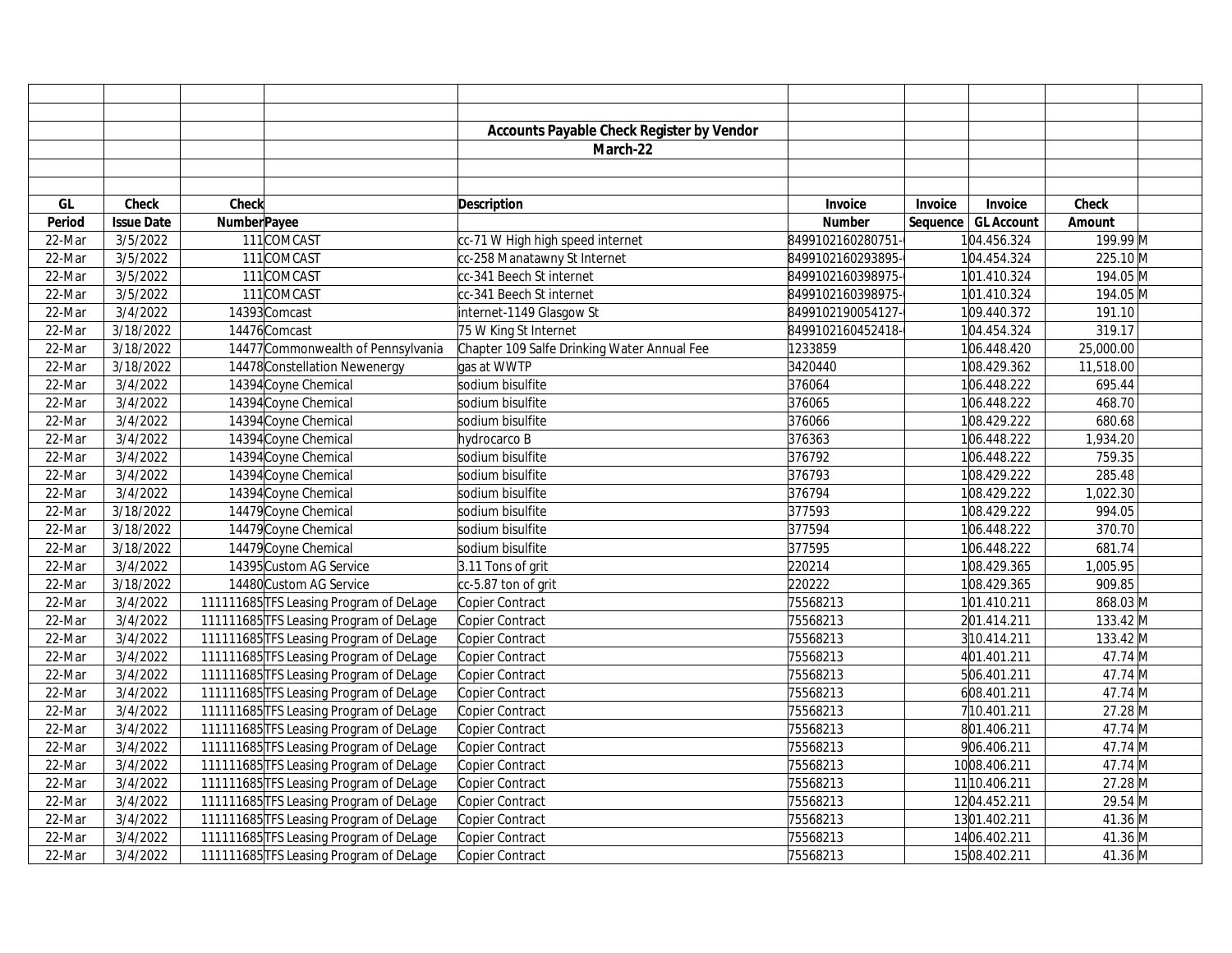|        |                   |                     | Accounts Payable Check Register by Vendor                                              |               |         |                       |                   |  |
|--------|-------------------|---------------------|----------------------------------------------------------------------------------------|---------------|---------|-----------------------|-------------------|--|
|        |                   |                     | March-22                                                                               |               |         |                       |                   |  |
|        |                   |                     |                                                                                        |               |         |                       |                   |  |
|        |                   |                     |                                                                                        |               |         |                       |                   |  |
| GL     | Check             | Check               | <b>Description</b>                                                                     | Invoice       | Invoice | <b>Invoice</b>        | <b>Check</b>      |  |
| Period | <b>Issue Date</b> | <b>Number</b> Payee |                                                                                        | <b>Number</b> |         | Sequence   GL Account | Amount            |  |
| 22-Mar | 3/4/2022          |                     | 111111685 TFS Leasing Program of DeLage<br>Copier Contract                             | 75568213      |         | 16 10.402.211         | $8.86$ M          |  |
| 22-Mar | 3/4/2022          |                     | 111111685 TFS Leasing Program of DeLage<br>Copier Contract                             | 75568213      |         | 1701.430.211          | 41.36 M           |  |
| 22-Mar | 3/4/2022          |                     | 111111685 TFS Leasing Program of DeLage<br>Copier Contract                             | 75568213      |         | 1806.430.211          | 41.36 M           |  |
| 22-Mar | 3/4/2022          |                     | 111111685 TFS Leasing Program of DeLage<br>Copier Contract                             | 75568213      |         | 1908.430.211          | 41.36 M           |  |
| 22-Mar | 3/4/2022          |                     | 111111685 TFS Leasing Program of DeLage<br>Copier Contract                             | 75568213      |         | 20 10.430.211         | $8.82$ M          |  |
| 22-Mar | 3/18/2022         |                     | 14481Decotex<br>3.175m x 37 694m (125 x 123'8") PPS Mono 41 oz Spiral"                 | INV39602      |         | 108.429.378           | 29,145.60         |  |
| 22-Mar | 3/18/2022         |                     | 14481Decotex<br>Shipping                                                               | INV39602      |         | 208.429.378           | 450.00            |  |
| 22-Mar | 3/4/2022          |                     | 14396 DELAWARE RIVER BASIN COMMISS annual fee for Delaware Valley Early Warning System | 343-020822    |         | 106.448.420           | 1,356.18          |  |
| 22-Mar | 3/18/2022         |                     | 14482 Delaware River Basin Commission DRBC annual monitoring and coordination fee      | 222423        |         | 108.429.420           | 1,082.00          |  |
| 22-Mar | 3/18/2022         |                     | 14482 Delaware River Basin Commission DRBC annual monitoring and coordination fee      | 222424        |         | 106.448.420           | 887.00            |  |
| 22-Mar | 3/4/2022          |                     | 14397 DELTA AIRPORT CONSULTANTS IN CN47-Rehab parrallel TW Pavement                    | CA-3-020422   |         | 109.463.300           | 217.27            |  |
| 22-Mar | 3/4/2022          |                     | 14397 DELTA AIRPORT CONSULTANTS IN CN47-Rehab parrallel TW Pavement                    | CA-3-020422   |         | 245.440.113           | 4,128.21          |  |
| 22-Mar | 3/18/2022         |                     | 111111689 DELTA DENTALOF PENNSYLVANIA Dental                                           | BE004871528F  |         | 101.401.196           | 71.13 M           |  |
| 22-Mar | 3/18/2022         |                     | 111111689 DELTA DENTALOF PENNSYLVANIA Dental                                           | BE004871528F  |         | 206.401.196           | $71.13 \text{ M}$ |  |
| 22-Mar | 3/18/2022         |                     | 111111689 DELTA DENTALOF PENNSYLVANIA Dental                                           | BE004871528F  |         | 308.401.196           | 71.13 M           |  |
| 22-Mar | 3/18/2022         |                     | 111111689 DELTA DENTALOF PENNSYLVANIA Dental                                           | BE004871528F  |         | 410.401.196           | 40.65 M           |  |
| 22-Mar | 3/18/2022         |                     | 111111689 DELTA DENTALOF PENNSYLVANIA Dental                                           | BE004871528F  |         | 501.402.196           | 118.55 M          |  |
| 22-Mar | 3/18/2022         |                     | 111111689 DELTA DENTALOF PENNSYLVANIA Dental                                           | BE004871528F  |         | 606.402.196           | 160.89 M          |  |
| 22-Mar | 3/18/2022         |                     | 111111689 DELTA DENTALOF PENNSYLVANIA Dental                                           | BE004871528F  |         | 708.402.196           | 160.89 M          |  |
| 22-Mar | 3/18/2022         |                     | 111111689 DELTA DENTALOF PENNSYLVANIA Dental                                           | BE004871528F  |         | 810.402.196           | 67.74 M           |  |
| 22-Mar | 3/18/2022         |                     | 111111689 DELTA DENTALOF PENNSYLVANIA Dental                                           | BE004871528F  |         | 901.403.196           | 84.68 M           |  |
| 22-Mar | 3/18/2022         |                     | 111111689 DELTA DENTALOF PENNSYLVANIA Dental                                           | BE004871528F  |         | 1001.406.196          | 47.42 M           |  |
| 22-Mar | 3/18/2022         |                     | 111111689 DELTA DENTALOF PENNSYLVANIA Dental                                           | BE004871528F  |         | 1106.406.196          | 47.42 M           |  |
| 22-Mar | 3/18/2022         |                     | 111111689 DELTA DENTALOF PENNSYLVANIA Dental                                           | BE004871528F  |         | 1208.406.196          | 47.42 M           |  |
| 22-Mar | 3/18/2022         |                     | 111111689 DELTA DENTALOF PENNSYLVANIA Dental                                           | BE004871528F  |         | 13 10.406.196         | 27.10 M           |  |
| 22-Mar | 3/18/2022         |                     | 111111689 DELTA DENTALOF PENNSYLVANIA Dental                                           | BE004871528F  |         | 1401.410.196          | 4,403.23 M        |  |
| 22-Mar | 3/18/2022         |                     | 111111689 DELTA DENTALOF PENNSYLVANIA Dental                                           | BE004871528F  |         | 1501.414.196          | 635.08 M          |  |
| 22-Mar | 3/18/2022         |                     | 111111689 DELTA DENTALOF PENNSYLVANIA Dental                                           | BE004871528F  |         | 1601.430.196          | 260.81 M          |  |
| 22-Mar | 3/18/2022         |                     | 111111689 DELTA DENTALOF PENNSYLVANIA Dental                                           | BE004871528F  |         | 1706.430.196          | 260.81 M          |  |
| 22-Mar | 3/18/2022         |                     | 111111689 DELTA DENTALOF PENNSYLVANIA Dental                                           | BE004871528F  |         | 1808.430.196          | 260.81 M          |  |
| 22-Mar | 3/18/2022         |                     | 111111689 DELTA DENTALOF PENNSYLVANIA Dental                                           | BE004871528F  |         | 19 10.430.196         | 149.03 M          |  |
| 22-Mar | 3/18/2022         |                     | 111111689 DELTA DENTALOF PENNSYLVANIA Dental                                           | BE004871528F  |         | 2004.452.196          | 169.35 M          |  |
| 22-Mar | 3/18/2022         |                     | 111111689 DELTA DENTALOF PENNSYLVANIA Dental                                           | BE004871528F  |         | 2104.454.196          | 254.03 M          |  |
| 22-Mar | 3/18/2022         |                     | 111111689 DELTA DENTALOF PENNSYLVANIA Dental                                           | BE004871528F  |         | 2206.447.196          | 177.82 M          |  |
| 22-Mar | 3/18/2022         |                     | 111111689 DELTA DENTALOF PENNSYLVANIA Dental                                           | BE004871528F  |         | 2308.447.196          | 414.92 M          |  |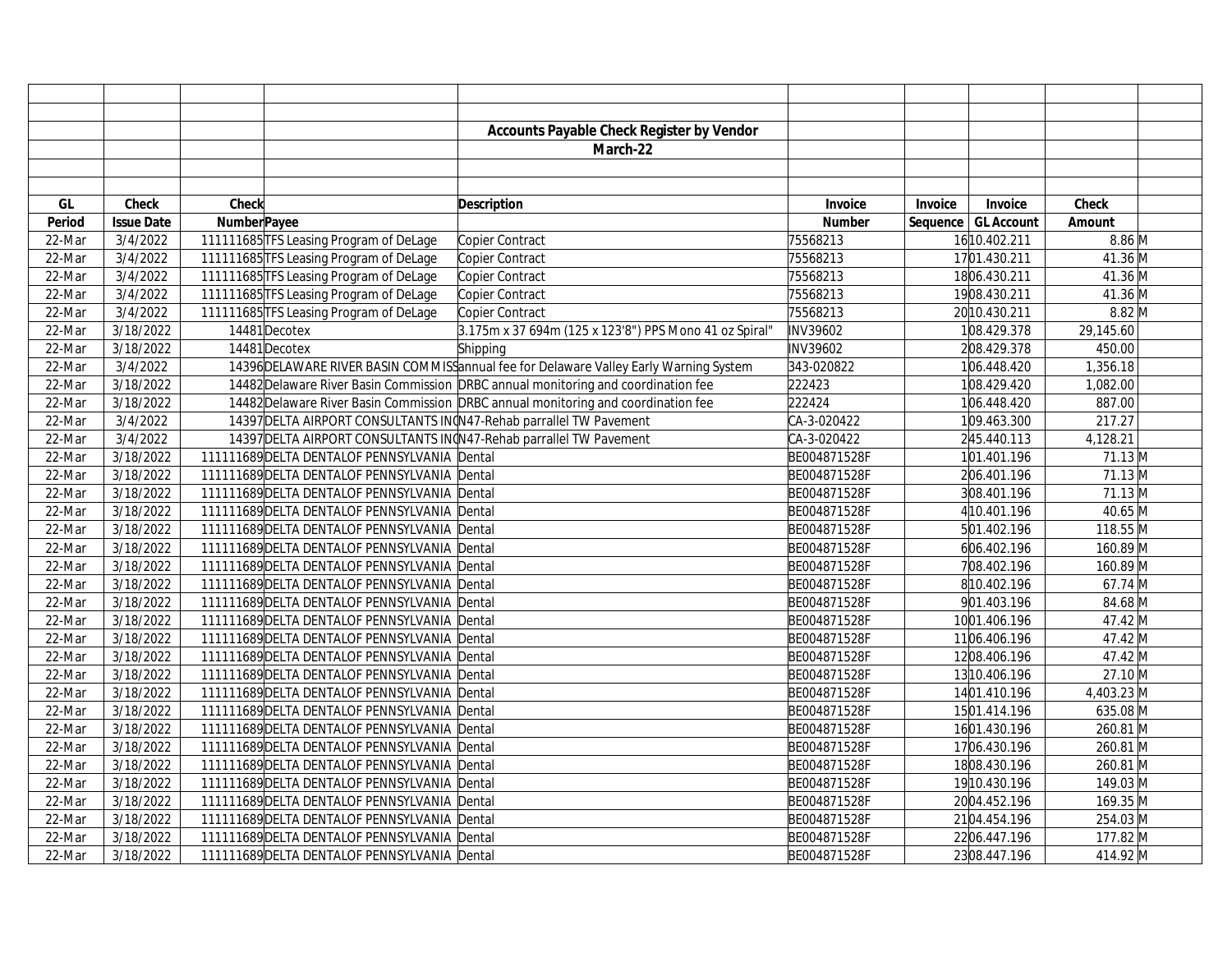|        |                   |                     |                                                            | <b>Accounts Payable Check Register by Vendor</b>                        |               |         |                       |              |  |
|--------|-------------------|---------------------|------------------------------------------------------------|-------------------------------------------------------------------------|---------------|---------|-----------------------|--------------|--|
|        |                   |                     |                                                            | March-22                                                                |               |         |                       |              |  |
|        |                   |                     |                                                            |                                                                         |               |         |                       |              |  |
|        |                   |                     |                                                            |                                                                         |               |         |                       |              |  |
| GL     | Check             | Check               |                                                            | <b>Description</b>                                                      | Invoice       | Invoice | <b>Invoice</b>        | <b>Check</b> |  |
| Period | <b>Issue Date</b> | <b>Number</b> Payee |                                                            |                                                                         | <b>Number</b> |         | Sequence   GL Account | Amount       |  |
| 22-Mar | 3/18/2022         |                     | 111111689 DELTA DENTALOF PENNSYLVANIA Dental               |                                                                         | BE004871528F  |         | 2406.448.196          | 508.06 M     |  |
| 22-Mar | 3/18/2022         |                     | 111111689 DELTA DENTALOF PENNSYLVANIA Dental               |                                                                         | BE004871528F  |         | 2506.449.196          | 423.39 M     |  |
| 22-Mar | 3/18/2022         |                     | 111111689 DELTA DENTALOF PENNSYLVANIA Dental               |                                                                         | BE004871528F  |         | 2608.429.196          | 846.77 M     |  |
| 22-Mar | 3/18/2022         |                     | 111111689 DELTA DENTALOF PENNSYLVANIA Dental               |                                                                         | BE004871528F  |         | 2706.429.196          | 84.68 M      |  |
| 22-Mar | 3/18/2022         |                     | 111111689 DELTA DENTALOF PENNSYLVANIA Dental               |                                                                         | BE004871528F  |         | 28 10.414.196         | 296.37 M     |  |
| 22-Mar | 3/18/2022         |                     | 111111689 DELTA DENTALOF PENNSYLVANIA Dental               |                                                                         | BE004871528F  |         | 29 14.415.196         | 84.68 M      |  |
| 22-Mar | 3/18/2022         |                     | 111111689 DELTA DENTALOF PENNSYLVANIA Dental               |                                                                         | BE004871528F  |         | 30 18.436.196         | 254.01 M     |  |
| 22-Mar | 3/4/2022          |                     | 14398 Denali Water Solutions                               | Dry Class B Biosolids in trailers on 11/06/21                           | INV272615     |         | 108.429.365           | 1,935.39     |  |
| 22-Mar | 3/4/2022          |                     | 14398 Denali Water Solutions                               | Deliver roloff container on 01/07/22, trash disposal fees               | INV290446     |         | 108.429.365           | 390.00       |  |
| 22-Mar | 3/4/2022          |                     | 14398 Denali Water Solutions                               | Deliver rollof container, empty and return, trash disposal fed NV294331 |               |         | 108.429.365           | 390.00       |  |
| 22-Mar | 3/4/2022          |                     | 14398 Denali Water Solutions                               | Dry Calss B Biosolids in trailers on 02/12/22                           | INV294334     |         | 108.429.365           | 1,813.14     |  |
| 22-Mar | 3/18/2022         |                     | 14483 Denali Water Solutions                               | Deliver rollof container, trash disposal fees 02/19/22                  | INV295445     |         | 108.429.365           | 390.00       |  |
| 22-Mar | 3/18/2022         |                     | 14483 Denali Water Solutions                               | Dry Calss B Biosolids in trailers on 02/19/22                           | INV295446     |         | 108.429.365           | 2,508.34     |  |
| 22-Mar | 3/18/2022         |                     | 14483 Denali Water Solutions                               | Dry Calss B Biosolids in trailers on 02/19/22                           | INV295447     |         | 108.429.365           | 660.20       |  |
| 22-Mar | 3/18/2022         |                     | 14483 Denali Water Solutions                               | Dry Calss B Biosolids in trailers on 02/26/22                           | INV296751     |         | 108.429.365           | 1,913.30     |  |
| 22-Mar | 3/18/2022         |                     | 14483 Denali Water Solutions                               | Dry Calss B Biosolids in trailers on 02/26/22                           | INV296752     |         | 108.429.365           | 1,371.02     |  |
| 22-Mar | 3/18/2022         |                     | 14484 DIT Solutions                                        | Gateway Intenational Standard Photocells                                | DIT7175       |         | 102.434.372           | 825.00       |  |
| 22-Mar | 3/18/2022         |                     | 2a<br>14485 Douglassville Quarry                           |                                                                         | B-404M-003407 |         | 106.449.375           | 3,010.13     |  |
| 22-Mar | 3/5/2022          |                     | 111 EAGLE WIRELESS COMMUNICATIO Geotab monthly Service Pro |                                                                         | INV-007354    |         | 101.410.324           | 321.30 M     |  |
| 22-Mar | 3/5/2022          |                     | 111 EAGLE WIRELESS COMMUNICATIO Monthly Airtime            |                                                                         | INV-007355    |         | 114.415.324           | 45.90 M      |  |
| 22-Mar | 3/5/2022          |                     | 111 EAGLE WIRELESS COMMUNICATIO Monthly Airtime            |                                                                         | INV-007355    |         | 201.414.324           | 160.65 M     |  |
| 22-Mar | 3/5/2022          |                     | 111 EAGLE WIRELESS COMMUNICATIO Monthly Airtime            |                                                                         | INV-007355    |         | 301.430.324           | 70.69 M      |  |
| 22-Mar | 3/5/2022          |                     | 111 EAGLE WIRELESS COMMUNICATIO Monthly Airtime            |                                                                         | INV-007355    |         | 406.430.324           | 70.69 M      |  |
| 22-Mar | 3/5/2022          |                     | 111 EAGLE WIRELESS COMMUNICATIO Monthly Airtime            |                                                                         | INV-007355    |         | 508.430.324           | 70.69 M      |  |
| 22-Mar | 3/5/2022          |                     | 111 EAGLE WIRELESS COMMUNICATIO Monthly Airtime            |                                                                         | INV-007355    |         | 610.430.324           | 40.39 M      |  |
| 22-Mar | 3/5/2022          |                     | 111 EAGLE WIRELESS COMMUNICATIO Monthly Airtime            |                                                                         | INV-007355    |         | 704.454.324           | 68.85 M      |  |
| 22-Mar | 3/5/2022          |                     | 111 EAGLE WIRELESS COMMUNICATIO Monthly Airtime            |                                                                         | INV-007355    |         | 806.449.324           | 229.50 M     |  |
| 22-Mar | 3/5/2022          |                     | 111 EAGLE WIRELESS COMMUNICATIO Monthly Airtime            |                                                                         | INV-007355    |         | 906.448.324           | 45.90 M      |  |
| 22-Mar | 3/5/2022          |                     | 111 EAGLE WIRELESS COMMUNICATIO Monthly Airtime            |                                                                         | INV-007355    |         | 10 18.436.324         | 91.80 M      |  |
| 22-Mar | 3/5/2022          |                     | 111 EAGLE WIRELESS COMMUNICATIO Monthly Airtime            |                                                                         | INV-007355    |         | 1108.429.324          | 91.79 M      |  |
| 22-Mar | 3/18/2022         |                     | 14486 Eastern Salt Company Inc                             | 2022 Road Salt Contract                                                 | INV114517     |         | 135.432.222           | 5,556.83     |  |
| 22-Mar | 3/18/2022         |                     | 14486 Eastern Salt Company Inc                             | 2022 Road Salt Contract                                                 | INV115079     |         | 135.432.222           | 8,830.71     |  |
| 22-Mar | 3/18/2022         |                     | 14486 Eastern Salt Company Inc                             | 2022 Road Salt Contract                                                 | INV115164     |         | 135.432.222           | 1,838.05     |  |
| 22-Mar | 3/18/2022         |                     | 14486 Eastern Salt Company Inc                             | 2022 Road Salt Contract                                                 | INV117015     |         | 135.432.222           | 14,144.11    |  |
| 22-Mar | 3/18/2022         |                     | 14486 Eastern Salt Company Inc                             | 2022 Road Salt Contract                                                 | INV118204     |         | 135.432.222           | 14,422.75    |  |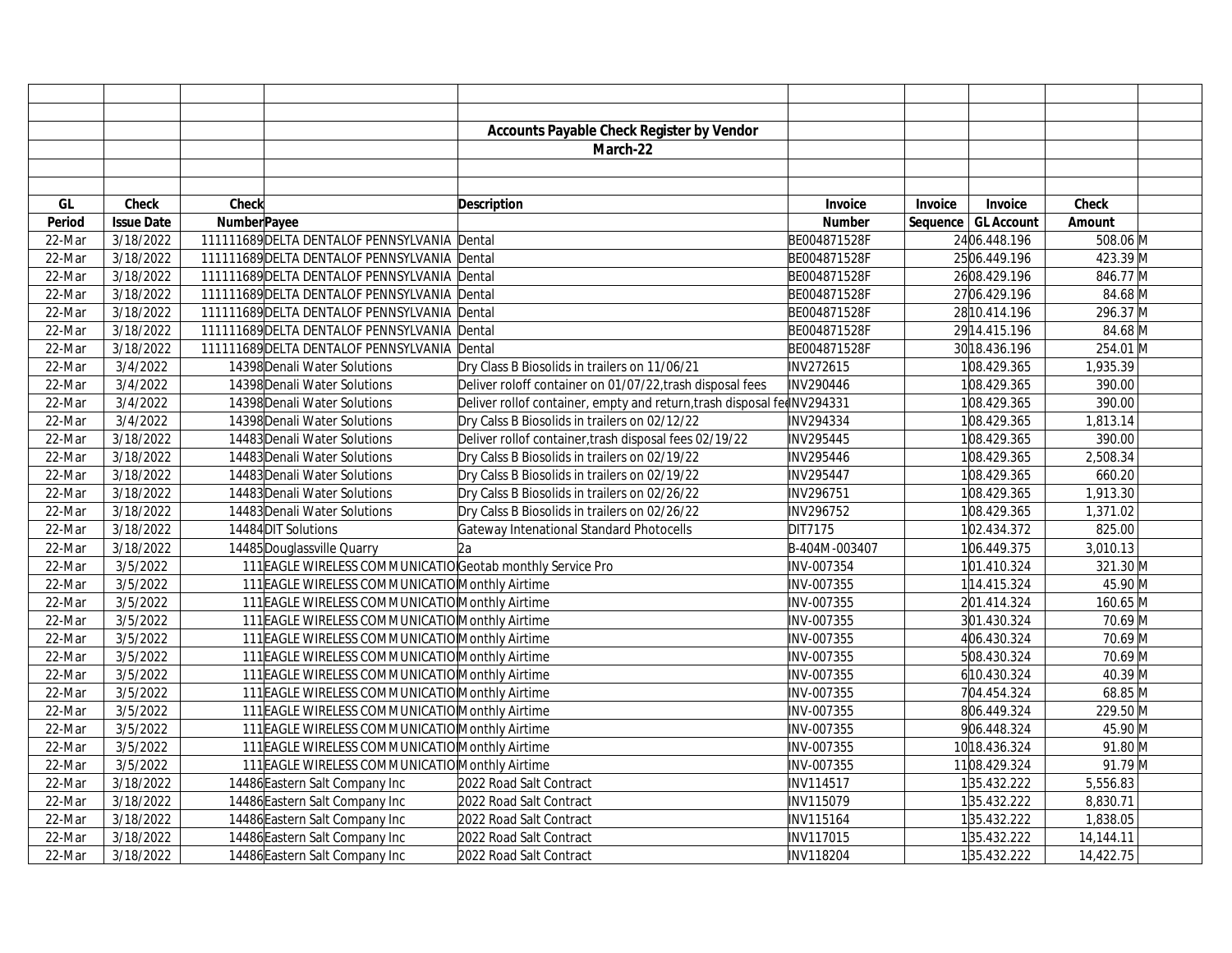|        |                   |                                                                          | <b>Accounts Payable Check Register by Vendor</b>                         |                              |         |                     |           |  |
|--------|-------------------|--------------------------------------------------------------------------|--------------------------------------------------------------------------|------------------------------|---------|---------------------|-----------|--|
|        |                   |                                                                          | March-22                                                                 |                              |         |                     |           |  |
|        |                   |                                                                          |                                                                          |                              |         |                     |           |  |
|        |                   |                                                                          |                                                                          |                              |         |                     |           |  |
| GL     | Check             | Check                                                                    | <b>Description</b>                                                       | <b>Invoice</b>               | Invoice | Invoice             | Check     |  |
| Period | <b>Issue Date</b> | Number Payee                                                             |                                                                          | <b>Number</b>                |         | Sequence GL Account | Amount    |  |
| 22-Mar | 3/5/2022          | 111 Eastwood Company                                                     | cc-4x36 belt, Fire paint, Eastwood Extreme C                             | 20222                        |         | 106.449.251         | 50.00 M   |  |
| 22-Mar | 3/5/2022          | 111 Eastwood Company                                                     | cc-4x36 belt, Fire paint, Eastwood Extreme C                             | 20222                        |         | 218.436.251         | 50.00 M   |  |
| 22-Mar | 3/5/2022          | 111 Eastwood Company                                                     | cc-4x36 belt, Fire paint, Eastwood Extreme C                             | 20222                        |         | 301.430.251         | $50.93$ M |  |
| 22-Mar | 3/5/2022          | 111 Eastwood Company                                                     | cc-4x36 belt, Fire paint, Eastwood Extreme C                             | 20222                        |         | 406.430.251         | $50.93$ M |  |
| 22-Mar | 3/5/2022          | 111 Eastwood Company                                                     | cc-4x36 belt, Fire paint, Eastwood Extreme C                             | 20222                        |         | 508.430.251         | 50.93 M   |  |
| 22-Mar | 3/5/2022          | 111 Eastwood Company                                                     | cc-4x36 belt, Fire paint, Eastwood Extreme C                             | 20222                        |         | 610.430.251         | 29.10 M   |  |
| 22-Mar | 3/5/2022          | 111Ebay                                                                  | cc-tarp for salt spreader, wire harness for salt spreader                | 20422                        |         | 108.429.251         | 342.95 M  |  |
| 22-Mar | 3/5/2022          | 111Ebay                                                                  | Kubota RTVV90D-4x4 left and right rear axle, cushion for Ku21022         |                              |         | 108.429.251         | 648.40 M  |  |
| 22-Mar | 3/18/2022         | 14487 ECS Midwest LLC                                                    | Anthracite and sand 5 & 6 right                                          | 955093                       |         | 106.448.377         | 674.00    |  |
| 22-Mar | 3/18/2022         | 14488 Edlund, Carla                                                      | 1st Quarter medicare 2022                                                | MARCH 2022 MEDIC             |         | 101.410.197         | 510.30    |  |
| 22-Mar | 3/18/2022         | 14489 Edlund, Keith                                                      | 1st quarter 2022 medicare                                                | MARCH 2022 MEDIC             |         | 101.410.197         | 510.30    |  |
| 22-Mar | 3/4/2022          | 14399 EDWARDS BUSINESS SYSTEMS                                           | contract base rate 02/20/22-03/19/22, Contract overage for 3281752       |                              |         | 108.429.210         | 68.26     |  |
| 22-Mar | 3/18/2022         | 14490 EDWARDS BUSINESS SYSTEMS                                           | contract base rate 03/20/22-04/19/22, Contract overage for 3294818       |                              |         | 108.429.210         | 75.09     |  |
| 22-Mar | 3/18/2022         | 14491 EMPIRE HOOK & LADDER                                               | Fire Co allocations                                                      | May-22                       |         | 114.415.506         | 25,188.22 |  |
| 22-Mar | 3/18/2022         | 14492 Environmental Service & Equipmer Annual service on chlorine system |                                                                          | 13775                        |         | 108.429.374         | 4,840.75  |  |
| 22-Mar | 3/18/2022         | 14492 Environmental Service & Equipmer Annual service on cL2 system      |                                                                          | 13784                        |         | 108.429.374         | 9,478.96  |  |
| 22-Mar | 3/18/2022         | 14493 Environmental Standards                                            | Pottstown Pollock Park soil Delineation                                  | 98658                        |         | 145.464.217         | 1,471.15  |  |
| 22-Mar | 3/5/2022          | 111 E.P.W.P.C.O.A.                                                       | cc-Education & Training Committee Training-Owens                         | <b>EDUCATION &amp; TRAIN</b> |         | 108.429.461         | 125.00 M  |  |
| 22-Mar | 3/5/2022          | 111E.P.W.P.C.O.A.                                                        | Laboratory Committee Training-Owens on 03/10/22                          | LABORATORY COMM              |         | 108.429.461         | 125.00 M  |  |
| 22-Mar | 3/5/2022          | 111E.P.W.P.C.O.A.                                                        | Education and Training Committee Training-McMichael                      | MCMICHAEL-EDUCA <sup>®</sup> |         | 108.429.461         | 125.00 M  |  |
| 22-Mar | 3/18/2022         | 14494 EVENS, DELORES                                                     | 1st quarter medicare 2022                                                | MARCH 2022 MEDIC             |         | 101.410.197         | 510.30    |  |
| 22-Mar | 3/18/2022         | 14495 EVENS, WILLIAM T                                                   | 1st quarter medicare 2022                                                | MARCH 22 MEDICAR             |         | 101.410.197         | 510.30    |  |
| 22-Mar | 3/5/2022          | 111 Evoqua Water Technologies Corp cc-Di tank exchange                   |                                                                          | 905246795                    |         | 108.429.225         | 941.56 M  |  |
| 22-Mar | 3/18/2022         |                                                                          | 14496 EXCELSIOR BLOWER SYSTEMS INC blower package rent 12/11/21-01/10/22 | 0909319-IN                   |         | 108.429.380         | 2,900.00  |  |
| 22-Mar | 3/5/2022          | 111 FASTENAL COMPANY                                                     | 1/2-13x1 5S/S FHSCS                                                      | PAPOT156159                  |         | 102.434.372         | $30.24$ M |  |
| 22-Mar | 3/5/2022          | 111FBI LEEDA                                                             | cc-CLI Pottstown PA 02/22-Morrisey                                       | 200063768                    |         | 101.410.461         | 695.00 M  |  |
| 22-Mar | 3/18/2022         | 14497 Fenceworks                                                         | Fence reinstall at train station                                         | 1332                         |         | 146.447.260         | 2,476.95  |  |
| 22-Mar | 3/18/2022         | 14497 Fenceworks                                                         | replace rusted and or broken steel posts at police station er 1333       |                              |         | 101.409.262         | 296.61    |  |
| 22-Mar | 3/18/2022         | 14497 Fenceworks                                                         | replace rusted and or broken steel posts at police station er 1333       |                              |         | 206.409.262         | 296.61    |  |
| 22-Mar | 3/18/2022         | 14497 Fenceworks                                                         | replace rusted and or broken steel posts at police station er 1333       |                              |         | 308.409.262         | 296.61    |  |
| 22-Mar | 3/18/2022         | 14497 Fenceworks                                                         | replace rusted and or broken steel posts at police station er 1333       |                              |         | 410.409.262         | 169.49    |  |
| 22-Mar | 3/5/2022          | 111 FISHER SCIENTIFIC CO                                                 | lab supplies                                                             | 8712989                      |         | 108.429.225         | 115.00 M  |  |
| 22-Mar | 3/5/2022          | 111 FISHER SCIENTIFIC CO                                                 | lab supplies                                                             | 8828136                      |         | 108.429.225         | 351.20 M  |  |
| 22-Mar | 3/5/2022          | 111 FISHER SCIENTIFIC CO                                                 | lab supplies                                                             | 8828138                      |         | 108.429.225         | 49.70 M   |  |
| 22-Mar | 3/5/2022          | 111 FISHER SCIENTIFIC CO                                                 | CC-sample bottles, ph electrode                                          | 8828140                      |         | 106.448.225         | 575.14 M  |  |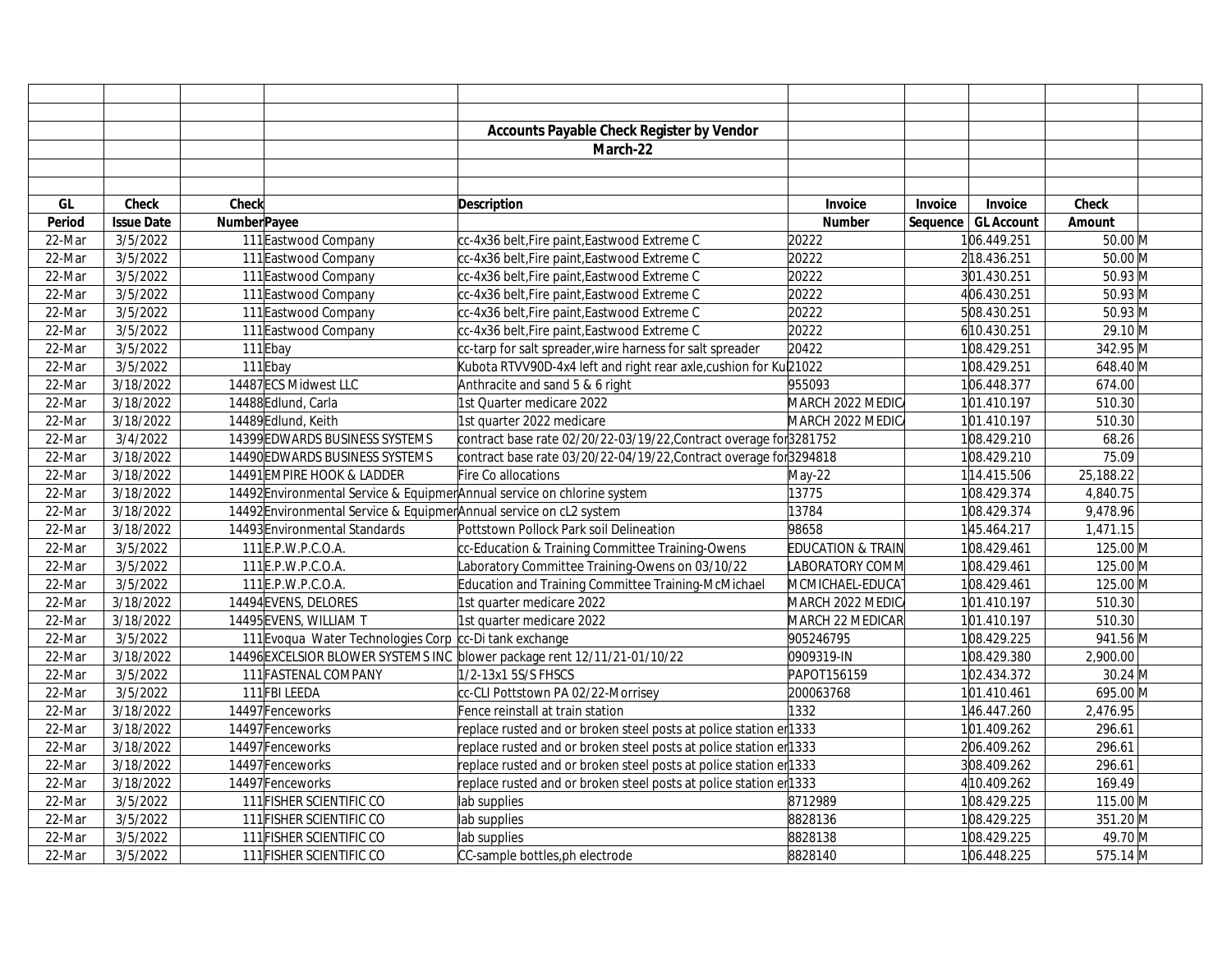|        |                   |                    |                                     | <b>Accounts Payable Check Register by Vendor</b>                            |                      |         |                       |              |  |
|--------|-------------------|--------------------|-------------------------------------|-----------------------------------------------------------------------------|----------------------|---------|-----------------------|--------------|--|
|        |                   |                    |                                     | March-22                                                                    |                      |         |                       |              |  |
|        |                   |                    |                                     |                                                                             |                      |         |                       |              |  |
|        |                   |                    |                                     |                                                                             |                      |         |                       |              |  |
| GL     | Check             | Check              |                                     | <b>Description</b>                                                          | Invoice              | Invoice | Invoice               | Check        |  |
| Period | <b>Issue Date</b> | <b>NumberPayee</b> |                                     |                                                                             | <b>Number</b>        |         | Sequence   GL Account | Amount       |  |
| 22-Mar | 3/5/2022          |                    | 111 FISHER SCIENTIFIC CO            | CC-Fb maxi tips                                                             | 8883541              |         | 108.429.225           | 67.50 M      |  |
| 22-Mar | 3/5/2022          |                    | 111 FISHER SCIENTIFIC CO            | CC-Conductivity Std                                                         | 8945584              |         | 108.429.225           | 164.51 M     |  |
| 22-Mar | 3/5/2022          |                    | 111 FISHER SCIENTIFIC CO            | cc-lab supplies                                                             | 9009177              |         | 108.429.225           | 330.72 M     |  |
| 22-Mar | 3/5/2022          |                    | 111 FISHER SCIENTIFIC CO            | CC-buffer 10.0 500 ML lab supplies                                          | 9400512              |         | 108.429.225           | 177.15 M     |  |
| 22-Mar | 3/5/2022          |                    | 111 FISHER SCIENTIFIC CO            | CC-Cylinder bottle brush nylon                                              | 9457760              |         | 108.429.225           | $8.90$ M     |  |
| 22-Mar | 3/5/2022          |                    | 111 FISHER SCIENTIFIC CO            | total chlorine rgt 10ML                                                     | 9566753              |         | 108.429.225           | 554.59 M     |  |
| 22-Mar | 3/5/2022          |                    | 111 FISHER SCIENTIFIC CO            | CC-ph buffer, sodium sulfite media                                          | 9696683              |         | 108.429.225           | 193.45 M     |  |
| 22-Mar | 3/18/2022         |                    | 14498 Fitzpatrick Lentz and Bubba   | Pottstown Land Bank General Counsel                                         | 119135-00001-65179   |         | 101.404.316           | 900.00       |  |
| 22-Mar | 3/5/2022          |                    | 111 FROMM ELECTRIC                  | 1G Blank PLT, 2G 1 Tog & blank plt                                          | 12107334-01          |         | 108.429.374           | $16.44$ M    |  |
| 22-Mar | 3/5/2022          |                    | 111 FROMM ELECTRIC                  | cc-1 hole strap, 125 v Dplx rcpt, steel cvr-2 duplex for 4 sq bq12107437-00 |                      |         | 146.447.241           | $9.69$ M     |  |
| 22-Mar | 3/5/2022          |                    | 111 Garden State Highway Products   | cc-Reserved Parking signs                                                   | PS-INV103914         |         | 135.433.254           | 295.52 M     |  |
| 22-Mar | 3/18/2022         |                    | 14499 Garden State Highway Products | playground sign                                                             | PS-INV105310         |         | 104.454.241           | 152.01       |  |
| 22-Mar | 3/4/2022          |                    | 14400 GARYS AUTO ELECTRIC           | Phillies Fire Co-repair hydraulic motor bearings, brushes, sol 869355       |                      |         | 114.415.252           | 186.91       |  |
| 22-Mar | 3/4/2022          |                    | 14401Gatti Morrison                 | Sealant limestone                                                           | 486172               |         | 106.448.374           | 216.00       |  |
| 22-Mar | 3/4/2022          |                    | 14402 GEHRINGER MECHANICAL          | maintenance Ricketts Center heate                                           | 82645                |         | 104.454.373           | 126.50       |  |
| 22-Mar | 3/4/2022          |                    | 14403 GOODWILL FIRE COMPANY         | Fire Co allocations                                                         | 30222                |         | 114.415.507           | 4,360.17     |  |
| 22-Mar | 3/18/2022         |                    | 14500GOODWILL FIRE COMPANY          | Fire Co allocations                                                         | May-22               |         | 114.415.507           | 20,766.21    |  |
| 22-Mar | 3/4/2022          |                    | 14404 Graber Letterin' Inc          | white reflective decal 94-3 and car 25                                      | 25671                |         | 101.410.251           | 65.00        |  |
| 22-Mar | 3/4/2022          |                    | 14405Graham, Andrea                 | Hotel Deposit PRPS                                                          | <b>HOTEL DEPOSIT</b> |         | 104.452.425           | 185.00       |  |
| 22-Mar | 3/5/2022          |                    | 111GRAINGER                         | oval inspection mirror, glass & telescoping mirror                          | 9176215508           |         | 106.448.260           | 26.55 M      |  |
| 22-Mar | 3/5/2022          |                    | 111GRAINGER                         | cc-battery packs                                                            | 9198032626           |         | 108.429.260           | $1,813.01$ M |  |
| 22-Mar | 3/5/2022          |                    | 111GRAINGER                         | cc-floe meter magnetic 100 PLM, adapter for 3/4 flow mete 9205458400        |                      |         | 108.429.374           | $1,760.32$ M |  |
| 22-Mar | 3/5/2022          |                    | 111 GREENWOOD PRODUCTS INC          | Lab testing supplies                                                        | 100014338            |         | 108.429.225           | 629.56 M     |  |
| 22-Mar | 3/5/2022          |                    | 111 HACH CO                         | cc-Sample cell 10 ML, sample cell 1 inch sq pk/2                            | 12855501             |         | 108.429.225           | 954.96 M     |  |
| 22-Mar | 3/5/2022          |                    | 111 HACH CO                         | cc-beaker, lower form 250ML                                                 | 12869302             |         | 108.429.225           | 119.40 M     |  |
| 22-Mar | 3/4/2022          |                    | 14406 HACH CO                       | DDS flowmeter monthly charge                                                | 12850605             |         | 108.429.386           | 1,088.00     |  |
| 22-Mar | 3/4/2022          |                    | 14406 HACH CO                       | lab supplies                                                                | 12876739             |         | 106.448.225           | 719.74       |  |
| 22-Mar | 3/18/2022         |                    | 14501 HACH CO                       | process vial                                                                | 12903563             |         | 106.448.225           | 929.60       |  |
| 22-Mar | 3/18/2022         |                    | 14501 HACH CO                       | DDS flowmeter monthly charge                                                | 12904539             |         | 108.429.386           | 1,088.00     |  |
| 22-Mar | 3/5/2022          |                    | 111 Harbor Freight                  | cc-10 in jaw groove joint, jumbo pry bar, pipe wrench, level                | 294018               |         | 118.436.375           | 91.95 M      |  |
| 22-Mar | 3/4/2022          |                    |                                     | 14407 HARTFORD RETIREE PREMIUM ACC POLICE RETIREMENT PREMIUMS               | 10025-030122         |         | 101.487.197           | 1,874.00     |  |
| 22-Mar | 3/4/2022          |                    | 14408 Hawk Mountain Labs            | Moisture , solid fecal                                                      | 20809                |         | 108.429.225           | 700.00       |  |
| 22-Mar | 3/18/2022         |                    | 14502 Hawk Mountain Labs            | Moisture, solid fecal                                                       | 21564                |         | 108.429.225           | 868.00       |  |
| 22-Mar | 3/5/2022          |                    | 111 High Swartz LLP                 | cc-Misc Codes and Zoning                                                    | 106134               |         | 101.404.314           | 128.00 M     |  |
| 22-Mar | 3/5/2022          |                    | 111 High Swartz LLP                 | cc-conditional Use 323 W High St                                            | 106142               |         | 101.414.315           | 80.00 M      |  |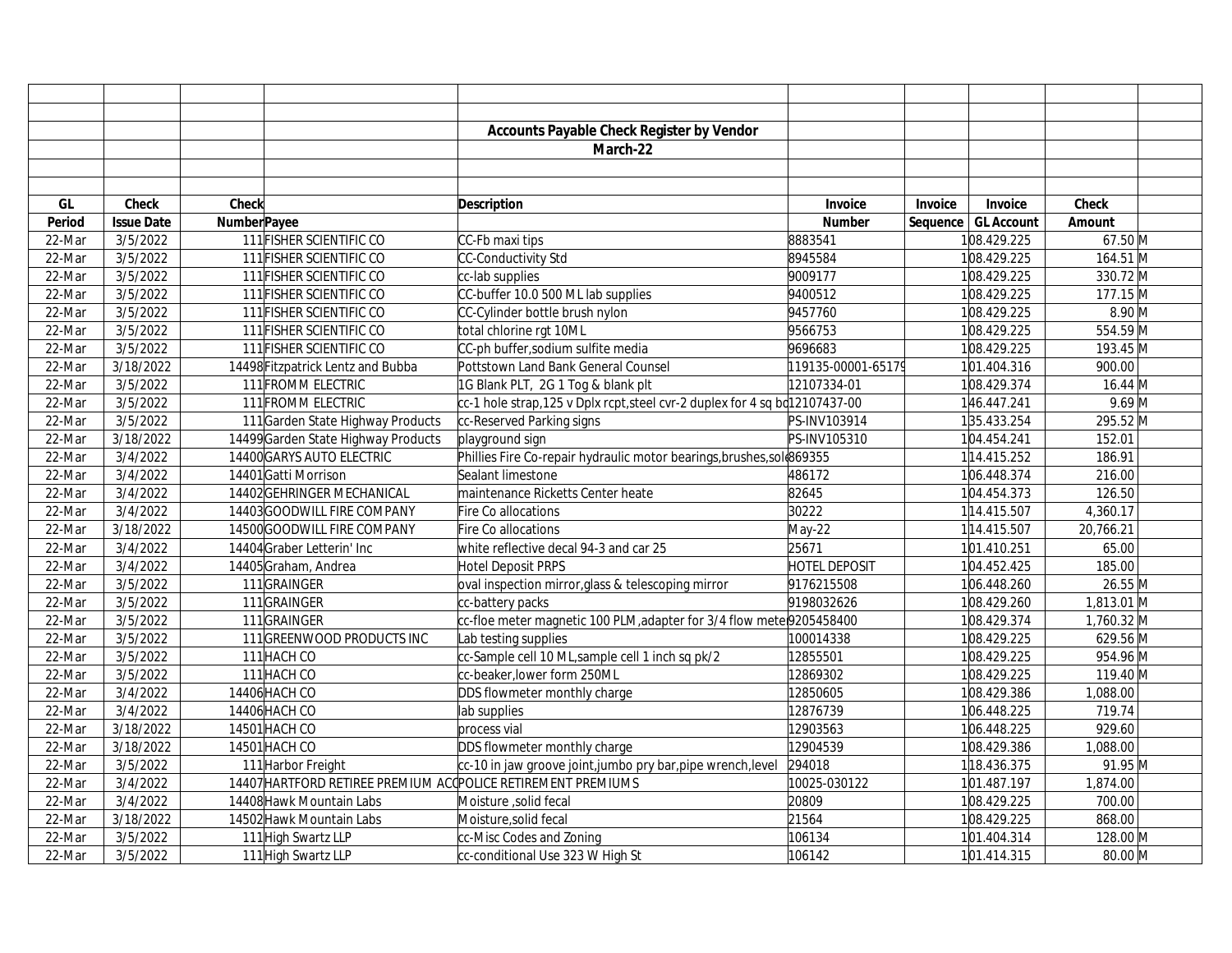|        |                   |                    |                                   | Accounts Payable Check Register by Vendor                                |                          |         |                       |              |  |
|--------|-------------------|--------------------|-----------------------------------|--------------------------------------------------------------------------|--------------------------|---------|-----------------------|--------------|--|
|        |                   |                    |                                   | March-22                                                                 |                          |         |                       |              |  |
|        |                   |                    |                                   |                                                                          |                          |         |                       |              |  |
|        |                   |                    |                                   |                                                                          |                          |         |                       |              |  |
| GL     | Check             | Check              |                                   | <b>Description</b>                                                       | Invoice                  | Invoice | Invoice               | Check        |  |
| Period | <b>Issue Date</b> | <b>NumberPayee</b> |                                   |                                                                          | <b>Number</b>            |         | Sequence   GL Account | Amount       |  |
| 22-Mar | 3/8/2022          |                    | 8414 Hill, Jadah                  | refund payment for ticket 229281                                         | TICKET 229281 REFU       |         | 101.495.100           | $(20.00)$ V  |  |
| 22-Mar | 3/18/2022         |                    | 14504 Hill, Jadah                 | refund payment for ticket 229281                                         | TICKET 229281 REFU       |         | 101.495.100           | 20.00        |  |
| 22-Mar | 3/4/2022          |                    | 14410 Hoffman, Joe                | Refund bulk water fees                                                   | <b>BULK WATER REIMBI</b> |         | 106.378.120           | 72.17        |  |
| 22-Mar | 3/5/2022          |                    | 111 HOME DEPOT CREDIT SERVICES    | cc-5 gal homer bucket                                                    | 14093                    |         | 108.429.374           | 49.80 M      |  |
| 22-Mar | 3/5/2022          |                    | 111 HOME DEPOT CREDIT SERVICES    | cc-50 lb fast setting concrete, loctite big gaps m12oz                   | 1031147                  |         | 118.436.375           | 39.44 M      |  |
| 22-Mar | 3/5/2022          |                    | 111 HOME DEPOT CREDIT SERVICES    | cc-tapcon drill bit, tapcon star flat hd                                 | 3011355                  |         | 108.429.374           | 27.46 M      |  |
| 22-Mar | 3/5/2022          |                    | 111 HOME DEPOT CREDIT SERVICES    | cc-pVC pipe, SS clamp, male adapter                                      | 4211044                  |         | 108.429.379           | 88.56 M      |  |
| 22-Mar | 3/5/2022          |                    | 111 HOME DEPOT CREDIT SERVICES    | cc-adhesive epoxy for rebar at headworks channel                         | 6360429                  |         | 108.429.374           | 139.02 M     |  |
| 22-Mar | 3/5/2022          |                    | 111 HOME DEPOT CREDIT SERVICES    | cc-bucket head, blue tarp, pistol nozzle, duct tape, safety glas 7024312 |                          |         | 108.429.373           | 747.48 M     |  |
| 22-Mar | 3/5/2022          |                    | 111 HOME DEPOT CREDIT SERVICES    | cc-2 pole flush mnt outlet, outlet box                                   | 8524029                  |         | 108.429.373           | 60.75 M      |  |
| 22-Mar | 3/5/2022          |                    | 111 HOME DEPOT CREDIT SERVICES    | cc-Rebar                                                                 | 9024256                  |         | 108.429.374           | $17.04 \, M$ |  |
| 22-Mar | 3/5/2022          |                    | 111 HOME DEPOT CREDIT SERVICES    | cc-floor finish, titanium bit sets                                       | 9024932                  |         | 108.429.374           | 190.49 M     |  |
| 22-Mar | 3/4/2022          |                    | 14409 Herbert Rowland & Grubic    | PennVest Assistance                                                      | 157932                   |         | 108.408.313           | 106.75       |  |
| 22-Mar | 3/4/2022          |                    | 14409 Herbert Rowland & Grubic    | PennVest Assistance                                                      | 157932                   |         | 206.408.313           | 106.75       |  |
| 22-Mar | 3/4/2022          |                    | 14409 Herbert Rowland & Grubic    | MS4 Pottstown Borough                                                    | 158192                   |         | 108.408.319           | 37.50        |  |
| 22-Mar | 3/4/2022          |                    | 14409 Herbert Rowland & Grubic    | MS4 Pottstown Borough                                                    | 158192                   |         | 206.408.319           | 37.50        |  |
| 22-Mar | 3/4/2022          |                    | 14409 Herbert Rowland & Grubic    | MS4 Pottstown Borough                                                    | 158192                   |         | 301.408.319           | 37.50        |  |
| 22-Mar | 3/18/2022         |                    | 14503 Herbert Rowland & Grubic    | Pottstown Borough Authority Retainer                                     | 157952                   |         | 106.408.313           | 750.00       |  |
| 22-Mar | 3/18/2022         |                    | 14503 Herbert Rowland & Grubic    | Pottstown Borough Authority Retainer                                     | 157952                   |         | 208.408.313           | 750.00       |  |
| 22-Mar | 3/18/2022         |                    | 14503 Herbert Rowland & Grubic    | Chapter 94 Report                                                        | 157952                   |         | 301.408.319           | 241.67       |  |
| 22-Mar | 3/18/2022         |                    | 14503 Herbert Rowland & Grubic    | Chapter 94 Report                                                        | 157952                   |         | 406.408.319           | 241.67       |  |
| 22-Mar | 3/18/2022         |                    | 14503 Herbert Rowland & Grubic    | Chapter 94 Report                                                        | 157952                   |         | 508.408.319           | 241.66       |  |
| 22-Mar | 3/18/2022         |                    | 14503 Herbert Rowland & Grubic    | WTP reporting and training with J Hennessey                              | 157952                   |         | 606.408.313           | 3,042.00     |  |
| 22-Mar | 3/18/2022         |                    | 14503 Herbert Rowland & Grubic    | WTP Air Scour Project                                                    | 157952                   |         | 706.165.000           | 785.00       |  |
| 22-Mar | 3/18/2022         |                    | 14503 Herbert Rowland & Grubic    | WTP Compliance Ops and SCADA addistance                                  | 157952                   |         | 806.408.313           | 3,068.00     |  |
| 22-Mar | 3/18/2022         |                    | 14503 Herbert Rowland & Grubic    | water automatic flusher review and coordination                          | 157952                   |         | 906.408.313           | 361.00       |  |
| 22-Mar | 3/18/2022         |                    | 14503 Herbert Rowland & Grubic    | water valve program                                                      | 157952                   |         | 1006.449.375          | 835.00       |  |
| 22-Mar | 3/18/2022         |                    | 14503 Herbert Rowland & Grubic    | UPT Act 537 Plan Review                                                  | 157952                   |         | 1108.408.313          | 705.00       |  |
| 22-Mar | 3/18/2022         |                    | 14503 Herbert Rowland & Grubic    | wQM Permit, NPDES Compliance, Capital improvements                       | 157952                   |         | 1208.408.313          | 3,120.00     |  |
| 22-Mar | 3/18/2022         |                    | 14503 Herbert Rowland & Grubic    | Travel                                                                   | 157952                   |         | 1306.408.313          | 29.85        |  |
| 22-Mar | 3/18/2022         |                    | 14503 Herbert Rowland & Grubic    | Travel                                                                   | 157952                   |         | 1408.408.313          | 29.85        |  |
| 22-Mar | 3/11/2022         |                    | 111111690 Independence Blue Cross | Medical                                                                  | 220308034513.00          |         | 101.401.196           | 778.36 M     |  |
| 22-Mar | 3/11/2022         |                    | 111111690 Independence Blue Cross | Medical                                                                  | 220308034513.00          |         | 206.401.196           | 778.36 M     |  |
| 22-Mar | 3/11/2022         |                    | 111111690 Independence Blue Cross | Medical                                                                  | 220308034513.00          |         | 308.401.196           | 778.36 M     |  |
| 22-Mar | 3/11/2022         |                    | 111111690 Independence Blue Cross | Medical                                                                  | 220308034513.00          |         | 410.401.196           | 444.78 M     |  |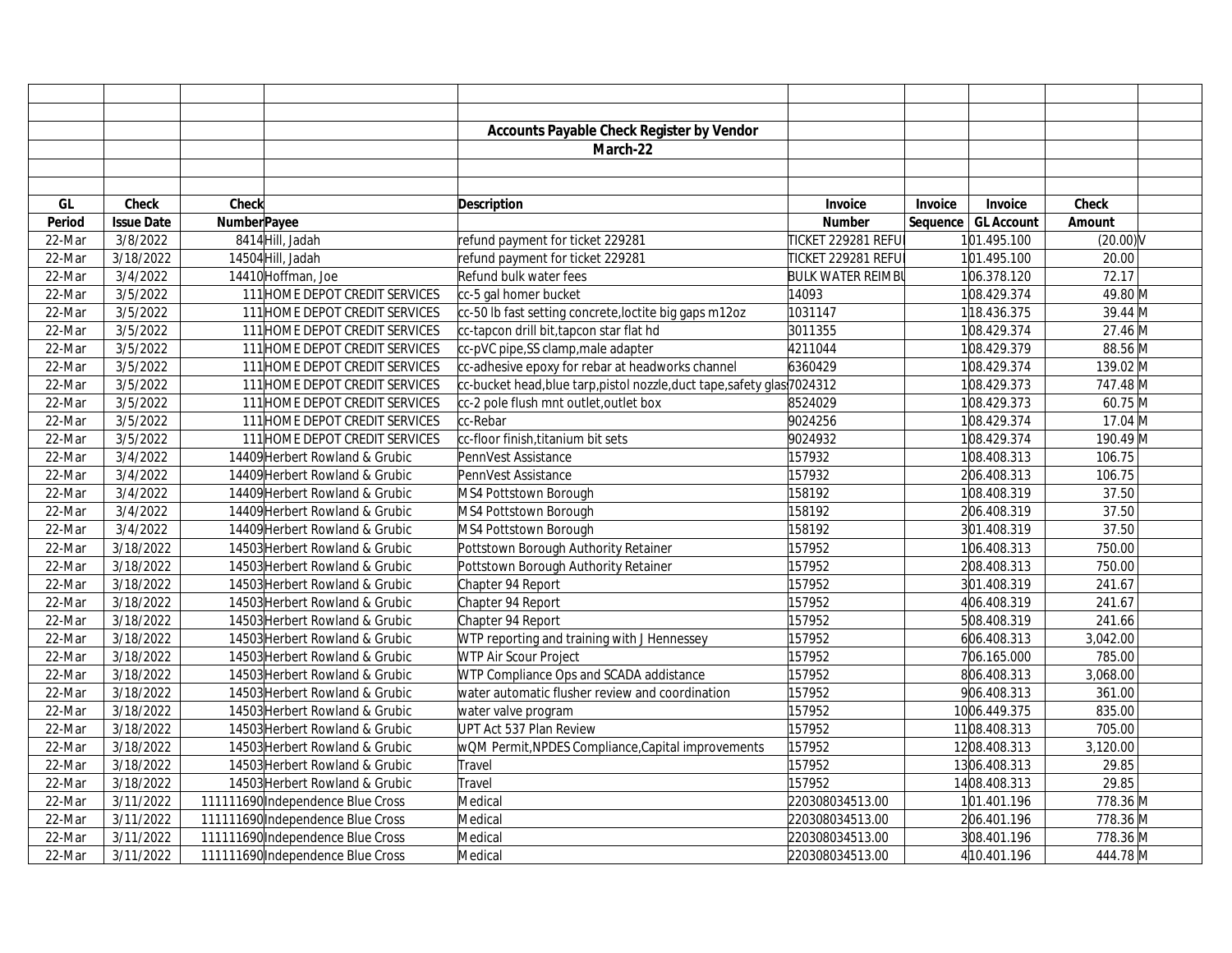|        |                   |                    |                                   | <b>Accounts Payable Check Register by Vendor</b>                     |                 |         |                       |              |  |
|--------|-------------------|--------------------|-----------------------------------|----------------------------------------------------------------------|-----------------|---------|-----------------------|--------------|--|
|        |                   |                    |                                   | March-22                                                             |                 |         |                       |              |  |
|        |                   |                    |                                   |                                                                      |                 |         |                       |              |  |
|        |                   |                    |                                   |                                                                      |                 |         |                       |              |  |
| GL     | Check             | Check              |                                   | <b>Description</b>                                                   | Invoice         | Invoice | Invoice               | Check        |  |
| Period | <b>Issue Date</b> | <b>NumberPayee</b> |                                   |                                                                      | <b>Number</b>   |         | Sequence   GL Account | Amount       |  |
| 22-Mar | 3/11/2022         |                    | 111111690 Independence Blue Cross | Medical                                                              | 220308034513.00 |         | 501.402.196           | 2,020.42 M   |  |
| 22-Mar | 3/11/2022         |                    | 111111690 Independence Blue Cross | Medical                                                              | 220308034513.00 |         | 606.402.196           | 3,058.34 M   |  |
| 22-Mar | 3/11/2022         |                    | 111111690 Independence Blue Cross | Medical                                                              | 220308034513.00 |         | 708.402.196           | 3,058.34 M   |  |
| 22-Mar | 3/11/2022         |                    | 111111690 Independence Blue Cross | Medical                                                              | 220308034513.00 |         | 810.402.196           | $1,154.53$ M |  |
| 22-Mar | 3/11/2022         |                    | 111111690 Independence Blue Cross | Medical                                                              | 220308034513.00 |         | 901.403.196           | 696.52 M     |  |
| 22-Mar | 3/11/2022         |                    | 111111690 Independence Blue Cross | Medical                                                              | 220308034513.00 |         | 1001.406.196          | 776.25 M     |  |
| 22-Mar | 3/11/2022         |                    | 111111690 Independence Blue Cross | Medical                                                              | 220308034513.00 |         | 1106.406.196          | 776.26 M     |  |
| 22-Mar | 3/11/2022         |                    | 111111690 Independence Blue Cross | Medical                                                              | 220308034513.00 |         | 1208.406.196          | 776.26 M     |  |
| 22-Mar | 3/11/2022         |                    | 111111690 Independence Blue Cross | Medical                                                              | 220308034513.00 |         | 13 10.406.196         | 443.58 M     |  |
| 22-Mar | 3/11/2022         |                    | 111111690 Independence Blue Cross | Medical                                                              | 220308034513.00 |         | 1401.410.196          | 64,758.99 M  |  |
| 22-Mar | 3/11/2022         |                    | 111111690 Independence Blue Cross | Medical                                                              | 220308034513.00 |         | 1501.411.196          | 12,151.95 M  |  |
| 22-Mar | 3/11/2022         |                    | 111111690 Independence Blue Cross | Medical                                                              | 220308034513.00 |         | 1601.410.197          | 22,994.35 M  |  |
| 22-Mar | 3/11/2022         |                    | 111111690 Independence Blue Cross | Medical                                                              | 220308034513.00 |         | 1701.414.196          | 13,604.67 M  |  |
| 22-Mar | 3/11/2022         |                    | 111111690 Independence Blue Cross | Medical                                                              | 220308034513.00 |         | 1801.430.196          | $3,113.71$ M |  |
| 22-Mar | 3/11/2022         |                    | 111111690 Independence Blue Cross | Medical                                                              | 220308034513.00 |         | 1906.430.196          | $3,113.71$ M |  |
| 22-Mar | 3/11/2022         |                    | 111111690 Independence Blue Cross | Medical                                                              | 220308034513.00 |         | 2008.430.196          | 3,113.71 M   |  |
| 22-Mar | 3/11/2022         |                    | 111111690 Independence Blue Cross | Medical                                                              | 220308034513.00 |         | 21 10.430.196         | 1,779.26 M   |  |
| 22-Mar | 3/11/2022         |                    | 111111690 Independence Blue Cross | Medical                                                              | 220308034513.00 |         | 2204.452.196          | 5,628.03 M   |  |
| 22-Mar | 3/11/2022         |                    | 111111690 Independence Blue Cross | Medical                                                              | 220308034513.00 |         | 2304.454.196          | 3,207.32 M   |  |
| 22-Mar | 3/11/2022         |                    | 111111690 Independence Blue Cross | Medical                                                              | 220308034513.00 |         | 2406.429.196          | 1,873.46 M   |  |
| 22-Mar | 3/11/2022         |                    | 111111690 Independence Blue Cross | Medical                                                              | 220308034513.00 |         | 2506.447.196          | 4,713.61 M   |  |
| 22-Mar | 3/11/2022         |                    | 111111690 Independence Blue Cross | Medical                                                              | 220308034513.00 |         | 2606.448.196          | 8,310.17 M   |  |
| 22-Mar | 3/11/2022         |                    | 111111690 Independence Blue Cross | Medical                                                              | 220308034513.00 |         | 2706.449.196          | 7,800.90 M   |  |
| 22-Mar | 3/11/2022         |                    | 111111690 Independence Blue Cross | Medical                                                              | 220308034513.00 |         | 2808.429.196          | 14,769.56 M  |  |
| 22-Mar | 3/11/2022         |                    | 111111690 Independence Blue Cross | Medical                                                              | 220308034513.00 |         | 2908.447.196          | 4,713.61 M   |  |
| 22-Mar | 3/11/2022         |                    | 111111690 Independence Blue Cross | Medical                                                              | 220308034513.00 |         | 30 10.414.196         | 3,878.07 M   |  |
| 22-Mar | 3/11/2022         |                    | 111111690 Independence Blue Cross | Medical                                                              | 220308034513.00 |         | 31 18.436.196         | 4,001.57 M   |  |
| 22-Mar | 3/11/2022         |                    | 111111690 Independence Blue Cross | Medical                                                              | 220308034513.00 |         | 3201.222.000          | 19,797.32 M  |  |
| 22-Mar | 3/11/2022         |                    | 111111690 Independence Blue Cross | Medical                                                              | 220308034513.00 |         | 3306.402.197          | 235.07 M     |  |
| 22-Mar | 3/11/2022         |                    | 111111690 Independence Blue Cross | Medical                                                              | 220308034513.00 |         | 3408.402.197          | 235.07 M     |  |
| 22-Mar | 3/11/2022         |                    | 111111690 Independence Blue Cross | Medical                                                              | 220308034513.00 |         | 35 10.402.197         | 235.07 M     |  |
| 22-Mar | 3/11/2022         |                    | 111111690 Independence Blue Cross | Medical                                                              | 220308034513.00 |         | 3601.403.196          | 134.33 M     |  |
| 22-Mar | 3/5/2022          | $111$ $ICC$        |                                   | cc-2021International Existing Bldg Code,2021 International 101231594 |                 |         | 101.414.241           | 546.63 M     |  |
| 22-Mar | 3/4/2022          |                    | 14411 PS Global                   | toner cartirdge                                                      | 124185          |         | 101.410.210           | 154.90       |  |
| 22-Mar | 3/18/2022         |                    | 14505 PS Global                   | hp Color laser Jet, technician labor                                 | 124318          |         | 101.414.241           | 93.81        |  |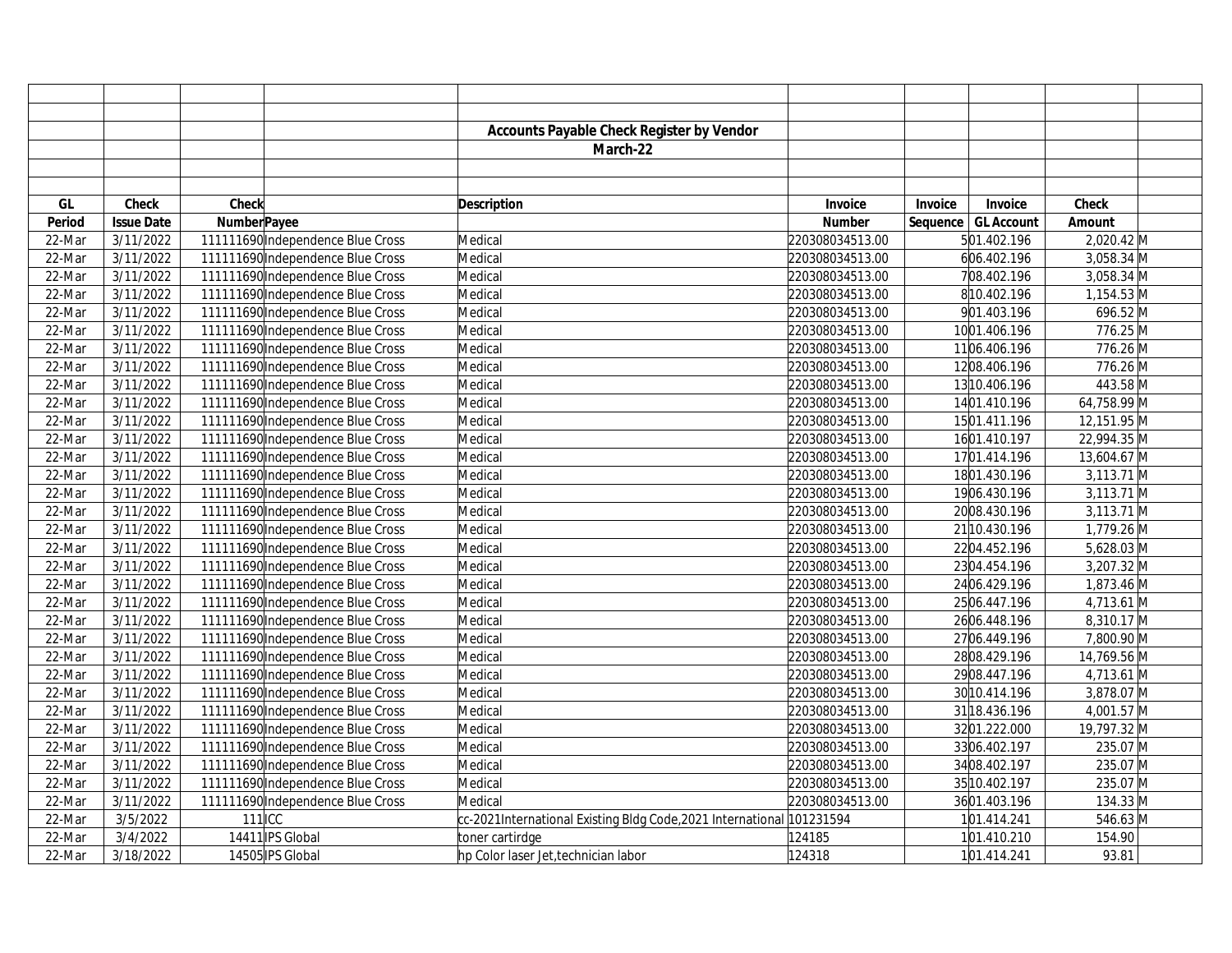|        |                   |                                      | <b>Accounts Payable Check Register by Vendor</b>                                                    |                |         |                       |              |  |
|--------|-------------------|--------------------------------------|-----------------------------------------------------------------------------------------------------|----------------|---------|-----------------------|--------------|--|
|        |                   |                                      | March-22                                                                                            |                |         |                       |              |  |
|        |                   |                                      |                                                                                                     |                |         |                       |              |  |
|        |                   |                                      |                                                                                                     |                |         |                       |              |  |
| GL     | Check             | Check                                | <b>Description</b>                                                                                  | Invoice        | Invoice | Invoice               | <b>Check</b> |  |
| Period | <b>Issue Date</b> | Number Payee                         |                                                                                                     | <b>Number</b>  |         | Sequence   GL Account | Amount       |  |
| 22-Mar | 3/18/2022         | 14459 G ENVIRONMENTAL LLC            | Pre Air Tanks                                                                                       | A118130        |         | 108.429.367           | 23,700.00    |  |
| 22-Mar | 3/5/2022          | 111JB Supply                         | Heavenly Soft Centerpull towels                                                                     | 7924           |         | 101.430.373           | 28.47 M      |  |
| 22-Mar | 3/5/2022          | 111JB Supply                         | Heavenly Soft Centerpull towels                                                                     | 7924           |         | 206.430.373           | 28.47 M      |  |
| 22-Mar | 3/5/2022          | 111JB Supply                         | Heavenly Soft Centerpull towels                                                                     | 7924           |         | 308.430.373           | 28.47 M      |  |
| 22-Mar | 3/5/2022          | 111JB Supply                         | Heavenly Soft Centerpull towels                                                                     | 7924           |         | 410.430.373           | 16.27 M      |  |
| 22-Mar | 3/4/2022          | 111111684 CI JONES CHEMICALS         | <b>CHLORINE</b>                                                                                     | 878168         |         | 108.429.222           | $6,250.00$ M |  |
| 22-Mar | 3/4/2022          | 111111684 CI Jones                   | <b>CHLORINE</b>                                                                                     | 878699         |         | 106.448.222           | 2,500.00 M   |  |
| 22-Mar | 3/18/2022         | 111111688 CI JONES CHEMICALS         | <b>CHLORINE</b>                                                                                     | 879511         |         | 108.429.222           | 6,825.00 M   |  |
| 22-Mar | 3/4/2022          | 14412 John's Plumbing and Remodeling | installation on new toilet tank                                                                     | 35             |         | 109.440.373           | 165.00       |  |
| 22-Mar | 3/4/2022          | 14413 Johnson Controls               | Annual billing for CCure9000 SSA contract 01/01/22-12/31/95685                                      |                |         | 101.410.266           | 1,691.38     |  |
| 22-Mar | 3/4/2022          | 14413 Johnson Controls               | Annual billing for Gold maintenance contract 01/01/22-12/95686                                      |                |         | 101.410.266           | 4,385.00     |  |
| 22-Mar | 3/18/2022         | 14506 JOHNSON CONTROLS               | <b>HVAC</b>                                                                                         | 1-113189930010 |         | 101.409.373           | 124.34       |  |
| 22-Mar | 3/18/2022         | 14506 JOHNSON CONTROLS               | <b>HVAC</b>                                                                                         | 1-113189930010 |         | 206.409.373           | 124.34       |  |
| 22-Mar | 3/18/2022         | 14506 JOHNSON CONTROLS               | <b>HVAC</b>                                                                                         | 1-113189930010 |         | 308.409.373           | 124.34       |  |
| 22-Mar | 3/18/2022         | 14506 JOHNSON CONTROLS               | <b>HVAC</b>                                                                                         | 1-113189930010 |         | 410.409.373           | 71.03        |  |
| 22-Mar | 3/18/2022         | 14506 JOHNSON CONTROLS               | Metasys Issue-Licensing error                                                                       | 1-114354114145 |         | 101.409.373           | 174.22       |  |
| 22-Mar | 3/18/2022         | 14506 JOHNSON CONTROLS               | Metasys Issue-Licensing error                                                                       | 1-114354114145 |         | 206.409.373           | 174.22       |  |
| 22-Mar | 3/18/2022         | 14506 JOHNSON CONTROLS               | Metasys Issue-Licensing error                                                                       | 1-114354114145 |         | 308.409.373           | 174.22       |  |
| 22-Mar | 3/18/2022         | 14506 JOHNSON CONTROLS               | Metasys Issue-Licensing error                                                                       | 1-114354114145 |         | 410.409.373           | 99.54        |  |
| 22-Mar | 3/4/2022          |                                      | 14414 KENCOR ELEVATOR SYSTEMS INC maintenance contract for quarterly oil & grease for elevato 31395 |                |         | 106.448.373           | 113.30       |  |
| 22-Mar | 3/4/2022          | 14415 Ken's Notary Service           | Inspection emissions check vehicle 105,3,38,40,13, North En21822                                    |                |         | 101.410.251           | 140.00       |  |
| 22-Mar | 3/4/2022          | 14415 Ken's Notary Service           | Inspection emissions check vehicle 105,3,38,40,13, North En21822                                    |                |         | 214.480.252           | 70.00        |  |
| 22-Mar | 3/4/2022          | 14416 Keystone Engineering Group Inc | Pottstown Borough Auth Water Plant                                                                  | 2200253        |         | 106.448.379           | 1,149.32     |  |
| 22-Mar | 3/4/2022          | 14416 Keystone Engineering Group Inc | Pottstown Borough Auth Wastewater T & M                                                             | 2200254        |         | 108.429.385           | 3,152.65     |  |
| 22-Mar | 3/18/2022         | 14507 Keystone Engineering Group Inc | Pottstown Water Distribution System                                                                 | 2200252        |         | 106.449.375           | 217.50       |  |
| 22-Mar | 3/18/2022         | 14508 Kinber                         | Internet services                                                                                   | <b>INV5929</b> |         | 101.409.324           | 139.50       |  |
| 22-Mar | 3/18/2022         | 14508 Kinber                         | Internet services                                                                                   | <b>INV5929</b> |         | 206.409.324           | 139.50       |  |
| 22-Mar | 3/18/2022         | 14508 Kinber                         | Internet services                                                                                   | <b>INV5929</b> |         | 308.409.324           | 139.50       |  |
| 22-Mar | 3/18/2022         | 14508 Kinber                         | Internet services                                                                                   | <b>INV5929</b> |         | 410.409.324           | 93.00        |  |
| 22-Mar | 3/18/2022         | 14508 Kinber                         | Internet services                                                                                   | <b>INV5929</b> |         | 504.454.324           | 55.80        |  |
| 22-Mar | 3/18/2022         | 14508 Kinber                         | Internet services                                                                                   | <b>INV5929</b> |         | 606.448.324           | 139.50       |  |
| 22-Mar | 3/18/2022         | 14508 Kinber                         | Internet services                                                                                   | <b>INV5929</b> |         | 708.429.324           | 139.50       |  |
| 22-Mar | 3/18/2022         | 14508 Kinber                         | Internet services                                                                                   | <b>INV5929</b> |         | 814.415.324           | 55.80        |  |
| 22-Mar | 3/18/2022         | 14508 Kinber                         | Internet services                                                                                   | <b>INV5929</b> |         | 918.436.324           | 27.90        |  |
| 22-Mar | 3/18/2022         | 14508 Kinber                         | Internet services                                                                                   | <b>INV6020</b> |         | 101.409.324           | 139.50       |  |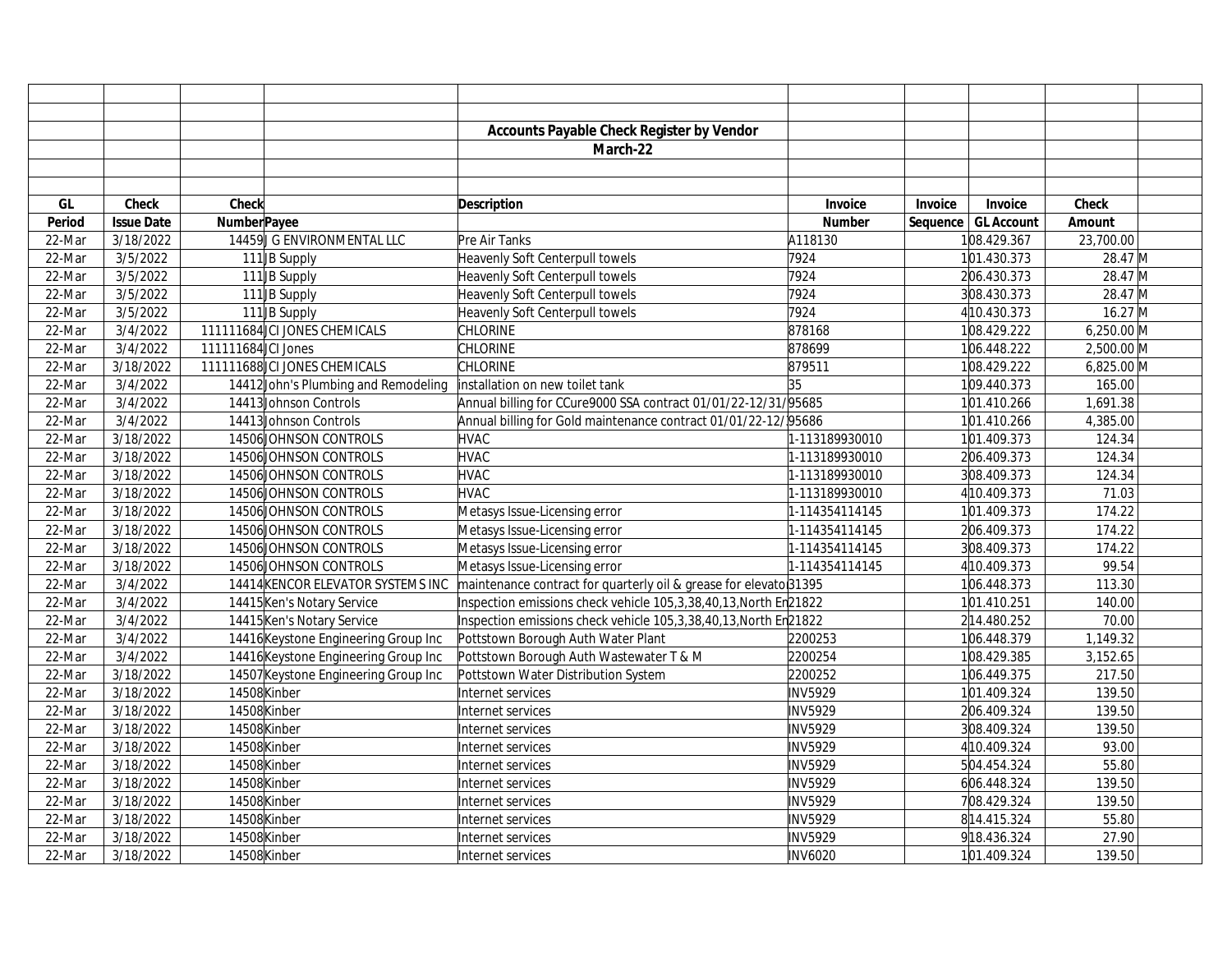|        |                   |                                | Accounts Payable Check Register by Vendor                                            |                    |         |                     |             |  |
|--------|-------------------|--------------------------------|--------------------------------------------------------------------------------------|--------------------|---------|---------------------|-------------|--|
|        |                   |                                | March-22                                                                             |                    |         |                     |             |  |
|        |                   |                                |                                                                                      |                    |         |                     |             |  |
|        |                   |                                |                                                                                      |                    |         |                     |             |  |
| GL     | <b>Check</b>      | Check                          | <b>Description</b>                                                                   | Invoice            | Invoice | Invoice             | Check       |  |
| Period | <b>Issue Date</b> | Number Payee                   |                                                                                      | <b>Number</b>      |         | Sequence GL Account | Amount      |  |
| 22-Mar | 3/18/2022         | 14508 Kinber                   | Internet services                                                                    | <b>INV6020</b>     |         | 206.409.324         | 139.50      |  |
| 22-Mar | 3/18/2022         | 14508 Kinber                   | Internet services                                                                    | <b>INV6020</b>     |         | 308.409.324         | 139.50      |  |
| 22-Mar | 3/18/2022         | 14508 Kinber                   | Internet services                                                                    | <b>INV6020</b>     |         | 410.409.324         | 93.00       |  |
| 22-Mar | 3/18/2022         | 14508 Kinber                   | Internet services                                                                    | <b>INV6020</b>     |         | 504.454.324         | 55.80       |  |
| 22-Mar | 3/18/2022         | 14508 Kinber                   | Internet services                                                                    | <b>INV6020</b>     |         | 606.448.324         | 139.50      |  |
| 22-Mar | 3/18/2022         | 14508 Kinber                   | Internet services                                                                    | <b>INV6020</b>     |         | 708.429.324         | 139.50      |  |
| 22-Mar | 3/18/2022         | 14508 Kinber                   | Internet services                                                                    | <b>INV6020</b>     |         | 814.415.324         | 55.80       |  |
| 22-Mar | 3/18/2022         | 14508 Kinber                   | Internet services                                                                    | <b>INV6020</b>     |         | 918.436.324         | 27.90       |  |
| 22-Mar | 3/4/2022          | 14417 KRIEBEL SECURITY         | alarm monitoring 251 Manatawny St                                                    | 294104             |         | 104.454.324         | 90.00       |  |
| 22-Mar | 3/4/2022          | 14418L B WATER SERVICE INC     | Ferncos, 4 in strong back rc series repair coupling                                  | 3564353            |         | 118.436.375         | 281.70      |  |
| 22-Mar | 3/5/2022          | 111 LABELCITY INC              | cc-shipping labels                                                                   | CS-832184          |         | 101.410.225         | $107.19$ M  |  |
| 22-Mar | 3/5/2022          | 111 LAMB MCERLANE PC           | cc-Administration                                                                    | 208501             |         | 106.404.315         | $9.61$ M    |  |
| 22-Mar | 3/5/2022          | 111 LAMB MCERLANE PC           | cc-Administration                                                                    | 208501             |         | 208.404.315         | $9.60$ M    |  |
| 22-Mar | 3/5/2022          | 111 LAMB MCERLANE PC           | cc-General Board Meetings                                                            | 208502             |         | 106.404.315         | 247.50 M    |  |
| 22-Mar | 3/5/2022          | 111 LAMB MCERLANE PC           | cc-General Board Meetings                                                            | 208502             |         | 208.404.315         | 247.50 M    |  |
| 22-Mar | 3/5/2022          | 111 LAMB MCERLANE PC           | cc-General Contract Review                                                           | 208503             |         | 106.165.000         | 220.00 M    |  |
| 22-Mar | 3/5/2022          | 111 LAMB MCERLANE PC           | cc-Financial Matters                                                                 | 208504             |         | 106.404.315         | 220.00 M    |  |
| 22-Mar | 3/5/2022          | 111 LAMB MCERLANE PC           | cc-Financial Matters                                                                 | 208504             |         | 208.404.315         | 220.00 M    |  |
| 22-Mar | 3/5/2022          | 111 LAMB MCERLANE PC           | cc-Sewer Collection System                                                           | 208505             |         | 108.404.315         | 195.00 M    |  |
| 22-Mar | 3/5/2022          | 111 LAMB MCERLANE PC           | P3 PBA-1 LLC                                                                         | 208506             |         | 108.404.315         | 220.00 M    |  |
| 22-Mar | 3/5/2022          | 111 LAMB MCERLANE PC           | Upper Pottsgrove Sale of Sewer Internal                                              | 208507             |         | 108.404.315         | 425.00 M    |  |
| 22-Mar | 3/5/2022          | 111 LAMB MCERLANE PC           | cc-Aqua Emergency Interim Water Agreement                                            | 208508             |         | 106.404.315         | 220.00 M    |  |
| 22-Mar | 3/5/2022          | 111 LAMB MCERLANE PC           | Upper Pottsgrove Sale of Sewer external                                              | 208509             |         | 190.489.100         | 1,440.00 M  |  |
| 22-Mar | 3/5/2022          | 111 LAMB MCERLANE PC           | cc-Ekatering Eastmond-water utility billing                                          | 208510             |         | 106.404.315         | $62.84$ M   |  |
| 22-Mar | 3/8/2022          |                                | 8421 Lancaster Abstract & Escrow ServidOverpayment of taxes for 516 N Charlotte St   | 516 N CHARLOTTE ST |         | 199.178.000         | $(21.00)$ V |  |
| 22-Mar | 3/18/2022         |                                | 14509 Lancaster Abstract & Escrow Servic Overpayment of taxes for 516 N Charlotte St | 516 N CHARLOTTE ST |         | 199.178.000         | 21.00       |  |
| 22-Mar | 3/5/2022          | 111 Leotek Electronics USA LLC | LED street light heads                                                               | 1104695229         |         | 102.434.372         | 4,550.00 M  |  |
| 22-Mar | 3/4/2022          | 14419Lereta LLC                | refund overpayment of tax cert for 1311 Cherry St                                    | 1311 CHERRY ST     |         | 101.495.100         | 72.00       |  |
| 22-Mar | 3/5/2022          | 111 LEXIS NEXIS                | cc-January 2022 Minimum Commitment                                                   | 1083831-20220131   |         | 101.410.420         | 150.00 M    |  |
| 22-Mar | 3/5/2022          | 111 Little, Robert E           | cc-Multi rib belt                                                                    | 01-896702          |         | 106.449.260         | 118.48 M    |  |
| 22-Mar | 3/4/2022          | 14420 Little, Robert E         | JDC filter,Filter element,air filter,oil filter,filter element                       | 01-899274          |         | 104.454.374         | 582.36      |  |
| 22-Mar | 3/5/2022          | 111 Logmein INC                | Go to meeting business 01/10/22-01/28/23                                             | 324628047          |         | 101.401.425         | 382.35 M    |  |
| 22-Mar | 3/5/2022          | 111 Logmein INC                | Go to meeting business 01/10/22-01/28/23                                             | 324628047          |         | 206.401.425         | 382.35 M    |  |
| 22-Mar | 3/5/2022          | 111 Logmein INC                | Go to meeting business 01/10/22-01/28/23                                             | 324628047          |         | 308.401.425         | 382.35 M    |  |
| 22-Mar | 3/5/2022          | 111 Logmein INC                | Go to meeting business 01/10/22-01/28/23                                             | 324628047          |         | 410.401.425         | 218.46 M    |  |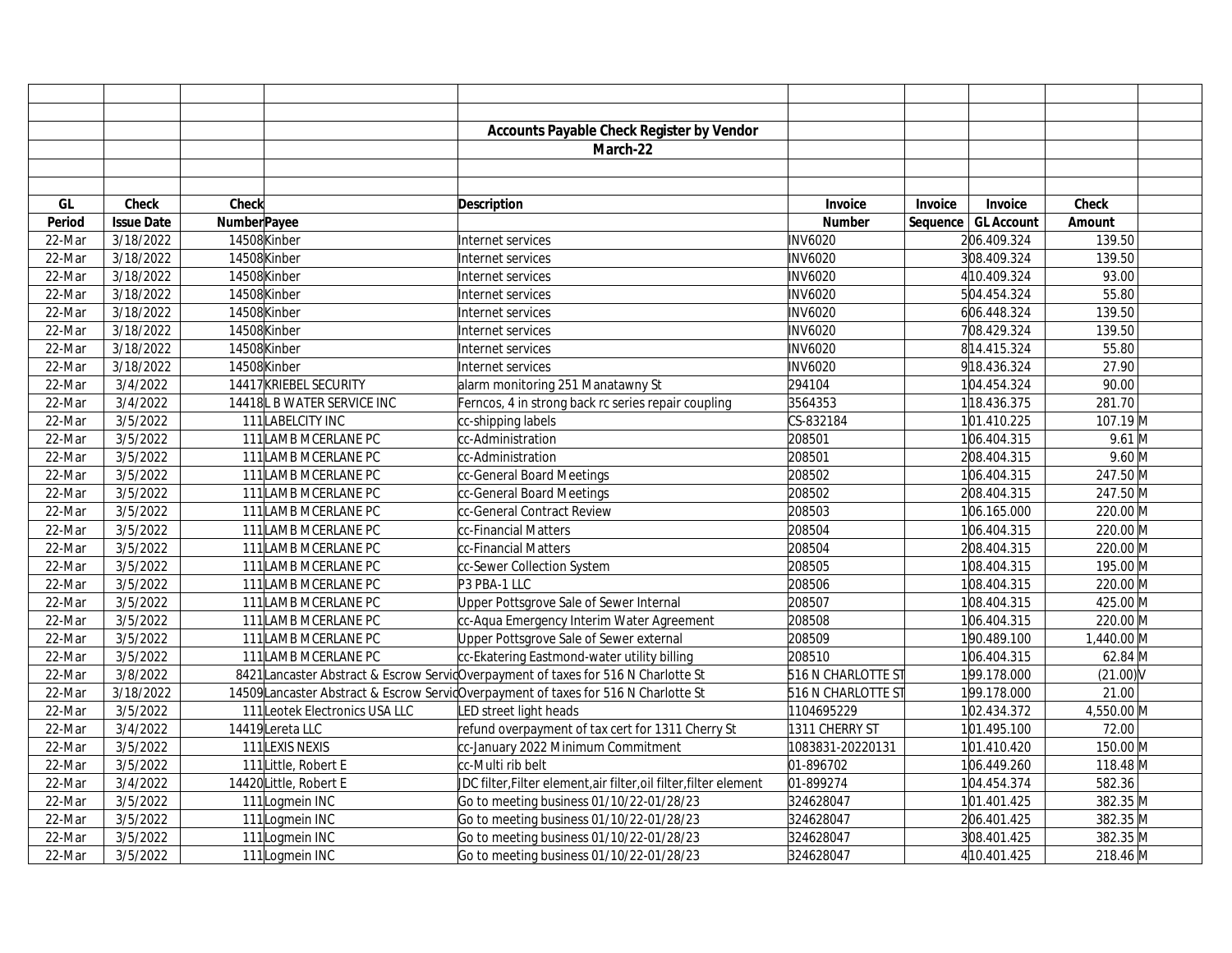|        |                   |                                       | <b>Accounts Payable Check Register by Vendor</b>                        |                  |         |                       |              |  |
|--------|-------------------|---------------------------------------|-------------------------------------------------------------------------|------------------|---------|-----------------------|--------------|--|
|        |                   |                                       | March-22                                                                |                  |         |                       |              |  |
|        |                   |                                       |                                                                         |                  |         |                       |              |  |
|        |                   |                                       |                                                                         |                  |         |                       |              |  |
| GL     | Check             | Check                                 | <b>Description</b>                                                      | Invoice          | Invoice | Invoice               | <b>Check</b> |  |
| Period | <b>Issue Date</b> | Number Payee                          |                                                                         | Number           |         | Sequence   GL Account | Amount       |  |
| 22-Mar | 3/5/2022          | 111 Logmein INC                       | cc-toll free and call me flat rate 02/11-03/10/22; Internatio 325585400 |                  |         | 101.401.425           | 10.94 M      |  |
| 22-Mar | 3/5/2022          | 111 Logmein INC                       | cc-toll free and call me flat rate 02/11-03/10/22; Internatio 325585400 |                  |         | 206.401.425           | 10.94 M      |  |
| 22-Mar | 3/5/2022          | 111 Logmein INC                       | cc-toll free and call me flat rate 02/11-03/10/22; Internatio 325585400 |                  |         | 308.401.425           | $10.94$ M    |  |
| 22-Mar | 3/5/2022          | 111 Logmein INC                       | cc-toll free and call me flat rate 02/11-03/10/22; Internatio 325585400 |                  |         | 410.401.425           | $6.23$ M     |  |
| 22-Mar | 3/4/2022          | 14421 Longacre Electrical Service Inc | installation of new shower valves and tile in mens locker rol P26906    |                  |         | 101.409.373           | 857.35       |  |
| 22-Mar | 3/4/2022          | 14421 Longacre Electrical Service Inc | installation of new shower valves and tile in mens locker rol P26906    |                  |         | 206.409.373           | 857.35       |  |
| 22-Mar | 3/4/2022          | 14421 Longacre Electrical Service Inc | installation of new shower valves and tile in mens locker rol P26906    |                  |         | 308.409.373           | 857.35       |  |
| 22-Mar | 3/4/2022          | 14421 Longacre Electrical Service Inc | installation of new shower valves and tile in mens locker rol P26906    |                  |         | 410.409.373           | 489.90       |  |
| 22-Mar | 3/18/2022         | 14510 Longacre Electrical Service Inc | <b>HVAC Boiler</b>                                                      | P27018           |         | 101.409.373           | 354.20       |  |
| 22-Mar | 3/18/2022         | 14510 Longacre Electrical Service Inc | <b>HVAC Boiler</b>                                                      | P27018           |         | 206.409.373           | 354.20       |  |
| 22-Mar | 3/18/2022         | 14510 Longacre Electrical Service Inc | <b>HVAC Boiler</b>                                                      | P27018           |         | 308.409.373           | 354.20       |  |
| 22-Mar | 3/18/2022         | 14510 Longacre Electrical Service Inc | <b>HVAC Boiler</b>                                                      | P27018           |         | 410.409.373           | 202.40       |  |
| 22-Mar | 3/5/2022          | 111 LOWES HOME IMPROVEMENT            | cc-batteries, slatwall hook, prof deep cleaning                         | 6189667          |         | 104.454.241           | 198.69 M     |  |
| 22-Mar | 3/5/2022          | 111 LOWES HOME IMPROVEMENT            | cc-black liquid tape                                                    | 7207100          |         | 104.454.241           | $7.98$ M     |  |
| 22-Mar | 3/5/2022          | 111 LOWES HOME IMPROVEMENT            | cc-maximum allergen, sctch blue, repair flange, vax ring                | 7593108          |         | 106.448.373           | 323.13 M     |  |
| 22-Mar | 3/18/2022         | 14511 Main Line Behavioral Health     | <b>EAP Capitated Services</b>                                           | 20220303         |         | 101.406.472           | 192.78       |  |
| 22-Mar | 3/18/2022         | 14511 Main Line Behavioral Health     | <b>EAP Capitated Services</b>                                           | 20220303         |         | 206.406.472           | 192.78       |  |
| 22-Mar | 3/18/2022         | 14511 Main Line Behavioral Health     | <b>EAP Capitated Services</b>                                           | 20220303         |         | 308.406.472           | 192.78       |  |
| 22-Mar | 3/18/2022         | 14511 Main Line Behavioral Health     | <b>EAP Capitated Services</b>                                           | 20220303         |         | 410.406.472           | 110.16       |  |
| 22-Mar | 3/4/2022          | 14422 MARKET STREET PRINT.COM         | Notice of accident NCR forms                                            | 781              |         | 101.410.342           | 175.00       |  |
| 22-Mar | 3/18/2022         | 14512 MARTIN STONE QUARRIES INC       | High St near Price water main                                           | 224318           |         | 106.449.375           | 266.72       |  |
| 22-Mar | 3/4/2022          | 14423 Material Matters                | General Consulting 01/01/22-01/28/22                                    | 20220022         |         | 108.429.367           | 520.00       |  |
| 22-Mar | 3/18/2022         | 14513 MCCLINCY, CHARLES               | March 2022 medicare                                                     | MARCH 2022 MEDIC |         | 101.410.197           | 510.30       |  |
| 22-Mar | 3/18/2022         | 14514 McClincy, Ginger                | March 2022 medicare                                                     | MARCH 2022 MEDIC |         | 101.410.197           | 510.30       |  |
| 22-Mar | 3/4/2022          | 14424 McDonald Uniform Co             | Kropp Uniforms                                                          | 202768           |         | 101.410.240           | 137.06       |  |
| 22-Mar | 3/4/2022          | 14424 McDonald Uniform Co             | eahan uniforms                                                          | 203700-01        |         | 101.410.240           | 232.49       |  |
| 22-Mar | 3/4/2022          | 14424 McDonald Uniform Co             | Stead Uniforms                                                          | 204613           |         | 101.410.240           | 2,099.33     |  |
| 22-Mar | 3/18/2022         | 14515 McDonald Uniform Co             | eahan uniforms                                                          | 203700           |         | 101.410.240           | 854.07       |  |
| 22-Mar | 3/18/2022         | 14515 McDonald Uniform Co             | Uniforms Markovich                                                      | 203706-01        |         | 101.410.240           | 43.60        |  |
| 22-Mar | 3/18/2022         | 14515 McDonald Uniform Co             | .ikwinko uniforms                                                       | 203709           |         | 101.410.240           | 312.36       |  |
| 22-Mar | 3/18/2022         | 14515 McDonald Uniform Co             | Morrisey uniforms                                                       | 203720-01        |         | 101.410.240           | 104.88       |  |
| 22-Mar | 3/18/2022         | 14515 McDonald Uniform Co             | Ryan Stead uniforms                                                     | 204613-01        |         | 101.410.750           | 990.34       |  |
| 22-Mar | 3/18/2022         | 14515 McDonald Uniform Co             | Ryan Stead uniforms                                                     | 204613-01        |         | 201.410.240           | 88.98        |  |
| 22-Mar | 3/18/2022         | 14515 McDonald Uniform Co             | Zahorchak uniforms                                                      | 205521           |         | 101.410.240           | 171.72       |  |
| 22-Mar | 3/18/2022         | 14515 McDonald Uniform Co             | <b>Stead Uniforms</b>                                                   | 205543           |         | 101.410.240           | 59.62        |  |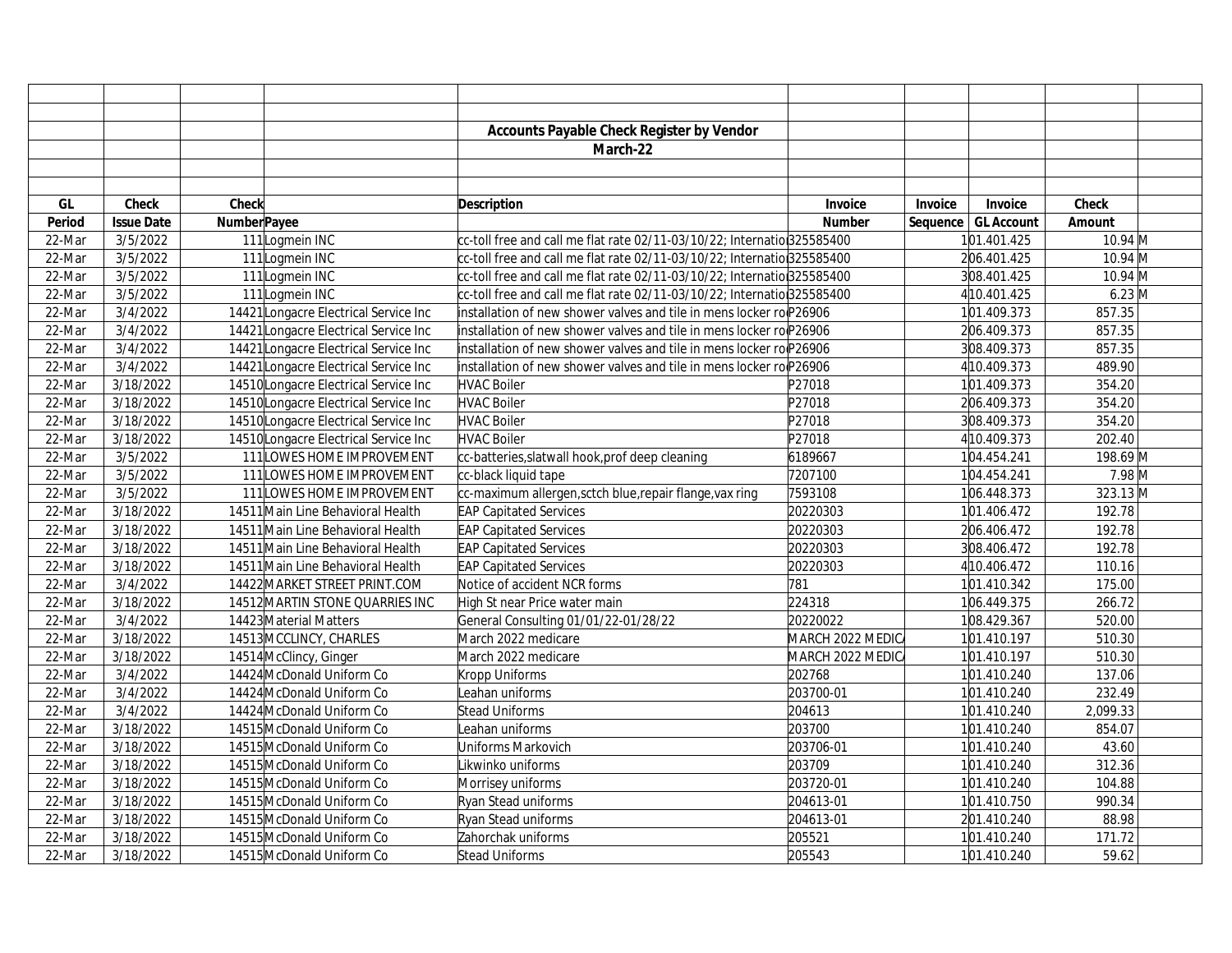|        |                   |                     |                               | <b>Accounts Payable Check Register by Vendor</b>                          |                   |         |                       |              |  |
|--------|-------------------|---------------------|-------------------------------|---------------------------------------------------------------------------|-------------------|---------|-----------------------|--------------|--|
|        |                   |                     |                               | March-22                                                                  |                   |         |                       |              |  |
|        |                   |                     |                               |                                                                           |                   |         |                       |              |  |
|        |                   |                     |                               |                                                                           |                   |         |                       |              |  |
| GL     | Check             | Check               |                               | <b>Description</b>                                                        | Invoice           | Invoice | <b>Invoice</b>        | <b>Check</b> |  |
| Period | <b>Issue Date</b> | <b>Number Payee</b> |                               |                                                                           | <b>Number</b>     |         | Sequence   GL Account | Amount       |  |
| 22-Mar | 3/5/2022          |                     | 111 Mcdonalds                 | cc-prisoner meal                                                          | 20222             |         | 101.410.229           | $6.02$ M     |  |
| 22-Mar | 3/5/2022          |                     | 111 Mcdonalds                 | cc-prisoner meal                                                          | 20322             |         | 101.410.229           | 21.59 M      |  |
| 22-Mar | 3/5/2022          |                     | 111 Mcdonalds                 | cc-prisoner meals                                                         | 20522             |         | 101.410.229           | $1.80$ M     |  |
| 22-Mar | 3/5/2022          |                     | 111 Mcdonalds                 | cc-prisoner meal                                                          | 21722             |         | 101.410.229           | 22.86 M      |  |
| 22-Mar | 3/5/2022          |                     | 111 MCMASTER CARR SUPPLY CO   | cc-air tool oil, counduit adapter                                         | 71999109          |         | 108.429.374           | 223.17 M     |  |
| 22-Mar | 3/5/2022          |                     | 111 MCMASTER CARR SUPPLY CO   | cc-lead-check swabs                                                       | 72231724          |         | 108.429.225           | 115.71 M     |  |
| 22-Mar | 3/5/2022          |                     | 111 MCMASTER CARR SUPPLY CO   | cc-pipe fitting,pipe nipple,steel pipe,on/off valve for gas,ted72396888   |                   |         | 106.448.374           | 559.44 M     |  |
| 22-Mar | 3/5/2022          |                     | 111 MCMASTER CARR SUPPLY CO   | cc-portable small space electric heater                                   | 72396973          |         | 108.429.373           | 281.03 M     |  |
| 22-Mar | 3/5/2022          |                     | 111 MCMASTER CARR SUPPLY CO   | cc-stud anchor for concrete, lock washer                                  | 72548047          |         | 106.448.374           | 620.74 M     |  |
| 22-Mar | 3/5/2022          |                     | 111 MCMASTER CARR SUPPLY CO   | cc-plastic tubing for chemicals, pipe fittings                            | 72728572          |         | 108.429.374           | 259.06 M     |  |
| 22-Mar | 3/5/2022          |                     | 111 MCMASTER CARR SUPPLY CO   | cc-copper tubing, adapter                                                 | 72810163          |         | 106.448.374           | 36.93 M      |  |
| 22-Mar | 3/5/2022          |                     | 111 MCMASTER CARR SUPPLY CO   | cc-poly lones-rod-mount clamping                                          | 72953835          |         | 108.429.379           | 245.46 M     |  |
| 22-Mar | 3/5/2022          |                     | 111 MCMASTER CARR SUPPLY CO   | cc-spray nozzle, tubing for air and water, pipe fitting, elbow (73039424  |                   |         | 108.429.378           | 797.72 M     |  |
| 22-Mar | 3/5/2022          |                     | 111 MCMASTER CARR SUPPLY CO   | cc-brass threaded pipe nipple for drinking water                          | 73205982          |         | 106.448.374           | 68.00 M      |  |
| 22-Mar | 3/5/2022          |                     | 111 MCMASTER CARR SUPPLY CO   | cc-clamping hangers, toggle anchors                                       | 73218060          |         | 106.448.374           | $62.83$ M    |  |
| 22-Mar | 3/5/2022          |                     | 111 MCMASTER CARR SUPPLY CO   | cc-long life moisture resistant grease 14 oz cartridge                    | 73425677          |         | 108.429.222           | 802.38 M     |  |
| 22-Mar | 3/18/2022         |                     | 1446021st Century Advertising | Ad For manhole rehab                                                      | 2271002           |         | 108.430.341           | 351.86       |  |
| 22-Mar | 3/18/2022         |                     | 1446021st Century Advertising | Bids for manhole frame and lid rehabilitation project                     | 2271011           |         | 118.436.375           | 351.86       |  |
| 22-Mar | 3/18/2022         |                     | 1446021st Century Advertising | Ad For bids for used vehicles                                             | 2271012           |         | 101.430.341           | 40.21        |  |
| 22-Mar | 3/18/2022         |                     | 1446021st Century Advertising | Ad For bids for used vehicles                                             | 2271012           |         | 206.430.341           | 40.21        |  |
| 22-Mar | 3/18/2022         |                     | 1446021st Century Advertising | Ad For bids for used vehicles                                             | 2271012           |         | 308.430.341           | 40.21        |  |
| 22-Mar | 3/18/2022         |                     | 1446021st Century Advertising | Ad For bids for used vehicles                                             | 2271012           |         | 410.430.341           | 22.95        |  |
| 22-Mar | 3/18/2022         |                     | 1446021st Century Advertising | Ad For Traffic/Street signs & posts and water piping & fittin 2271016     |                   |         | 101.430.341           | 102.79       |  |
| 22-Mar | 3/18/2022         |                     | 1446021st Century Advertising | Ad For Traffic/Street signs & posts and water piping & fittin 2271016     |                   |         | 206.430.341           | 102.79       |  |
| 22-Mar | 3/18/2022         |                     | 1446021st Century Advertising | Ad For Traffic/Street signs & posts and water piping & fittin 2271016     |                   |         | 308.430.341           | 102.79       |  |
| 22-Mar | 3/18/2022         |                     | 1446021st Century Advertising | Ad For Traffic/Street signs & posts and water piping & fittin 2271016     |                   |         | 410.430.341           | 58.73        |  |
| 22-Mar | 3/18/2022         |                     | 1446021st Century Advertising | Ad For sale of Misc Borough equipment                                     | 2273323           |         | 101.430.341           | 126.97       |  |
| 22-Mar | 3/18/2022         |                     | 1446021st Century Advertising | Ad For sale of Misc Borough equipment                                     | 2273323           |         | 206.430.341           | 126.97       |  |
| 22-Mar | 3/18/2022         |                     | 1446021st Century Advertising | Ad For sale of Misc Borough equipment                                     | 2273323           |         | 308.430.341           | 126.97       |  |
| 22-Mar | 3/18/2022         |                     | 1446021st Century Advertising | Ad For sale of Misc Borough equipment                                     | 2273323           |         | 410.430.341           | 72.55        |  |
| 22-Mar | 3/18/2022         |                     | 1446021st Century Advertising | Ad For Ordinance Review Committee meetings                                | 2276037           |         | 101.414.341           | 110.56       |  |
| 22-Mar | 3/5/2022          |                     | 111 Messick's                 | assy knuckle, assy rod, joint ball, door frame, gasket head covEPI1701634 |                   |         | 108.429.251           | 3,342.18 M   |  |
| 22-Mar | 3/4/2022          |                     | 14425 MET-ED                  | Electric Beacon Light                                                     | 100014137911-0218 |         | 109.440.361           | 16.47        |  |
| 22-Mar | 3/4/2022          |                     | 14425 MET-ED                  | Electric Water plant                                                      | 100017000611-0222 |         | 106.448.361           | 12,562.57    |  |
| 22-Mar | 3/4/2022          |                     | 14425 MET-ED                  | Electric Police Rifle Range                                               | 100028318994-0225 |         | 101.410.361           | 16.34        |  |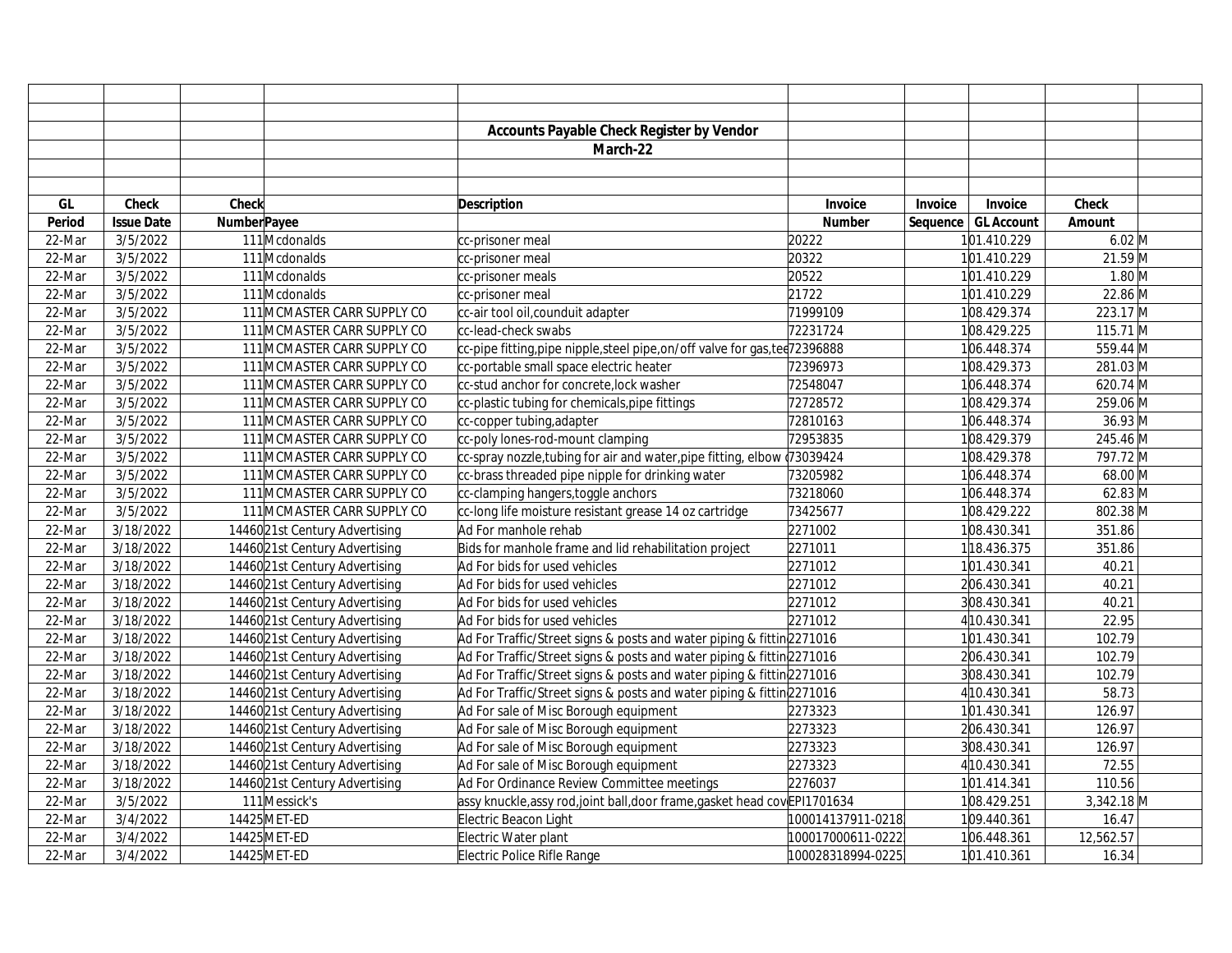|        |                   |                                                        | <b>Accounts Payable Check Register by Vendor</b>                                                                 |                   |         |                     |              |  |
|--------|-------------------|--------------------------------------------------------|------------------------------------------------------------------------------------------------------------------|-------------------|---------|---------------------|--------------|--|
|        |                   |                                                        | March-22                                                                                                         |                   |         |                     |              |  |
|        |                   |                                                        |                                                                                                                  |                   |         |                     |              |  |
|        |                   |                                                        |                                                                                                                  |                   |         |                     |              |  |
| GL     | Check             | Check                                                  | <b>Description</b>                                                                                               | Invoice           | Invoice | <b>Invoice</b>      | <b>Check</b> |  |
| Period | <b>Issue Date</b> | Number Payee                                           |                                                                                                                  | <b>Number</b>     |         | Sequence GL Account | Amount       |  |
| 22-Mar | 3/18/2022         | 14516 MET-ED                                           | Electric-Han.Square Rd                                                                                           | 100061550230-0308 |         | 106.449.368         | 109.60       |  |
| 22-Mar | 3/18/2022         | 14516 MET-ED                                           | Electric Pleasant View Storage Reservoir                                                                         | 100061739239-0309 |         | 106.449.368         | 34.31        |  |
| 22-Mar | 3/4/2022          |                                                        | 14426 Mey Max Title Agency of Ohio LLC Refund overpayment of Borough & County Tax bills for 224 224 W HARMONY DR |                   |         | 199.178.000         | 292.90       |  |
| 22-Mar | 3/18/2022         | 14517 MGK INDUSTRIES                                   | Move excavator from WWTP to WTP                                                                                  | 1284              |         | 108.429.374         | 500.00       |  |
| 22-Mar | 3/18/2022         | 14517 MGK INDUSTRIES                                   | replace packing in Lower Pump Station                                                                            | 1307              |         | 108.429.376         | 1,625.00     |  |
| 22-Mar | 3/18/2022         | 14518 Montgomery County Treasurer                      | Permit for Fountain of Youth Spray Park                                                                          | P1361-030122      |         | 104.454.420         | 120.00       |  |
| 22-Mar | 3/4/2022          | 14427 MONTGOMERY, AMBER                                | dance class 02/21/22-02/28/22                                                                                    | 02/21/22-02/28    |         | 104.452.271         | 481.00       |  |
| 22-Mar | 3/18/2022         | 14519 MONTGOMERY, AMBER                                | dance instructor 03/07/22-03/16/22                                                                               | 03/07/22-03/16/22 |         | 104.452.271         | 481.00       |  |
| 22-Mar | 3/18/2022         | 14520 Mortgage Connect LP                              | Refund overpayment of Borough & County tax for 1029 N V1029 N WARREN ST                                          |                   |         | 199.178.000         | 260.60       |  |
| 22-Mar | 3/5/2022          | 111 Mount It                                           | Articulating wall mount                                                                                          | 57050             |         | 101.409.373         | 50.46 M      |  |
| 22-Mar | 3/5/2022          | 111 Mount It                                           | Articulating wall mount                                                                                          | 57050             |         | 206.409.373         | 50.46 M      |  |
| 22-Mar | 3/5/2022          | 111 Mount It                                           | Articulating wall mount                                                                                          | 57050             |         | 308.409.373         | 50.46 M      |  |
| 22-Mar | 3/5/2022          | 111 Mount It                                           | Articulating wall mount                                                                                          | 57050             |         | 410.409.373         | 28.81 M      |  |
| 22-Mar | 3/4/2022          | 14378 AD Moyer                                         | 80lb Concrete mix                                                                                                | 336044            |         | 118.436.375         | 20.60        |  |
| 22-Mar | 3/4/2022          | 14378 AD Moyer                                         | repair concrete from ped pole                                                                                    | 337748            |         | 135.433.374         | 63.29        |  |
| 22-Mar | 3/18/2022         | 14461 A D Moyer                                        | 80lb Concrete mix                                                                                                | 338964            |         | 106.448.374         | 20.60        |  |
| 22-Mar | 3/18/2022         | 14461 A D Moyer                                        | 80lb Concrete mix                                                                                                | 340999            |         | 118.436.375         | 5.15         |  |
| 22-Mar | 3/18/2022         | 14461 A D Moyer                                        | 50 lb concrete                                                                                                   | 341011            |         | 118.436.375         | 7.15         |  |
| 22-Mar | 3/5/2022          | 111 MSC Industrial Direct                              | cc-4.5x1/26x7/8 rightcut blue fire T27 DEP Ctr Whl"                                                              | 33597974          |         | 106.448.374         | 277.80 M     |  |
| 22-Mar | 3/18/2022         | 14521 Municipal Emergency Services                     | Hydraulic tool                                                                                                   | IN1679188         |         | 114.415.260         | 300.00       |  |
| 22-Mar | 3/5/2022          | 111 NATIONAL NOTARY ASSOCIATION Cc-One year membership |                                                                                                                  | 1078050           |         | 101.400.420         | 19.32 M      |  |
| 22-Mar | 3/5/2022          | 111 NATIONAL NOTARY ASSOCIATION Cc-One year membership |                                                                                                                  | 1078050           |         | 206.400.420         | 19.32 M      |  |
| 22-Mar | 3/5/2022          | 111 NATIONAL NOTARY ASSOCIATION Cc-One year membership |                                                                                                                  | 1078050           |         | 308.400.420         | 19.32 M      |  |
| 22-Mar | 3/5/2022          | 111 NATIONAL NOTARY ASSOCIATION Cc-One year membership |                                                                                                                  | 1078050           |         | 410.400.420         | $11.04 \, M$ |  |
| 22-Mar | 3/5/2022          | 111 Nelson Consulting, Mike                            | cc-Becker, Camacho, Pugliese 5/26 DEP exam                                                                       | 1116-6097         |         | 108.429.420         | 300.00 M     |  |
| 22-Mar | 3/5/2022          | 111 Nelson Consulting, Mike                            | Training 1644448907                                                                                              | 1205-9958         |         | 106.430.425         | 290.00 M     |  |
| 22-Mar | 3/5/2022          | 111 Nelson Consulting, Mike                            | cc-McMichael training                                                                                            | 1416-2630         |         | 108.429.420         | 1,480.00 M   |  |
| 22-Mar | 3/5/2022          | 111 Nelson Consulting, Mike                            | cc-Lafferty 06/01/22 DEP Exam                                                                                    | 1742-2169         |         | 108.429.420         | 60.00 M      |  |
| 22-Mar | 3/5/2022          | 111 Nelson Consulting, Mike                            | Doug Yerger PM Correspondence                                                                                    | 1768-4915         |         | 106.430.461         | 175.00 M     |  |
| 22-Mar | 3/5/2022          | 111 Nelson Consulting, Mike                            | cc-Owens 6/1 DEP exam                                                                                            | 1991-1040         |         | 108.429.420         | $60.00$ M    |  |
| 22-Mar | 3/5/2022          | 111 NIXON CORPORATE                                    | cc-scrub bottom ciel                                                                                             | 4200468970        |         | 101.410.241         | 213.55 M     |  |
| 22-Mar | 3/5/2022          | 111 NIXON CORPORATE                                    | cc-scrub bottom ciel                                                                                             | 4200471537        |         | 101.410.241         | 213.55 M     |  |
| 22-Mar | 3/5/2022          | 111 NIXON CORPORATE                                    | cc-scrub bottom ciel                                                                                             | 4200474099        |         | 101.410.241         | 216.64 M     |  |
| 22-Mar | 3/4/2022          | 14428 NORTH EAST TECHNICAL SALES                       | PS61NRS.FK                                                                                                       | 41311             |         | 108.429.374         | 251.02       |  |
| 22-Mar | 3/4/2022          | 14428 NORTH EAST TECHNICAL SALES                       | filter 2 installation and testing of Futronic II kit and Pot asse 41348                                          |                   |         | 106.448.374         | 1,989.00     |  |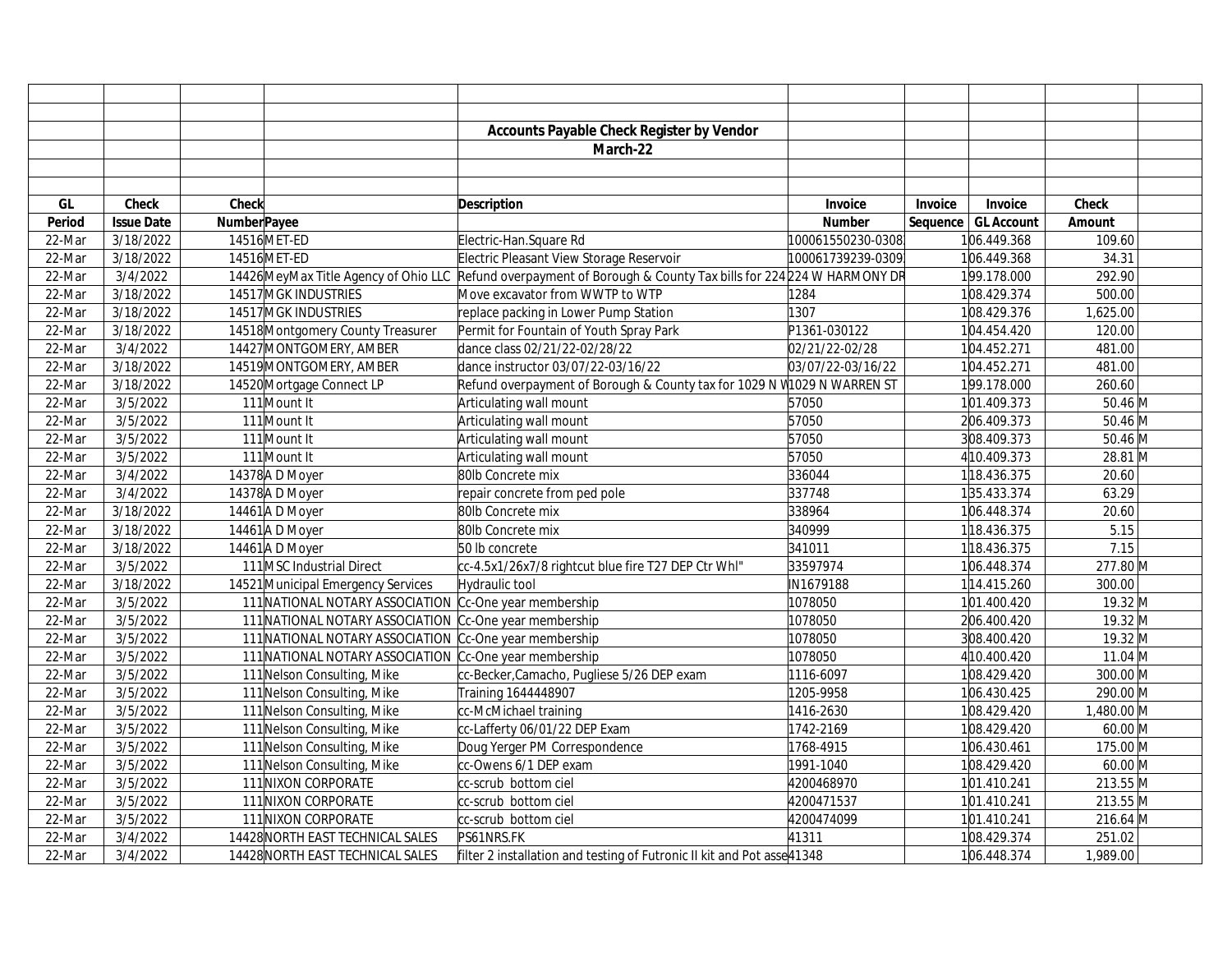|        |                   |                                                                       | Accounts Payable Check Register by Vendor            |               |         |                     |                  |  |
|--------|-------------------|-----------------------------------------------------------------------|------------------------------------------------------|---------------|---------|---------------------|------------------|--|
|        |                   |                                                                       | March-22                                             |               |         |                     |                  |  |
|        |                   |                                                                       |                                                      |               |         |                     |                  |  |
|        |                   |                                                                       |                                                      |               |         |                     |                  |  |
| GL     | Check             | Check                                                                 | <b>Description</b>                                   | Invoice       | Invoice | Invoice             | Check            |  |
| Period | <b>Issue Date</b> | Number Payee                                                          |                                                      | <b>Number</b> |         | Sequence GL Account | Amount           |  |
| 22-Mar | 3/18/2022         | 14522 NORTH END FIRE COMPANY                                          | Fire Co Allocations                                  | May-22        |         | 114.415.505         | 20,356.84        |  |
| 22-Mar | 3/5/2022          | 111 Nucitrus Technologies                                             | cc-website hosting, SLL certificate                  | 5614169       |         | 108.429.367         | 1,090.00 M       |  |
| 22-Mar | 3/18/2022         | 14523 Occupational Health-Ptown Hos T Barreca exam                    |                                                      | 21288         |         | 101.430.196         | 170.00           |  |
| 22-Mar | 3/18/2022         | 14523 Occupational Health-Ptown Hos TyConnor exam                     |                                                      | 21288         |         | 206.449.196         | 250.00           |  |
| 22-Mar | 3/18/2022         | 14523 Occupational Health-Ptown Hos TuEichler exam                    |                                                      | 21288         |         | 306.448.196         | 170.00           |  |
| 22-Mar | 3/18/2022         | 14523 Occupational Health-Ptown Hos TyRhoads Hepatitis B vaccine      |                                                      | 21288         |         | 418.436.196         | 75.00            |  |
| 22-Mar | 3/18/2022         | 14523 Occupational Health-Ptown Hos TyTroutman Hepatitis B surface Ab |                                                      | 21288         |         | 518.436.196         | 30.00            |  |
| 22-Mar | 3/5/2022          | 111 OFFICE BASICS                                                     | cc-chair                                             | -1954758      |         | 146.447.210         | 302.87 M         |  |
| 22-Mar | 3/5/2022          | 111OFFICE BASICS                                                      | Cc-liner, mopheat refill, toilet seat covers, bleach | -1954851      |         | 101.410.210         | 224.55 M         |  |
| 22-Mar | 3/5/2022          | 111 OFFICE BASICS                                                     | cc-office supplies                                   | 1954897       |         | 101.402.210         | 34.20 M          |  |
| 22-Mar | 3/5/2022          | 111 OFFICE BASICS                                                     | cc-office supplies                                   | -1954897      |         | 206.402.210         | 34.20 M          |  |
| 22-Mar | 3/5/2022          | 111 OFFICE BASICS                                                     | cc-office supplies                                   | -1954897      |         | 308.402.210         | 34.20 M          |  |
| 22-Mar | 3/5/2022          | 111OFFICE BASICS                                                      | cc-office supplies                                   | -1954897      |         | 410.402.210         | 19.52 M          |  |
| 22-Mar | 3/5/2022          | 111 OFFICE BASICS                                                     | Cc-paper                                             | 1955097       |         | 101.409.237         | $16.71$ M        |  |
| 22-Mar | 3/5/2022          | 111 OFFICE BASICS                                                     | Cc-paper                                             | -1955097      |         | 206.409.237         | $16.71 \, M$     |  |
| 22-Mar | 3/5/2022          | 111 OFFICE BASICS                                                     | Cc-paper                                             | -1955097      |         | 308.409.237         | $16.71$ M        |  |
| 22-Mar | 3/5/2022          | 111 OFFICE BASICS                                                     | Cc-paper                                             | -1955097      |         | 410.409.237         | $9.54 \text{ M}$ |  |
| 22-Mar | 3/5/2022          | 111 OFFICE BASICS                                                     | cc-office supplies                                   | 1955948       |         | 101.402.210         | $6.18$ M         |  |
| 22-Mar | 3/5/2022          | 111 OFFICE BASICS                                                     | cc-office supplies                                   | 1955948       |         | 206.402.210         | $6.18$ M         |  |
| 22-Mar | 3/5/2022          | 111 OFFICE BASICS                                                     | cc-office supplies                                   | -1955948      |         | 308.402.210         | $6.18$ M         |  |
| 22-Mar | 3/5/2022          | 111OFFICE BASICS                                                      | cc-office supplies                                   | 1955948       |         | 410.402.210         | $3.52$ M         |  |
| 22-Mar | 3/5/2022          | 111 OFFICE BASICS                                                     | cc-office supplies                                   | -1958414      |         | 101.402.210         | $4.88$ M         |  |
| 22-Mar | 3/5/2022          | 111 OFFICE BASICS                                                     | cc-office supplies                                   | -1958414      |         | 206.402.210         | $4.88$ M         |  |
| 22-Mar | 3/5/2022          | 111OFFICE BASICS                                                      | cc-office supplies                                   | -1958414      |         | 308.402.210         | $4.88$ M         |  |
| 22-Mar | 3/5/2022          | 111 OFFICE BASICS                                                     | cc-office supplies                                   | 1958414       |         | 410.402.210         | $2.79$ M         |  |
| 22-Mar | 3/5/2022          | 111 OFFICE BASICS                                                     | pens, folders                                        | 1961140       |         | 108.429.210         | 24.49 M          |  |
| 22-Mar | 3/5/2022          | 111 OFFICE BASICS                                                     | Cc-refill wet jet                                    | 1961146       |         | 108.429.210         | 69.04 M          |  |
| 22-Mar | 3/5/2022          | 111 OFFICE BASICS                                                     | towel, wringer, bucket, mop                          | -1962497      |         | 101.409.236         | 52.31 M          |  |
| 22-Mar | 3/5/2022          | 111 OFFICE BASICS                                                     | towel, wringer, bucket, mop                          | -1962497      |         | 206.409.236         | $52.31$ M        |  |
| 22-Mar | 3/5/2022          | 111 OFFICE BASICS                                                     | towel, wringer, bucket, mop                          | 1962497       |         | 308.409.236         | 52.31 M          |  |
| 22-Mar | 3/5/2022          | 111 OFFICE BASICS                                                     | towel, wringer, bucket, mop                          | -1962497      |         | 410.409.236         | 29.86 M          |  |
| 22-Mar | 3/5/2022          | 111 OFFICE BASICS                                                     | sign-Wet Floor                                       | -1963501      |         | 101.409.236         | $11.36$ M        |  |
| 22-Mar | 3/5/2022          | 111 OFFICE BASICS                                                     | sign-Wet Floor                                       | -1963501      |         | 206.409.236         | $11.36$ M        |  |
| 22-Mar | 3/5/2022          | 111 OFFICE BASICS                                                     | sign-Wet Floor                                       | 1963501       |         | 308.409.236         | 11.36 M          |  |
| 22-Mar | 3/5/2022          | 111 OFFICE BASICS                                                     | sign-Wet Floor                                       | -1963501      |         | 410.409.236         | $6.46$ M         |  |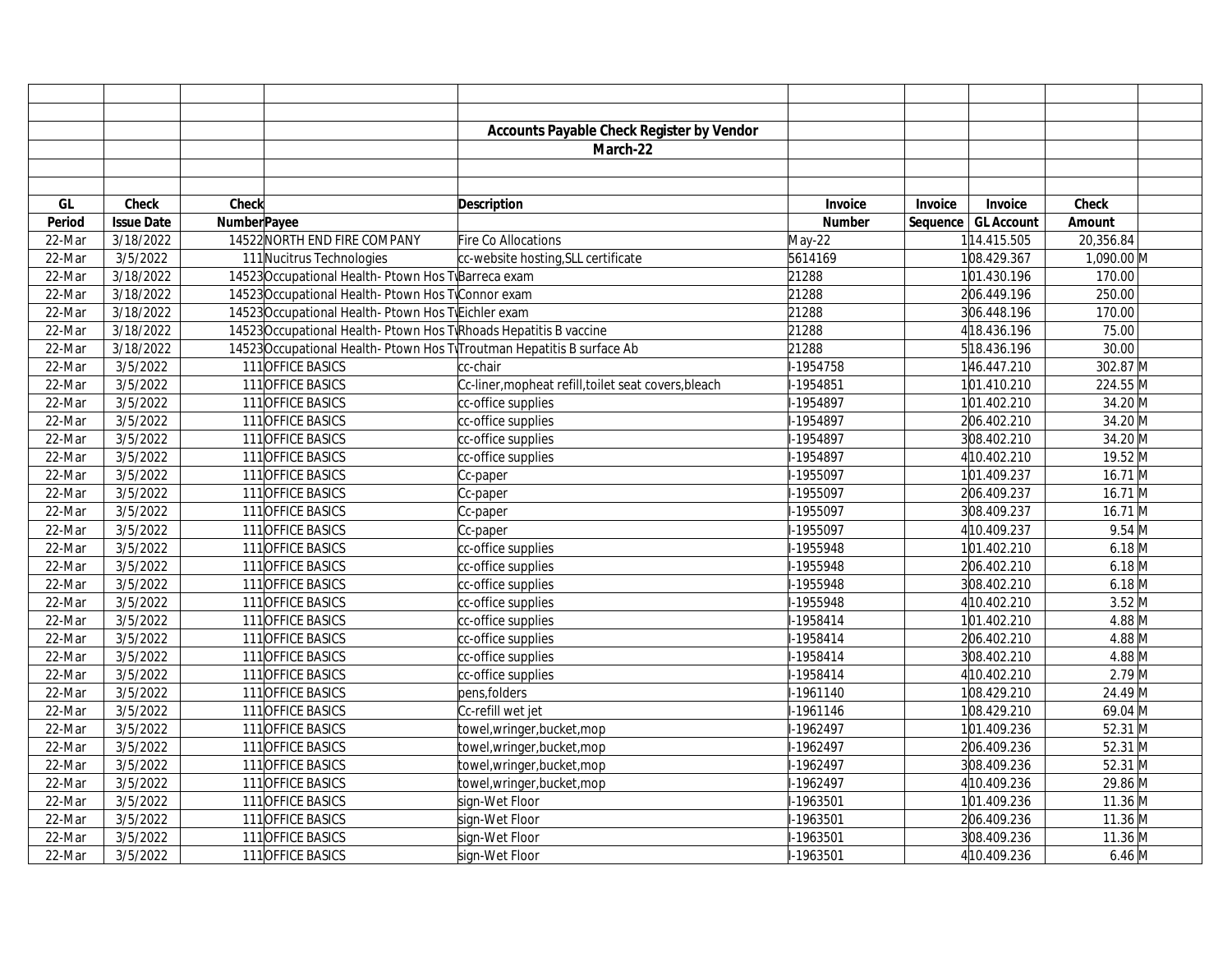|        |                   |                     |                     | <b>Accounts Payable Check Register by Vendor</b> |               |          |                   |                    |  |
|--------|-------------------|---------------------|---------------------|--------------------------------------------------|---------------|----------|-------------------|--------------------|--|
|        |                   |                     |                     | March-22                                         |               |          |                   |                    |  |
|        |                   |                     |                     |                                                  |               |          |                   |                    |  |
|        |                   |                     |                     |                                                  |               |          |                   |                    |  |
| GL     | Check             | Check               |                     | <b>Description</b>                               | Invoice       | Invoice  | Invoice           | Check              |  |
| Period | <b>Issue Date</b> | <b>Number Payee</b> |                     |                                                  | <b>Number</b> | Sequence | <b>GL Account</b> | Amount             |  |
| 22-Mar | 3/5/2022          |                     | 111 OFFICE BASICS   | Cc-wipes, n95 masks                              | 1964747       |          | 146.447.241       | 213.85 M           |  |
| 22-Mar | 3/5/2022          |                     | 111 OFFICE BASICS   | cc-paper                                         | 1966980       |          | 101.409.237       | 223.95 M           |  |
| 22-Mar | 3/5/2022          |                     | 111 OFFICE BASICS   | cc-paper                                         | 1966980       |          | 206.409.237       | 223.95 M           |  |
| 22-Mar | 3/5/2022          |                     | 111 OFFICE BASICS   | cc-paper                                         | 1966980       |          | 308.409.237       | 223.95 M           |  |
| 22-Mar | 3/5/2022          |                     | 111 OFFICE BASICS   | cc-paper                                         | 1966980       |          | 410.409.237       | 127.95 M           |  |
| 22-Mar | 3/5/2022          |                     | 111 OFFICE BASICS   | Pocket files                                     | 1971165       |          | 108.429.225       | 44.18 M            |  |
| 22-Mar | 3/5/2022          |                     | 111 OFFICE BASICS   | Cc-liners                                        | -1971266      |          | 101.409.262       | $9.03$ M           |  |
| 22-Mar | 3/5/2022          |                     | 111 OFFICE BASICS   | Cc-liners                                        | 1971266       |          | 206.409.262       | $9.03$ M           |  |
| 22-Mar | 3/5/2022          |                     | 111OFFICE BASICS    | Cc-liners                                        | 1971266       |          | 308.409.262       | $9.03$ M           |  |
| 22-Mar | 3/5/2022          |                     | 111 OFFICE BASICS   | Cc-liners                                        | 1971266       |          | 410.409.262       | $5.14 \, \text{M}$ |  |
| 22-Mar | 3/5/2022          |                     | 111 OFFICE BASICS   | Cc-air deodorizer, mop                           | 1974481       |          | 101.409.236       | $12.55$ M          |  |
| 22-Mar | 3/5/2022          |                     | 111 OFFICE BASICS   | Cc-air deodorizer, mop                           | -1974481      |          | 206.409.236       | $12.55$ M          |  |
| 22-Mar | 3/5/2022          |                     | 111OFFICE BASICS    | Cc-air deodorizer, mop                           | 1974481       |          | 308.409.236       | $12.55$ M          |  |
| 22-Mar | 3/5/2022          |                     | 111OFFICE BASICS    | Cc-air deodorizer, mop                           | 1974481       |          | 410.409.236       | $7.15$ M           |  |
| 22-Mar | 3/5/2022          |                     | 111 OFFICE BASICS   | Cc-air freshener                                 | 1976000       |          | 101.409.236       | $5.67$ M           |  |
| 22-Mar | 3/5/2022          |                     | 111 OFFICE BASICS   | Cc-air freshener                                 | 1976000       |          | 206.409.236       | $5.67$ M           |  |
| 22-Mar | 3/5/2022          |                     | 111 OFFICE BASICS   | Cc-air freshener                                 | 1976000       |          | 308.409.236       | $5.67$ M           |  |
| 22-Mar | 3/5/2022          |                     | 111 OFFICE BASICS   | Cc-air freshener                                 | 1976000       |          | 410.409.236       | $3.21$ M           |  |
| 22-Mar | 3/5/2022          |                     | 111 OFFICE BASICS   | Cc-cable, display                                | 1977118       |          | 101.401.210       | 25.36 M            |  |
| 22-Mar | 3/5/2022          |                     | 111 OFFICE BASICS   | Cc-cable, display                                | 1977118       |          | 206.401.210       | 25.36 M            |  |
| 22-Mar | 3/5/2022          |                     | 111OFFICE BASICS    | Cc-cable, display                                | 1977118       |          | 308.401.210       | 25.36 M            |  |
| 22-Mar | 3/5/2022          |                     | 111 OFFICE BASICS   | Cc-cable, display                                | 1977118       |          | 410.401.210       | $14.48$ M          |  |
| 22-Mar | 3/5/2022          |                     | 111 OFFICE BASICS   | Cc-towels                                        | 1977364       |          | 101.409.236       | $21.53$ M          |  |
| 22-Mar | 3/5/2022          |                     | 111OFFICE BASICS    | Cc-towels                                        | 1977364       |          | 206.409.236       | $21.53 \, M$       |  |
| 22-Mar | 3/5/2022          |                     | 111OFFICE BASICS    | Cc-towels                                        | 1977364       |          | 308.409.236       | $21.53 \, M$       |  |
| 22-Mar | 3/5/2022          |                     | 111 OFFICE BASICS   | Cc-towels                                        | 1977364       |          | 410.409.236       | 12.29 M            |  |
| 22-Mar | 3/4/2022          |                     | 14429 OFFICE BASICS | office supplies                                  | 1956051       |          | 146.447.210       | 15.67              |  |
| 22-Mar | 3/18/2022         |                     | 14524 OFFICE BASICS | Chairs leather big & tall                        | 1966164       |          | 106.448.210       | 1,172.00           |  |
| 22-Mar | 3/18/2022         |                     | 14524 OFFICE BASICS | office supplies                                  | 1966960       |          | 101.410.210       | 27.57              |  |
| 22-Mar | 3/18/2022         |                     | 14524 OFFICE BASICS | office supplies                                  | 1974482       |          | 101.414.210       | 285.60             |  |
| 22-Mar | 3/18/2022         |                     | 14524 OFFICE BASICS | office supplies                                  | -1988668      |          | 101.410.210       | 413.57             |  |
| 22-Mar | 3/18/2022         |                     | 14524 OFFICE BASICS | office supplies                                  | 1989705       |          | 101.410.210       | 139.63             |  |
| 22-Mar | 3/18/2022         |                     | 14562 OFFICE BASICS | Cartridge                                        | 1939800       |          | 101.430.210       | 75.48              |  |
| 22-Mar | 3/18/2022         |                     | 14562OFFICE BASICS  | Cartridge                                        | 1939800       |          | 206.430.210       | 75.48              |  |
| 22-Mar | 3/18/2022         |                     | 14562OFFICE BASICS  | Cartridge                                        | -1939800      |          | 308.430.210       | 75.48              |  |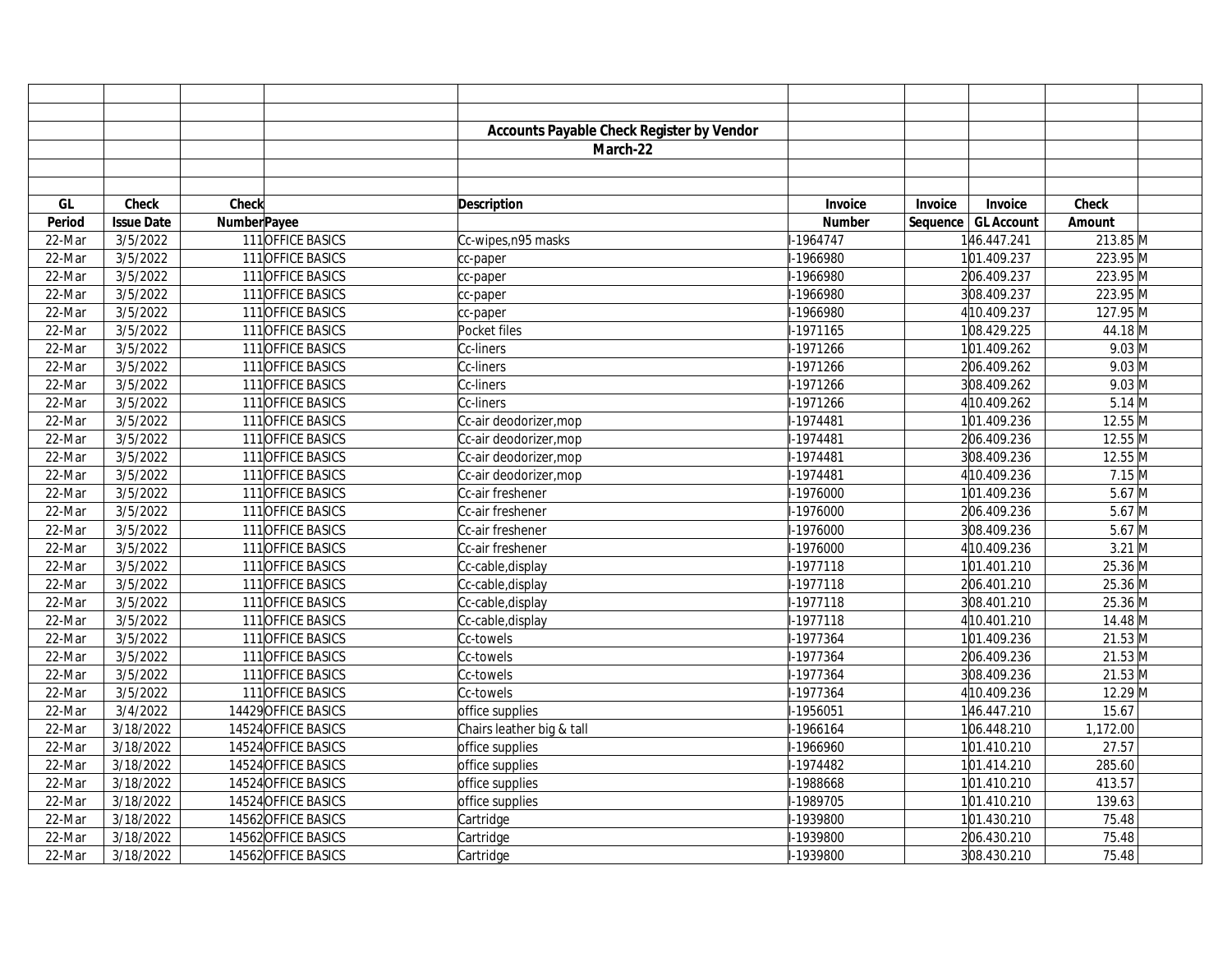|        |                   |                                                                      | <b>Accounts Payable Check Register by Vendor</b>                                        |                |         |                       |              |  |
|--------|-------------------|----------------------------------------------------------------------|-----------------------------------------------------------------------------------------|----------------|---------|-----------------------|--------------|--|
|        |                   |                                                                      | March-22                                                                                |                |         |                       |              |  |
|        |                   |                                                                      |                                                                                         |                |         |                       |              |  |
|        |                   |                                                                      |                                                                                         |                |         |                       |              |  |
| GL     | Check             | Check                                                                | <b>Description</b>                                                                      | Invoice        | Invoice | Invoice               | Check        |  |
| Period | <b>Issue Date</b> | Number Payee                                                         |                                                                                         | <b>Number</b>  |         | Sequence   GL Account | Amount       |  |
| 22-Mar | 3/18/2022         | 14562OFFICE BASICS                                                   | Cartridge                                                                               | -1939800       |         | 410.430.210           | 43.13        |  |
| 22-Mar | 3/18/2022         | 14562 OFFICE BASICS                                                  | appointment book                                                                        | 1939830        |         | 101.430.210           | 8.59         |  |
| 22-Mar | 3/18/2022         | 14562 OFFICE BASICS                                                  | appointment book                                                                        | -1939830       |         | 206.430.210           | 8.59         |  |
| 22-Mar | 3/18/2022         | 14562 OFFICE BASICS                                                  | appointment book                                                                        | 1939830        |         | 308.430.210           | 8.59         |  |
| 22-Mar | 3/18/2022         | 14562OFFICE BASICS                                                   | appointment book                                                                        | 1939830        |         | 410.430.210           | 4.89         |  |
| 22-Mar | 3/18/2022         | 14562 OFFICE BASICS                                                  | Chair                                                                                   | -1947266       |         | 101.430.210           | 73.43        |  |
| 22-Mar | 3/18/2022         | 14562 OFFICE BASICS                                                  | Chair                                                                                   | -1947266       |         | 206.430.210           | 73.43        |  |
| 22-Mar | 3/18/2022         | 14562OFFICE BASICS                                                   | Chair                                                                                   | -1947266       |         | 308.430.210           | 73.43        |  |
| 22-Mar | 3/18/2022         | 14562 OFFICE BASICS                                                  | Chair                                                                                   | -1947266       |         | 410.430.210           | 41.95        |  |
| 22-Mar | 3/5/2022          | 111 PA ASSOC OF ARSON INVESTIGATO credit for training for Frank Hand |                                                                                         | 20722          |         | 114.415.425           | $(232.03)$ M |  |
| 22-Mar | 3/5/2022          |                                                                      | 111 PA NARCOTIC OFFICERS ASSOCATI(cc-2022 membership Robinson, Cortis, Weitzel, Breslin | 119            |         | 101.410.420           | 100.00 M     |  |
| 22-Mar | 3/5/2022          | 111 PA ONE CALL SYSTEM                                               | Maintenance of Mains                                                                    | 935487         |         | 106.449.375           | 268.92 M     |  |
| 22-Mar | 3/5/2022          | 111 PA RURAL WATER ASSOCIATION                                       | cc-training for Laura Kline, Owens-Lab Skills for Water & WV47748                       |                |         | 108.429.420           | 340.00 M     |  |
| 22-Mar | 3/5/2022          | 111 Pa Turnpike Toll by Plate                                        | cc-Toll-Lebanon-Lancaster                                                               | 114996148-1    |         | 114.415.251           | 11.00 M      |  |
| 22-Mar | 3/5/2022          | 111 PAC ode training.com                                             | Acessibility code training-Neiman & Place                                               | PLACE & NEIMAN |         | 101.414.461           | 150.00 M     |  |
| 22-Mar | 3/18/2022         | 14525 Parrillo, Gina                                                 | Refund overpayment of water bill for 1027 Feist Ave                                     | 1027 FEIST AVE |         | 199.175.000           | 312.46       |  |
| 22-Mar | 3/18/2022         | 14526 Patriot Land Transfer                                          | Refund overpayment of Borough/County taxes for 620 Man620 MANATAWNY CO                  |                |         | 199.178.000           | 27.45        |  |
| 22-Mar | 3/4/2022          | 14430 PC Solutions                                                   | Manatawny Green PC                                                                      | CW112391       |         | 104.407.452           | 1,019.99     |  |
| 22-Mar | 3/4/2022          | 14430 PC Solutions                                                   | Computer maintenance                                                                    | CW112448       |         | 101.407.451           | 139.87       |  |
| 22-Mar | 3/4/2022          | 14430 PC Solutions                                                   | Computer maintenance                                                                    | CW112448       |         | 206.407.451           | 139.87       |  |
| 22-Mar | 3/4/2022          | 14430 PC Solutions                                                   | Computer maintenance                                                                    | CW112448       |         | 308.407.451           | 139.87       |  |
| 22-Mar | 3/4/2022          | 14430 PC Solutions                                                   | Computer maintenance                                                                    | CW112448       |         | 410.407.451           | 74.93        |  |
| 22-Mar | 3/4/2022          | 14430 PC Solutions                                                   | Computer maintenance                                                                    | CW112448       |         | 518.407.451           | 4.98         |  |
| 22-Mar | 3/4/2022          | 14430 PC Solutions                                                   | Computer maintenance                                                                    | CW112449       |         | 101.407.451           | 147.00       |  |
| 22-Mar | 3/4/2022          | 14430 PC Solutions                                                   | Computer maintenance                                                                    | CW112449       |         | 206.407.451           | 147.00       |  |
| 22-Mar | 3/4/2022          | 14430 PC Solutions                                                   | Computer maintenance                                                                    | CW112449       |         | 308.407.451           | 147.00       |  |
| 22-Mar | 3/4/2022          | 14430 PC Solutions                                                   | Computer maintenance                                                                    | CW112449       |         | 410.407.451           | 78.75        |  |
| 22-Mar | 3/4/2022          | 14430 PC Solutions                                                   | Computer maintenance                                                                    | CW112449       |         | 518.407.451           | 5.25         |  |
| 22-Mar | 3/4/2022          | 14430 PC Solutions                                                   | Computer maintenance                                                                    | CW112450       |         | 101.407.452           | 1,579.20     |  |
| 22-Mar | 3/4/2022          | 14430 PC Solutions                                                   | Computer maintenance                                                                    | CW112450       |         | 206.407.452           | 1,579.20     |  |
| 22-Mar | 3/4/2022          | 14430 PC Solutions                                                   | Computer maintenance                                                                    | CW112450       |         | 308.407.452           | 1,579.20     |  |
| 22-Mar | 3/4/2022          | 14430 PC Solutions                                                   | Computer maintenance                                                                    | CW112450       |         | 410.407.452           | 846.00       |  |
| 22-Mar | 3/4/2022          | 14430 PC Solutions                                                   | Computer maintenance                                                                    | CW112450       |         | 518.407.452           | 56.40        |  |
| 22-Mar | 3/4/2022          | 14430 PC Solutions                                                   | Computer maintenance                                                                    | CW112527       |         | 101.407.452           | 396.44       |  |
| 22-Mar | 3/4/2022          | 14430 PC Solutions                                                   | Computer maintenance                                                                    | CW112527       |         | 206.407.452           | 396.44       |  |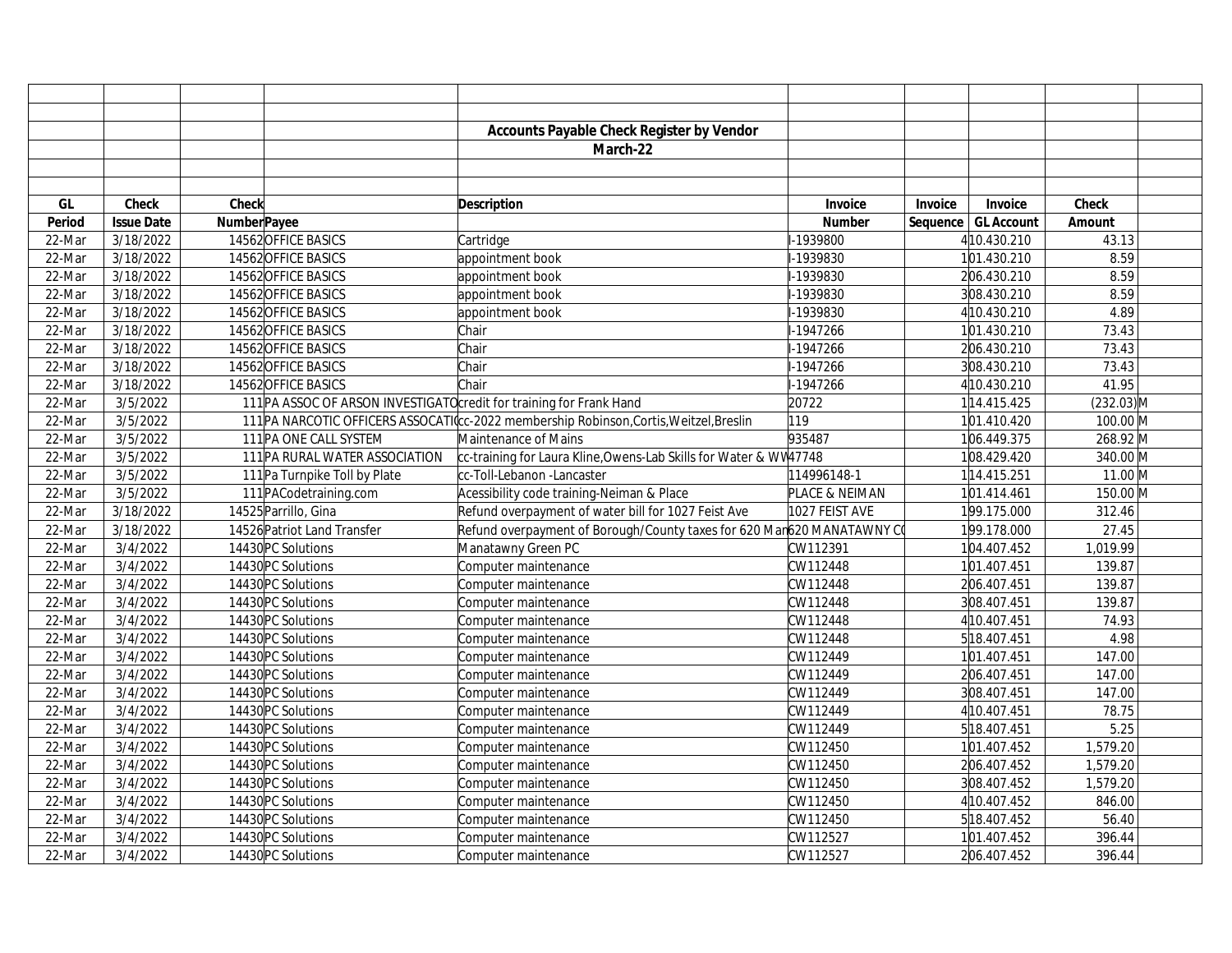|        |                   |              |                      | Accounts Payable Check Register by Vendor        |                    |          |               |            |  |
|--------|-------------------|--------------|----------------------|--------------------------------------------------|--------------------|----------|---------------|------------|--|
|        |                   |              |                      | March-22                                         |                    |          |               |            |  |
|        |                   |              |                      |                                                  |                    |          |               |            |  |
|        |                   |              |                      |                                                  |                    |          |               |            |  |
| GL     | Check             | <b>Check</b> |                      | <b>Description</b>                               | Invoice            | Invoice  | Invoice       | Check      |  |
| Period | <b>Issue Date</b> | Number Payee |                      |                                                  | <b>Number</b>      | Sequence | GL Account    | Amount     |  |
| 22-Mar | 3/4/2022          |              | 14430 PC Solutions   | Computer maintenance                             | CW112527           |          | 308.407.452   | 396.44     |  |
| 22-Mar | 3/4/2022          |              | 14430 PC Solutions   | Computer maintenance                             | CW112527           |          | 410.407.452   | 212.38     |  |
| 22-Mar | 3/4/2022          |              | 14430 PC Solutions   | Computer maintenance                             | CW112527           |          | 518.407.452   | 14.14      |  |
| 22-Mar | 3/5/2022          |              | 111 PECO ENERGY CO   | cc-gas Dryer 1209 Industrial Highway             | 01040-79049-020322 |          | 108.429.362   | 2,794.28 M |  |
| 22-Mar | 3/5/2022          |              | 111 PECO ENERGY CO   | Gas and/or Electric Manatawny Creek 0 College Dr | 25770-35068-011122 |          | 106.449.368   | 26.15 M    |  |
| 22-Mar | 3/18/2022         |              | 14527 PECO ENERGY CO | Gas and/or Electric                              | 43531-34026-030322 |          | 146.447.361   | 96.35      |  |
| 22-Mar | 3/18/2022         |              | 14527 PECO ENERGY CO | Gas and/or Electric                              | 43531-34026-030322 |          | 208.429.362   | 4,759.21   |  |
| 22-Mar | 3/18/2022         |              | 14527 PECO ENERGY CO | Gas and/or Electric                              | 43531-34026-030322 |          | 304.454.361   | 36.83      |  |
| 22-Mar | 3/18/2022         |              | 14527 PECO ENERGY CO | Gas and/or Electric                              | 43531-34026-030322 |          | 409.440.361   | 34.04      |  |
| 22-Mar | 3/18/2022         |              | 14527 PECO ENERGY CO | Gas and/or Electric                              | 43531-34026-030322 |          | 504.454.361   | 45.11      |  |
| 22-Mar | 3/18/2022         |              | 14527 PECO ENERGY CO | Gas and/or Electric                              | 43531-34026-030322 |          | 606.449.363   | 550.93     |  |
| 22-Mar | 3/18/2022         |              | 14527 PECO ENERGY CO | Gas and/or Electric                              | 43531-34026-030322 |          | 704.456.361   | 205.82     |  |
| 22-Mar | 3/18/2022         |              | 14527 PECO ENERGY CO | Gas and/or Electric                              | 43531-34026-030322 |          | 809.440.361   | 73.88      |  |
| 22-Mar | 3/18/2022         |              | 14527 PECO ENERGY CO | Gas and/or Electric                              | 43531-34026-030322 |          | 902.434.361   | 209.96     |  |
| 22-Mar | 3/18/2022         |              | 14527 PECO ENERGY CO | Gas and/or Electric                              | 43531-34026-030322 |          | 1008.429.362  | 28.57      |  |
| 22-Mar | 3/18/2022         |              | 14527 PECO ENERGY CO | Gas and/or Electric                              | 43531-34026-030322 |          | 1101.430.361  | 170.36     |  |
| 22-Mar | 3/18/2022         |              | 14527 PECO ENERGY CO | Gas and/or Electric                              | 43531-34026-030322 |          | 1202.434.361  | 42.43      |  |
| 22-Mar | 3/18/2022         |              | 14527 PECO ENERGY CO | Gas and/or Electric                              | 43531-34026-030322 |          | 1346.447.361  | 31.01      |  |
| 22-Mar | 3/18/2022         |              | 14527 PECO ENERGY CO | Gas and/or Electric                              | 43531-34026-030322 |          | 1409.440.361  | 93.09      |  |
| 22-Mar | 3/18/2022         |              | 14527 PECO ENERGY CO | Gas and/or Electric                              | 43531-34026-030322 |          | 1507.445.361  | 48.93      |  |
| 22-Mar | 3/18/2022         |              | 14527 PECO ENERGY CO | Gas and/or Electric                              | 43531-34026-030322 |          | 1608.429.363  | 2,496.81   |  |
| 22-Mar | 3/18/2022         |              | 14527 PECO ENERGY CO | Gas and/or Electric                              | 43531-34026-030322 |          | 1701.409.361  | 9.13       |  |
| 22-Mar | 3/18/2022         |              | 14527 PECO ENERGY CO | Gas and/or Electric                              | 43531-34026-030322 |          | 1806.409.361  | 9.13       |  |
| 22-Mar | 3/18/2022         |              | 14527 PECO ENERGY CO | Gas and/or Electric                              | 43531-34026-030322 |          | 1908.409.361  | 9.13       |  |
| 22-Mar | 3/18/2022         |              | 14527 PECO ENERGY CO | Gas and/or Electric                              | 43531-34026-030322 |          | 20 10.409.361 | 5.22       |  |
| 22-Mar | 3/18/2022         |              | 14527 PECO ENERGY CO | Gas and/or Electric                              | 43531-34026-030322 |          | 2102.434.361  | 73.79      |  |
| 22-Mar | 3/18/2022         |              | 14527 PECO ENERGY CO | Gas and/or Electric                              | 43531-34026-030322 |          | 2206.449.368  | 34.51      |  |
| 22-Mar | 3/18/2022         |              | 14527 PECO ENERGY CO | Gas and/or Electric                              | 43531-34026-030322 |          | 2302.434.361  | 65.98      |  |
| 22-Mar | 3/18/2022         |              | 14527 PECO ENERGY CO | Gas and/or Electric                              | 43531-34026-030322 |          | 2404.454.361  | 32.88      |  |
| 22-Mar | 3/18/2022         |              | 14527 PECO ENERGY CO | Gas and/or Electric                              | 43531-34026-030322 |          | 2502.434.361  | 50.24      |  |
| 22-Mar | 3/18/2022         |              | 14527 PECO ENERGY CO | Gas and/or Electric                              | 43531-34026-030322 |          | 26 18.436.361 | 29.94      |  |
| 22-Mar | 3/18/2022         |              | 14527 PECO ENERGY CO | Gas and/or Electric                              | 43531-34026-030322 |          | 2706.449.368  | 574.44     |  |
| 22-Mar | 3/18/2022         |              | 14527 PECO ENERGY CO | Gas and/or Electric                              | 43531-34026-030322 |          | 2801.430.361  | 177.98     |  |
| 22-Mar | 3/18/2022         |              | 14527 PECO ENERGY CO | Gas and/or Electric                              | 43531-34026-030322 |          | 2906.430.361  | 177.98     |  |
| 22-Mar | 3/18/2022         |              | 14527 PECO ENERGY CO | Gas and/or Electric                              | 43531-34026-030322 |          | 3008.430.361  | 177.98     |  |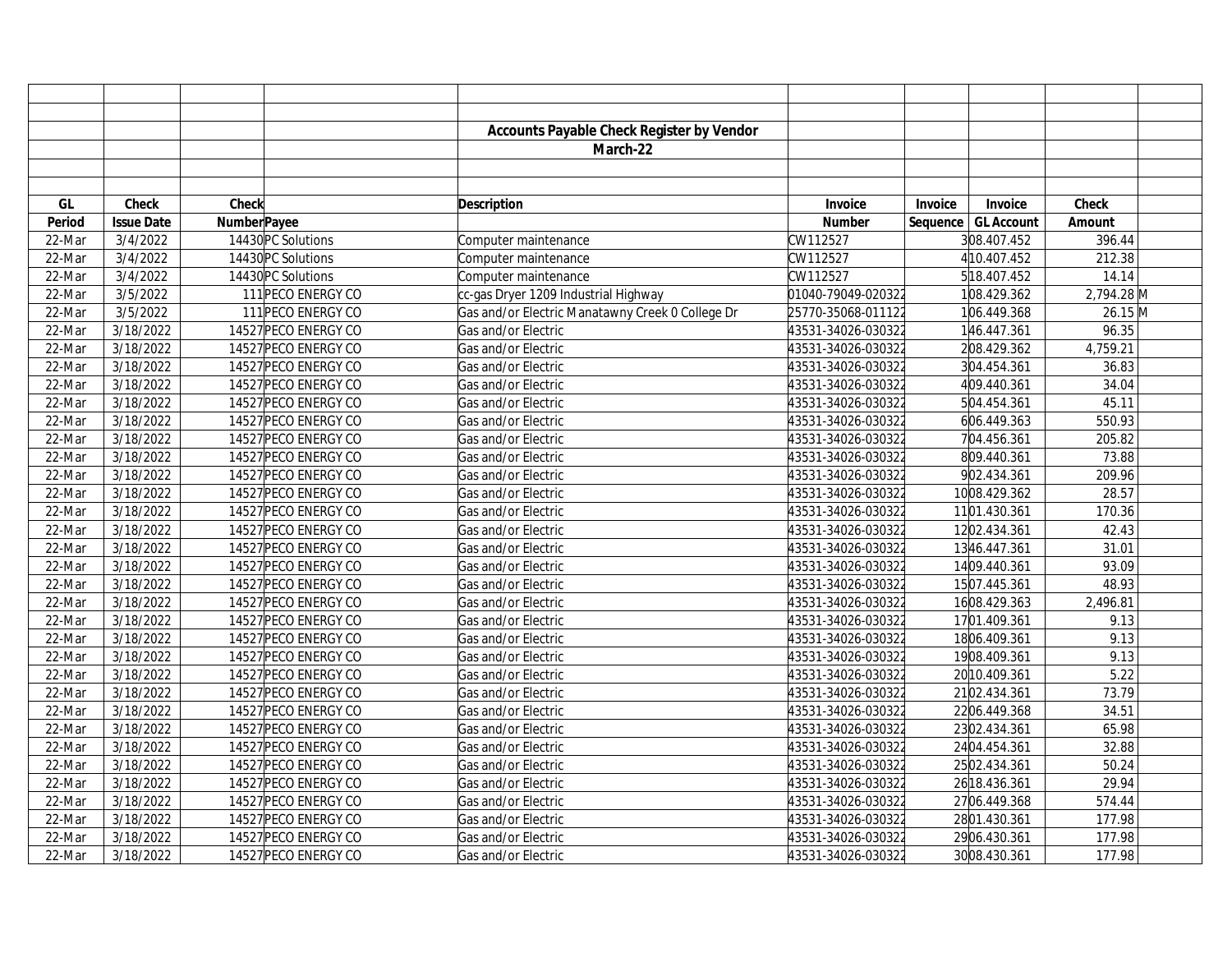|        |                   |                    |                      | Accounts Payable Check Register by Vendor |                    |         |                       |           |  |
|--------|-------------------|--------------------|----------------------|-------------------------------------------|--------------------|---------|-----------------------|-----------|--|
|        |                   |                    |                      | March-22                                  |                    |         |                       |           |  |
|        |                   |                    |                      |                                           |                    |         |                       |           |  |
|        |                   |                    |                      |                                           |                    |         |                       |           |  |
| GL     | Check             | <b>Check</b>       |                      | <b>Description</b>                        | Invoice            | Invoice | Invoice               | Check     |  |
| Period | <b>Issue Date</b> | <b>NumberPayee</b> |                      |                                           | <b>Number</b>      |         | Sequence   GL Account | Amount    |  |
| 22-Mar | 3/18/2022         |                    | 14527 PECO ENERGY CO | Gas and/or Electric                       | 43531-34026-030322 |         | 31 10.430.361         | 101.70    |  |
| 22-Mar | 3/18/2022         |                    | 14527 PECO ENERGY CO | Gas and/or Electric                       | 43531-34026-030322 |         | 3201.430.362          | 609.98    |  |
| 22-Mar | 3/18/2022         |                    | 14527 PECO ENERGY CO | Gas and/or Electric                       | 43531-34026-030322 |         | 3306.430.362          | 609.98    |  |
| 22-Mar | 3/18/2022         |                    | 14527 PECO ENERGY CO | Gas and/or Electric                       | 43531-34026-030322 |         | 3408.430.362          | 609.98    |  |
| 22-Mar | 3/18/2022         |                    | 14527 PECO ENERGY CO | Gas and/or Electric                       | 43531-34026-030322 |         | 35 10.409.362         | 348.56    |  |
| 22-Mar | 3/18/2022         |                    | 14527 PECO ENERGY CO | Gas and/or Electric                       | 43531-34026-030322 |         | 3606.449.368          | 6.19      |  |
| 22-Mar | 3/18/2022         |                    | 14527 PECO ENERGY CO | Gas and/or Electric                       | 43531-34026-030322 |         | 3707.445.361          | 277.36    |  |
| 22-Mar | 3/18/2022         |                    | 14527 PECO ENERGY CO | Gas and/or Electric                       | 43531-34026-030322 |         | 3802.434.361          | 19,727.83 |  |
| 22-Mar | 3/18/2022         |                    | 14527 PECO ENERGY CO | Gas and/or Electric                       | 43531-34026-030322 |         | 3909.440.361          | 70.36     |  |
| 22-Mar | 3/18/2022         |                    | 14527 PECO ENERGY CO | Gas and/or Electric                       | 43531-34026-030322 |         | 4008.429.363          | 29.96     |  |
| 22-Mar | 3/18/2022         |                    | 14527 PECO ENERGY CO | Gas and/or Electric                       | 43531-34026-030322 |         | 4106.449.363          | 1,464.60  |  |
| 22-Mar | 3/18/2022         |                    | 14527 PECO ENERGY CO | Gas and/or Electric                       | 43531-34026-030322 |         | 4204.454.361          | 105.26    |  |
| 22-Mar | 3/18/2022         |                    | 14527 PECO ENERGY CO | Gas and/or Electric                       | 43531-34026-030322 |         | 4306.449.361          | 59.04     |  |
| 22-Mar | 3/18/2022         |                    | 14527 PECO ENERGY CO | Gas and/or Electric                       | 43531-34026-030322 |         | 4404.454.361          | 31.40     |  |
| 22-Mar | 3/18/2022         |                    | 14527 PECO ENERGY CO | Gas and/or Electric                       | 43531-34026-030322 |         | 4508.429.361          | 48,052.12 |  |
| 22-Mar | 3/18/2022         |                    | 14527 PECO ENERGY CO | Gas and/or Electric                       | 43531-34026-030322 |         | 4604.454.361          | 37.41     |  |
| 22-Mar | 3/18/2022         |                    | 14527 PECO ENERGY CO | Gas and/or Electric                       | 43531-34026-030322 |         | 4706.449.368          | 1,415.46  |  |
| 22-Mar | 3/18/2022         |                    | 14527 PECO ENERGY CO | Gas and/or Electric                       | 43531-34026-030322 |         | 4801.409.362          | 156.38    |  |
| 22-Mar | 3/18/2022         |                    | 14527 PECO ENERGY CO | Gas and/or Electric                       | 43531-34026-030322 |         | 4902.434.361          | 38.73     |  |
| 22-Mar | 3/18/2022         |                    | 14527 PECO ENERGY CO | Gas and/or Electric                       | 43531-34026-030322 |         | 50 18.436.361         | 6.19      |  |
| 22-Mar | 3/18/2022         |                    | 14527 PECO ENERGY CO | Gas and/or Electric                       | 43531-34026-030322 |         | 5106.449.363          | 751.53    |  |
| 22-Mar | 3/18/2022         |                    | 14527 PECO ENERGY CO | Gas and/or Electric                       | 43531-34026-030322 |         | 5206.449.363          | 29.93     |  |
| 22-Mar | 3/18/2022         |                    | 14527 PECO ENERGY CO | Gas and/or Electric                       | 43531-34026-030322 |         | 53 18.436.361         | 30.08     |  |
| 22-Mar | 3/18/2022         |                    | 14527 PECO ENERGY CO | Gas and/or Electric                       | 43531-34026-030322 |         | 5406.449.363          | 951.69    |  |
| 22-Mar | 3/18/2022         |                    | 14527 PECO ENERGY CO | Gas and/or Electric                       | 43531-34026-030322 |         | 5506.449.368          | 6.19      |  |
| 22-Mar | 3/18/2022         |                    | 14527 PECO ENERGY CO | Gas and/or Electric                       | 43531-34026-030322 |         | 5604.454.361          | 42.54     |  |
| 22-Mar | 3/18/2022         |                    | 14527 PECO ENERGY CO | Gas and/or Electric                       | 43531-34026-030322 |         | 5735.433.361          | 2,023.87  |  |
| 22-Mar | 3/18/2022         |                    | 14527 PECO ENERGY CO | Gas and/or Electric                       | 43531-34026-030322 |         | 5808.429.363          | 155.95    |  |
| 22-Mar | 3/18/2022         |                    | 14527 PECO ENERGY CO | Gas and/or Electric                       | 43531-34026-030322 |         | 5904.454.361          | 690.22    |  |
| 22-Mar | 3/18/2022         |                    | 14527 PECO ENERGY CO | Gas and/or Electric                       | 43531-34026-030322 |         | 6001.409.362          | 554.44    |  |
| 22-Mar | 3/18/2022         |                    | 14527 PECO ENERGY CO | Gas and/or Electric                       | 43531-34026-030322 |         | 6106.409.362          | 554.44    |  |
| 22-Mar | 3/18/2022         |                    | 14527 PECO ENERGY CO | Gas and/or Electric                       | 43531-34026-030322 |         | 6208.409.362          | 554.44    |  |
| 22-Mar | 3/18/2022         |                    | 14527 PECO ENERGY CO | Gas and/or Electric                       | 43531-34026-030322 |         | 63 10.409.362         | 316.84    |  |
| 22-Mar | 3/18/2022         |                    | 14527 PECO ENERGY CO | Gas and/or Electric                       | 43531-34026-030322 |         | 6401.409.361          | 535.89    |  |
| 22-Mar | 3/18/2022         |                    | 14527 PECO ENERGY CO | Gas and/or Electric                       | 43531-34026-030322 |         | 6506.409.361          | 535.89    |  |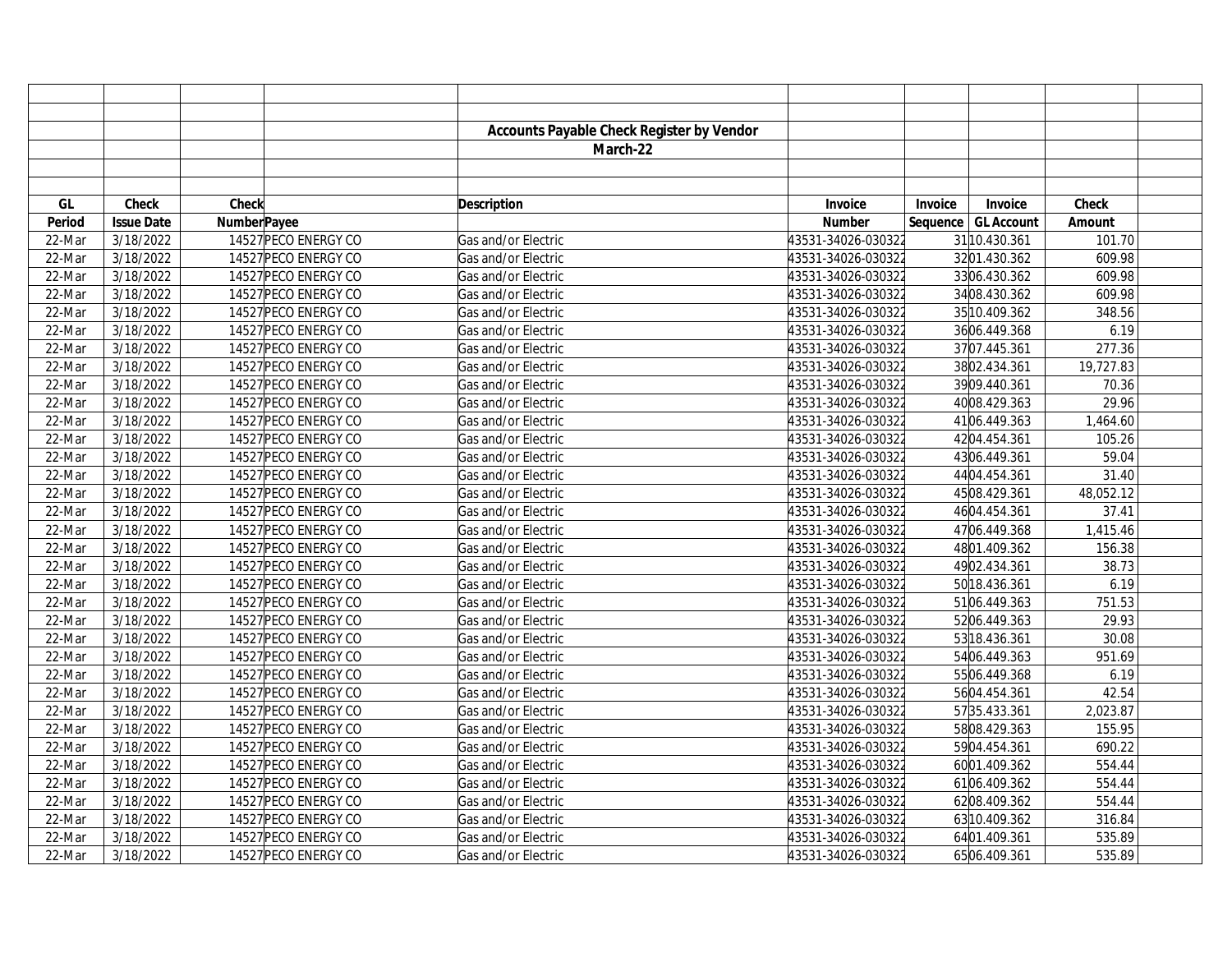|        |                   |                     |                             | <b>Accounts Payable Check Register by Vendor</b> |                    |         |                     |              |  |
|--------|-------------------|---------------------|-----------------------------|--------------------------------------------------|--------------------|---------|---------------------|--------------|--|
|        |                   |                     |                             | March-22                                         |                    |         |                     |              |  |
|        |                   |                     |                             |                                                  |                    |         |                     |              |  |
|        |                   |                     |                             |                                                  |                    |         |                     |              |  |
| GL     | Check             | Check               |                             | <b>Description</b>                               | Invoice            | Invoice | Invoice             | <b>Check</b> |  |
| Period | <b>Issue Date</b> | <b>Number Payee</b> |                             |                                                  | <b>Number</b>      |         | Sequence GL Account | Amount       |  |
| 22-Mar | 3/18/2022         |                     | 14527 PECO ENERGY CO        | Gas and/or Electric                              | 43531-34026-030322 |         | 6608.409.361        | 535.89       |  |
| 22-Mar | 3/18/2022         |                     | 14527 PECO ENERGY CO        | Gas and/or Electric                              | 43531-34026-030322 |         | 67 10.409.361       | 306.23       |  |
| 22-Mar | 3/4/2022          |                     | 14431 PENN STATE UNIVERSITY | dep permit 271 biosolids                         | 125584             |         | 108.429.367         | 750.00       |  |
| 22-Mar | 3/18/2022         |                     | 14528 PENN STATE UNIVERSITY | dep permit 271 biosolids                         | 126346             |         | 108.429.367         | 750.00       |  |
| 22-Mar | 3/5/2022          |                     | 111 PENNBOC                 | cc-PennBoc Region I training-Place               | 6347               |         | 101.414.425         | 75.00 M      |  |
| 22-Mar | 3/18/2022         |                     | 14529 PENNPRIME             | workers comp 01/22-01/23                         | 11176              |         | 101.401.195         | 90.82        |  |
| 22-Mar | 3/18/2022         |                     | 14529 PENNPRIME             | workers comp 01/22-01/23                         | 11176              |         | 206.401.195         | 90.82        |  |
| 22-Mar | 3/18/2022         |                     | 14529 PENNPRIME             | workers comp 01/22-01/23                         | 11176              |         | 308.401.195         | 90.82        |  |
| 22-Mar | 3/18/2022         |                     | 14529 PENNPRIME             | workers comp 01/22-01/23                         | 11176              |         | 410.401.195         | 56.76        |  |
| 22-Mar | 3/18/2022         |                     | 14529 PENNPRIME             | workers comp 01/22-01/23                         | 11176              |         | 501.402.195         | 158.93       |  |
| 22-Mar | 3/18/2022         |                     | 14529 PENNPRIME             | workers comp 01/22-01/23                         | 11176              |         | 606.402.195         | 204.33       |  |
| 22-Mar | 3/18/2022         |                     | 14529 PENNPRIME             | workers comp 01/22-01/23                         | 11176              |         | 708.402.195         | 204.33       |  |
| 22-Mar | 3/18/2022         |                     | 14529 PENNPRIME             | workers comp 01/22-01/23                         | 11176              |         | 810.402.195         | 51.08        |  |
| 22-Mar | 3/18/2022         |                     | 14529 PENNPRIME             | workers comp 01/22-01/23                         | 11176              |         | 901.403.195         | 102.17       |  |
| 22-Mar | 3/18/2022         |                     | 14529 PENNPRIME             | workers comp 01/22-01/23                         | 11176              |         | 1001.406.195        | 90.82        |  |
| 22-Mar | 3/18/2022         |                     | 14529 PENNPRIME             | workers comp 01/22-01/23                         | 11176              |         | 1106.406.195        | 90.82        |  |
| 22-Mar | 3/18/2022         |                     | 14529 PENNPRIME             | workers comp 01/22-01/23                         | 11176              |         | 1208.406.195        | 90.82        |  |
| 22-Mar | 3/18/2022         |                     | 14529 PENNPRIME             | workers comp 01/22-01/23                         | 11176              |         | 13 10.406.195       | 56.76        |  |
| 22-Mar | 3/18/2022         |                     | 14529 PENNPRIME             | workers comp 01/22-01/23                         | 11176              |         | 1401.411.195        | 1,418.99     |  |
| 22-Mar | 3/18/2022         |                     | 14529 PENNPRIME             | workers comp 01/22-01/23                         | 11176              |         | 1501.414.195        | 1,827.66     |  |
| 22-Mar | 3/18/2022         |                     | 14529 PENNPRIME             | workers comp 01/22-01/23                         | 11176              |         | 1601.430.195        | 6,981.42     |  |
| 22-Mar | 3/18/2022         |                     | 14529 PENNPRIME             | workers comp 01/22-01/23                         | 11176              |         | 1706.430.195        | 11,919.50    |  |
| 22-Mar | 3/18/2022         |                     | 14529 PENNPRIME             | workers comp 01/22-01/23                         | 11176              |         | 1808.430.195        | 4,090.91     |  |
| 22-Mar | 3/18/2022         |                     | 14529 PENNPRIME             | workers comp 01/22-01/23                         | 11176              |         | 19 10.430.195       | 3,973.17     |  |
| 22-Mar | 3/18/2022         |                     | 14529 PENNPRIME             | workers comp 01/22-01/23                         | 11176              |         | 2004.454.195        | 9,081.52     |  |
| 22-Mar | 3/18/2022         |                     | 14529 PENNPRIME             | workers comp 01/22-01/23                         | 11176              |         | 2104.456.195        | 737.87       |  |
| 22-Mar | 3/18/2022         |                     | 14529 PENNPRIME             | workers comp 01/22-01/23                         | 11176              |         | 2206.400.195        | 238.39       |  |
| 22-Mar | 3/18/2022         |                     | 14529 PENNPRIME             | workers comp 01/22-01/23                         | 11176              |         | 2306.447.195        | 10,761.60    |  |
| 22-Mar | 3/18/2022         |                     | 14529 PENNPRIME             | workers comp 01/22-01/23                         | 11176              |         | 2408.447.195        | 10,761.60    |  |
| 22-Mar | 3/18/2022         |                     | 14529 PENNPRIME             | workers comp 01/22-01/23                         | 11176              |         | 2506.448.195        | 24,406.59    |  |
| 22-Mar | 3/18/2022         |                     | 14529 PENNPRIME             | workers comp 01/22-01/23                         | 11176              |         | 2606.449.195        | 18,163.04    |  |
| 22-Mar | 3/18/2022         |                     | 14529 PENNPRIME             | workers comp 01/22-01/23                         | 11176              |         | 2706.429.195        | 3,065.01     |  |
| 22-Mar | 3/18/2022         |                     | 14529 PENNPRIME             | workers comp 01/22-01/23                         | 11176              |         | 2807.445.195        | 3,065.01     |  |
| 22-Mar | 3/18/2022         |                     | 14529 PENNPRIME             | workers comp 01/22-01/23                         | 11176              |         | 29 10.414.195       | 102.17       |  |
| 22-Mar | 3/18/2022         |                     | 14529 PENNPRIME             | workers comp 01/22-01/23                         | 11176              |         | 30 18.436.195       | 1,545.27     |  |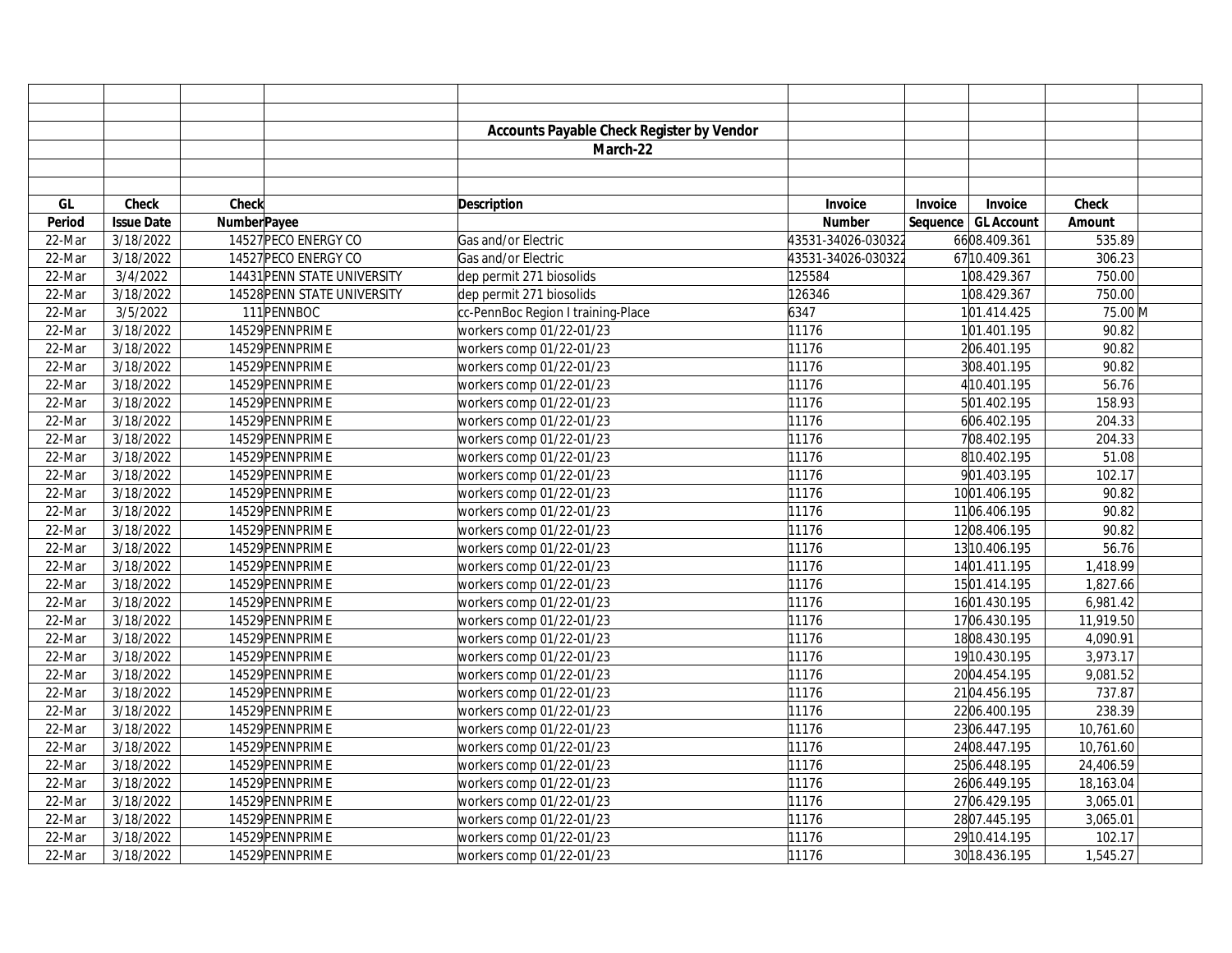|        |                   |              |                                                           | <b>Accounts Payable Check Register by Vendor</b>                              |               |          |               |              |  |
|--------|-------------------|--------------|-----------------------------------------------------------|-------------------------------------------------------------------------------|---------------|----------|---------------|--------------|--|
|        |                   |              |                                                           | March-22                                                                      |               |          |               |              |  |
|        |                   |              |                                                           |                                                                               |               |          |               |              |  |
|        |                   |              |                                                           |                                                                               |               |          |               |              |  |
| GL     | Check             | Check        |                                                           | <b>Description</b>                                                            | Invoice       | Invoice  | Invoice       | <b>Check</b> |  |
| Period | <b>Issue Date</b> | Number Payee |                                                           |                                                                               | <b>Number</b> | Sequence | GL Account    | Amount       |  |
| 22-Mar | 3/5/2022          |              | 111 Petro Home Services                                   | cc-Heating oil WTP                                                            | 563649        |          | 106.448.362   | $1,515.33$ M |  |
| 22-Mar | 3/5/2022          |              | 111 Petro Home Services                                   | cc-Heating oil 809 gallons @ 3.0978/gallon for WTP                            | 577658        |          | 106.448.362   | 2,506.12M    |  |
| 22-Mar | 3/18/2022         |              | 14530 PHILADELPHIA STEAM FIRE COMPAFire Co Allocation     |                                                                               | May-22        |          | 114.415.508   | 22,531.04    |  |
| 22-Mar | 3/4/2022          |              | 14432 PIONEER CROSSING LANDFILL                           | seawge sludge grit screenings                                                 | 118088        |          | 108.429.365   | 9,249.47     |  |
| 22-Mar | 3/4/2022          |              | 14432 PIONEER CROSSING LANDFILL                           | seawge sludge grit screenings                                                 | 118205        |          | 108.429.365   | 7,706.71     |  |
| 22-Mar | 3/4/2022          |              | 14432 PIONEER CROSSING LANDFILL                           | seawge sludge grit screenings                                                 | 118330        |          | 108.429.365   | 5,919.06     |  |
| 22-Mar | 3/18/2022         |              | 14531 PIONEER CROSSING LANDFILL                           | sewage sludge grit screenings                                                 | 118440        |          | 108.429.365   | 6,014.88     |  |
| 22-Mar | 3/18/2022         |              | 14531 PIONEER CROSSING LANDFILL                           | seawge sludge grit screenings                                                 | 118565        |          | 108.429.365   | 560.79       |  |
| 22-Mar | 3/5/2022          |              | 111 PITNEY BOWES                                          | cc-Standard SLA equipment service agreement 03/01/22-041020042337             |               |          | 101.410.266   | 416.76 M     |  |
| 22-Mar | 3/5/2022          |              | 111 PITNEY BOWES                                          | Lease for Postage Machine                                                     | 3315106887    |          | 101.406.325   | 22.39 M      |  |
| 22-Mar | 3/5/2022          |              | 111 PITNEY BOWES                                          | Lease for Postage Machine                                                     | 3315106887    |          | 206.406.325   | 22.39 M      |  |
| 22-Mar | 3/5/2022          |              | 111 PITNEY BOWES                                          | Lease for Postage Machine                                                     | 3315106887    |          | 308.406.325   | 22.39 M      |  |
| 22-Mar | 3/5/2022          |              | 111 PITNEY BOWES                                          | Lease for Postage Machine                                                     | 3315106887    |          | 410.406.325   | 12.76 M      |  |
| 22-Mar | 3/5/2022          |              | 111 PITNEY BOWES                                          | ease for Postage Machine                                                      | 3315106887    |          | 501.410.325   | 79.94 M      |  |
| 22-Mar | 3/5/2022          |              | 111 PITNEY BOWES                                          | ease for Postage Machine                                                      | 3315106887    |          | 601.414.325   | 79.94 M      |  |
| 22-Mar | 3/5/2022          |              | 111 PITNEY BOWES                                          | ease for Postage Machine                                                      | 3315106887    |          | 701.401.325   | 22.39 M      |  |
| 22-Mar | 3/5/2022          |              | 111 PITNEY BOWES                                          | Lease for Postage Machine                                                     | 3315106887    |          | 806.401.325   | 22.39 M      |  |
| 22-Mar | 3/5/2022          |              | 111 PITNEY BOWES                                          | ease for Postage Machine                                                      | 3315106887    |          | 908.401.325   | 22.39 M      |  |
| 22-Mar | 3/5/2022          |              | 111 PITNEY BOWES                                          | Lease for Postage Machine                                                     | 3315106887    |          | 10 10.401.325 | 12.76 M      |  |
| 22-Mar | 3/5/2022          |              | 111 PITNEY BOWES                                          | ease for Postage Machine                                                      | 3315106887    |          | 1101.402.325  | 22.39 M      |  |
| 22-Mar | 3/5/2022          |              | 111 PITNEY BOWES                                          | ease for Postage Machine                                                      | 3315106887    |          | 1206.402.325  | 22.39 M      |  |
| 22-Mar | 3/5/2022          |              | 111 PITNEY BOWES                                          | ease for Postage Machine                                                      | 3315106887    |          | 1308.402.325  | 22.39 M      |  |
| 22-Mar | 3/5/2022          |              | 111 PITNEY BOWES                                          | ease for Postage Machine                                                      | 3315106887    |          | 14 10.402.325 | 12.76 M      |  |
| 22-Mar | 3/5/2022          |              | 111 PITNEY BOWES                                          | Lease for Postage Machine                                                     | 3315106887    |          | 1501.403.325  | 79.93 M      |  |
| 22-Mar | 3/5/2022          |              | 111 PITNEY BOWES                                          | Lease for Postage Machine                                                     | 3315106887    |          | 1601.430.325  | 22.39 M      |  |
| 22-Mar | 3/5/2022          |              | 111 PITNEY BOWES                                          | Lease for Postage Machine                                                     | 3315106887    |          | 1706.430.325  | 22.39 M      |  |
| 22-Mar | 3/5/2022          |              | 111 PITNEY BOWES                                          | Lease for Postage Machine                                                     | 3315106887    |          | 1808.430.325  | 22.39 M      |  |
| 22-Mar | 3/5/2022          |              | 111 PITNEY BOWES                                          | Lease for Postage Machine                                                     | 3315106887    |          | 19 10.430.325 | $12.76$ M    |  |
| 22-Mar | 3/5/2022          |              | 111 PLASTERER EQUIPMENT CO INC                            | wiper blade, seal                                                             | 95572         |          | 106.449.251   | 492.12 M     |  |
| 22-Mar | 3/5/2022          |              | 111 PLASTERER EQUIPMENT CO INC                            | oil filter, air filter, filter element                                        | 95598         |          | 106.449.251   | 591.31 M     |  |
| 22-Mar | 3/4/2022          |              | 14433 Port A Bowl Restroom                                | Rental & cleaning Pottstown Airport                                           | 240711        |          | 109.440.372   | 90.00        |  |
| 22-Mar | 3/18/2022         |              |                                                           | 14561 POTTSTOWN AREA RAPID TRANSITO perating invoice February 2022            | 856           |          | 146.447.540   | 179,367.00   |  |
| 22-Mar | 3/5/2022          |              | 111 POTTSTOWN AUTO PARTS (NAPA) cc-solenoid               |                                                                               | 465136        |          | 104.454.251   | 24.90 M      |  |
| 22-Mar | 3/5/2022          |              |                                                           | 111 POTTSTOWN AUTO PARTS (NAPA) vehicle 82 electrical connector, light socket | 467268        |          | 106.449.251   | 35.55 M      |  |
| 22-Mar | 3/5/2022          |              | 111 POTTSTOWN AUTO PARTS (NAPA) cc-vehicle 25 maintenance |                                                                               | 467579        |          | 101.410.251   | 28.72 M      |  |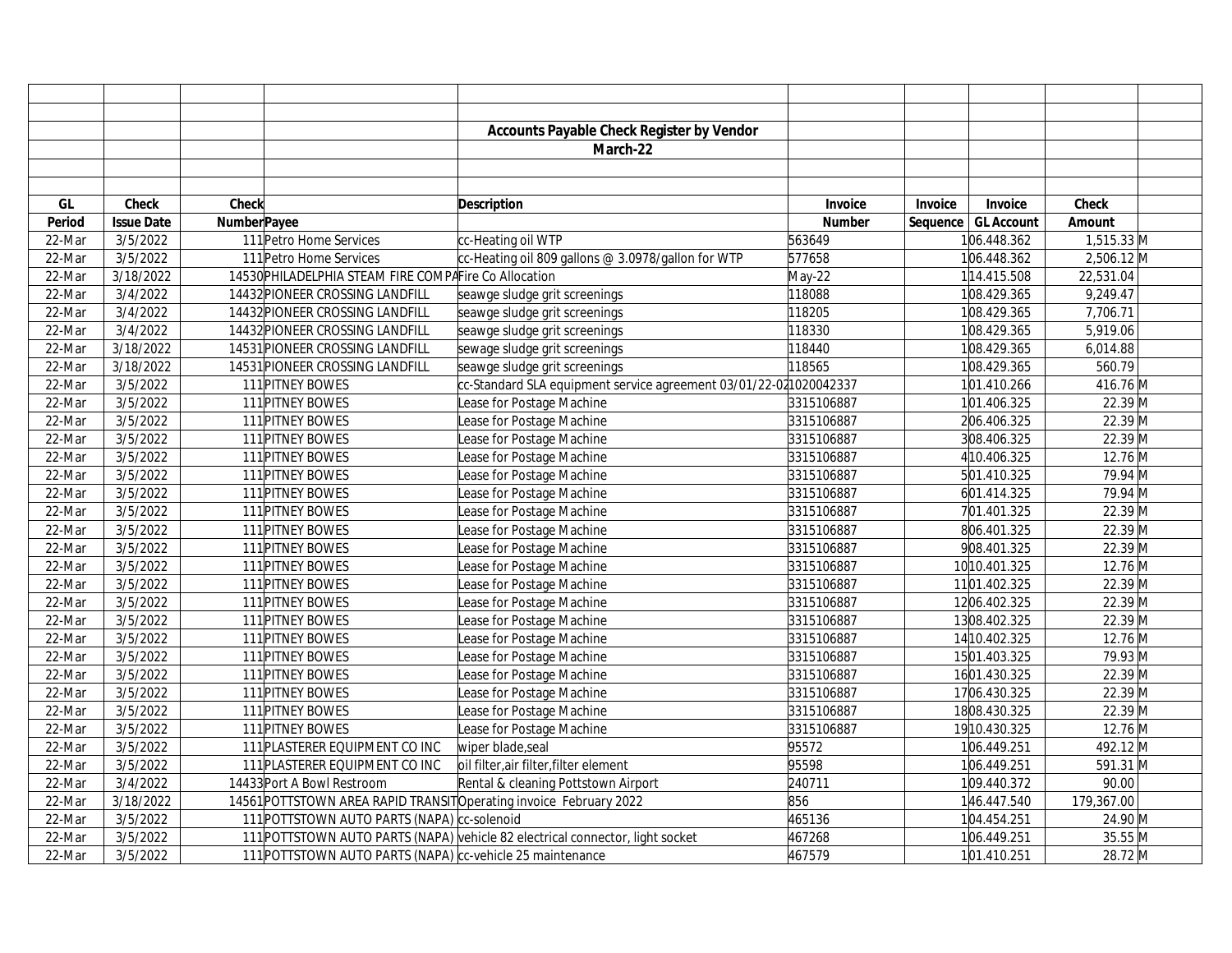|        |                   |                                                                    | <b>Accounts Payable Check Register by Vendor</b>                                 |                      |         |                       |               |  |
|--------|-------------------|--------------------------------------------------------------------|----------------------------------------------------------------------------------|----------------------|---------|-----------------------|---------------|--|
|        |                   |                                                                    | March-22                                                                         |                      |         |                       |               |  |
|        |                   |                                                                    |                                                                                  |                      |         |                       |               |  |
|        |                   |                                                                    |                                                                                  |                      |         |                       |               |  |
| GL     | Check             | Check                                                              | <b>Description</b>                                                               | <b>Invoice</b>       | Invoice | Invoice               | Check         |  |
| Period | <b>Issue Date</b> | Number Payee                                                       |                                                                                  | <b>Number</b>        |         | Sequence   GL Account | Amount        |  |
| 22-Mar | 3/5/2022          | 111 POTTSTOWN AUTO PARTS (NAPA) cc-vehicle 7 battery               |                                                                                  | 471179               |         | 101.410.251           | 134.99 M      |  |
| 22-Mar | 3/5/2022          | 111 POTTSTOWN AUTO PARTS (NAPA) vehicle 38 disc pad                |                                                                                  | 471965               |         | 101.410.251           | 33.99 M       |  |
| 22-Mar | 3/5/2022          | 111 POTTSTOWN AUTO PARTS (NAPA) c-vehicle 38 trico force blade     |                                                                                  | 471980               |         | 101.410.251           | 38.35 M       |  |
| 22-Mar | 3/5/2022          | 111 POTTSTOWN AUTO PARTS (NAPA) cc-vehicle 23 AGM battery          |                                                                                  | 473188               |         | 101.410.251           | 186.27 M      |  |
| 22-Mar | 3/5/2022          |                                                                    | 111 POTTSTOWN AUTO PARTS (NAPA) cc-vehicle 19 maintenance AGM battery            | 473190               |         | 101.410.251           | 186.27 M      |  |
| 22-Mar | 3/5/2022          | 111 POTTSTOWN AUTO PARTS (NAPA) cc-oil filter pro select           |                                                                                  | 473403               |         | 101.410.251           | $3.85$ M      |  |
| 22-Mar | 3/5/2022          |                                                                    | 111 POTTSTOWN AUTO PARTS (NAPA) c-antifreeze, antifreeze coolant, barkleen       | 473507               |         | 101.430.251           | 46.36 M       |  |
| 22-Mar | 3/5/2022          |                                                                    | 111 POTTSTOWN AUTO PARTS (NAPA) c-antifreeze, antifreeze coolant, barkleen       | 473507               |         | 206.430.251           | 46.36 M       |  |
| 22-Mar | 3/5/2022          |                                                                    | 111 POTTSTOWN AUTO PARTS (NAPA) c-antifreeze, antifreeze coolant, barkleen       | 473507               |         | 308.430.251           | 46.36 M       |  |
| 22-Mar | 3/5/2022          |                                                                    | 111 POTTSTOWN AUTO PARTS (NAPA) cc-antifreeze, antifreeze coolant, barkleen      | 473507               |         | 410.430.251           | 26.46 M       |  |
| 22-Mar | 3/5/2022          |                                                                    | 111 POTTSTOWN AUTO PARTS (NAPA) cc-antifreeze, antifreeze coolant, barkleen      | 473507               |         | 506.449.251           | 83.94 M       |  |
| 22-Mar | 3/5/2022          | 111 POTTSTOWN AUTO PARTS (NAPA) 20V prowerluber 1 batry            |                                                                                  | 473509               |         | 101.410.251           | 299.00 M      |  |
| 22-Mar | 3/5/2022          |                                                                    | 111 POTTSTOWN AUTO PARTS (NAPA) vehicle 3 maintenance switch-oil pressure        | 474094               |         | 101.410.251           | 17.32 M       |  |
| 22-Mar | 3/5/2022          |                                                                    | 111 POTTSTOWN AUTO PARTS (NAPA) vehicle 83 brake pads, adaptive one coated front | 474496               |         | 106.449.251           | 332.62 M      |  |
| 22-Mar | 3/5/2022          | 111 POTTSTOWN AUTO PARTS (NAPA) cc-vehilce 83 brake rotor          |                                                                                  | 474507               |         | 106.449.251           | 238.08 M      |  |
| 22-Mar | 3/5/2022          | 111 POTTSTOWN AUTO PARTS (NAPA) cc-vehicle 27 maintenance battery  |                                                                                  | 474817               |         | 101.410.251           | 134.99 M      |  |
| 22-Mar | 3/4/2022          | 14434 POTTSTOWN AUTO PARTS (NAPA) Napa 15W40, Napa gold cab filter |                                                                                  | 479006               |         | 104.454.251           | 185.18        |  |
| 22-Mar | 3/16/2022         | 14532 POTTSTOWN AUTO PARTS (NAPA) Operating invoice Feb 2022       |                                                                                  | 856                  |         | 146.447.540           | (179, 367.00) |  |
| 22-Mar | 3/18/2022         | 14532 POTTSTOWN AUTO PARTS (NAPA) Operating invoice Feb 2022       |                                                                                  | 856                  |         | 146.447.540           | 179,367.00    |  |
| 22-Mar | 3/5/2022          | 111 POTTSTOWN AUTO WASH                                            | car washes Nov 21-Jan 22 2022                                                    | <b>NOV 21-JAN 22</b> |         | 101.430.251           | $0.84$ M      |  |
| 22-Mar | 3/5/2022          | 111 POTTSTOWN AUTO WASH                                            | car washes Nov 21-Jan 22 2022                                                    | <b>NOV 21-JAN 22</b> |         | 206.430.251           | $0.84$ M      |  |
| 22-Mar | 3/5/2022          | 111 POTTSTOWN AUTO WASH                                            | car washes Nov 21-Jan 22 2022                                                    | <b>NOV 21-JAN 22</b> |         | 308.430.251           | $0.84$ M      |  |
| 22-Mar | 3/5/2022          | 111 POTTSTOWN AUTO WASH                                            | car washes Nov 21-Jan 22 2022                                                    | <b>NOV 21-JAN 22</b> |         | 410.430.251           | $0.48$ M      |  |
| 22-Mar | 3/5/2022          | 111 POTTSTOWN AUTO WASH                                            | car washes Nov 21-Jan 22 2022                                                    | <b>NOV 21-JAN 22</b> |         | 501.414.251           | 16.00 M       |  |
| 22-Mar | 3/5/2022          | 111 POTTSTOWN AUTO WASH                                            | car washes Nov 21-Jan 22 2022                                                    | <b>NOV 21-JAN 22</b> |         | 614.415.251           | $6.00$ M      |  |
| 22-Mar | 3/4/2022          | 14435 Pottstown Historical Society                                 | 2022 membership                                                                  | 2022 MEMBERSHIP      |         | 101.400.420           | 28.00         |  |
| 22-Mar | 3/4/2022          | 14435 Pottstown Historical Society                                 | 2022 membership                                                                  | 2022 MEMBERSHIP      |         | 206.400.420           | 28.00         |  |
| 22-Mar | 3/4/2022          | 14435 Pottstown Historical Society                                 | 2022 membership                                                                  | 2022 MEMBERSHIP      |         | 308.400.420           | 28.00         |  |
| 22-Mar | 3/4/2022          | 14435 Pottstown Historical Society                                 | 2022 membership                                                                  | 2022 MEMBERSHIP      |         | 410.400.420           | 16.00         |  |
| 22-Mar | 3/18/2022         | 14533 POTTSTOWN PUBLIC LIBRARY                                     | Library Allocation                                                               | 22-Mar               |         | 105.456.540           | 14,266.00     |  |
| 22-Mar | 3/18/2022         | 14534 Power Settlement Group                                       | Overpayment of Borough & County taxes for 115 E Third St 15 E THIRD ST           |                      |         | 199.178.000           | 176.35        |  |
| 22-Mar | 3/5/2022          | 111 Promotions Now                                                 | cc-Antibacterial soap                                                            | 544598               |         | 146.447.241           | 343.18 M      |  |
| 22-Mar | 3/18/2022         | 14535 PROSHRED SECURITY                                            | Shredding                                                                        | 2103941              |         | 101.409.261           | 29.33         |  |
| 22-Mar | 3/18/2022         | 14535 PROSHRED SECURITY                                            | Shredding                                                                        | 2103941              |         | 206.409.261           | 29.33         |  |
| 22-Mar | 3/18/2022         | 14535 PROSHRED SECURITY                                            | Shredding                                                                        | 2103941              |         | 308.409.261           | 29.33         |  |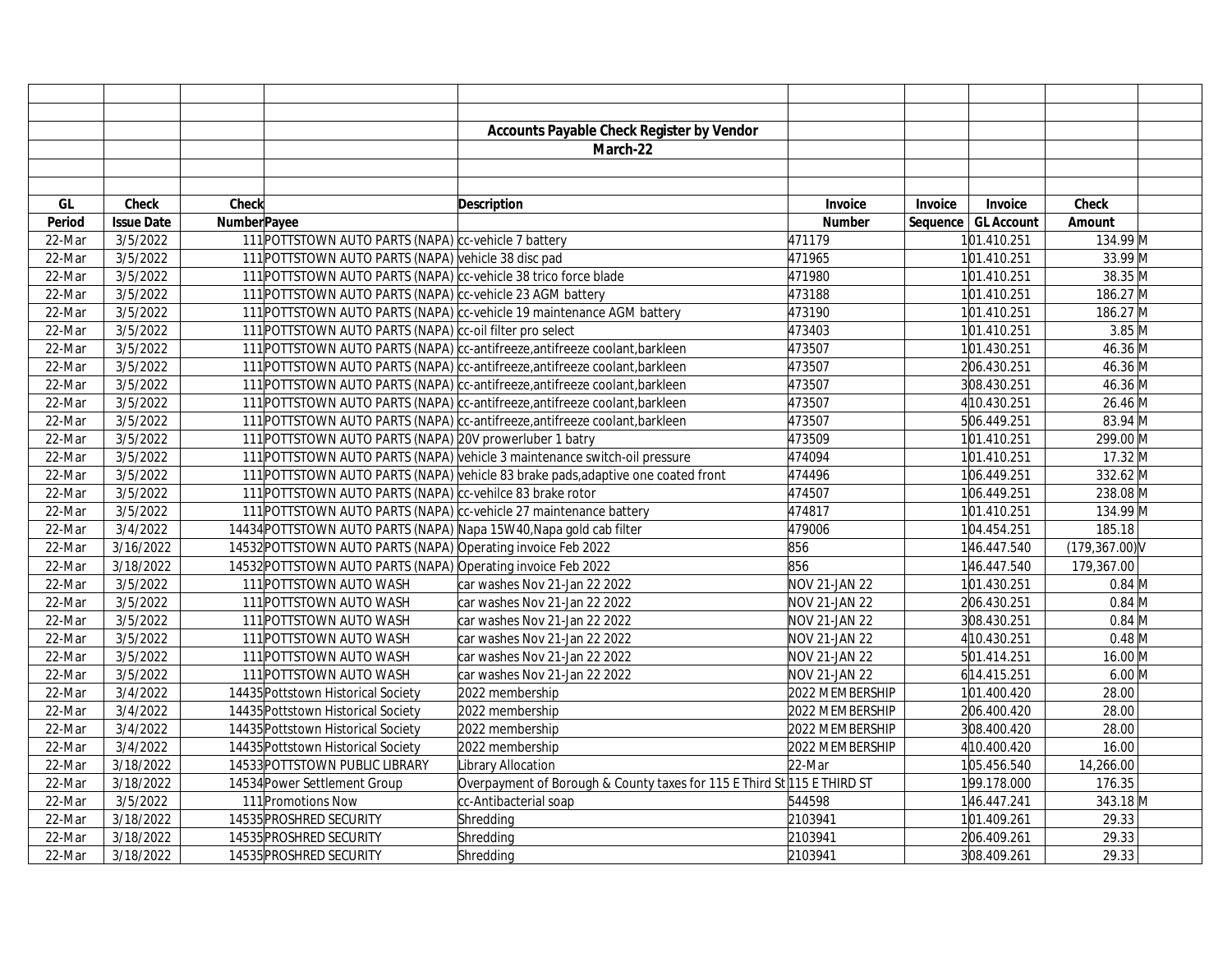|        |                   |                    |                                                                       | <b>Accounts Payable Check Register by Vendor</b>                                                               |                  |         |                       |                     |
|--------|-------------------|--------------------|-----------------------------------------------------------------------|----------------------------------------------------------------------------------------------------------------|------------------|---------|-----------------------|---------------------|
|        |                   |                    |                                                                       | March-22                                                                                                       |                  |         |                       |                     |
|        |                   |                    |                                                                       |                                                                                                                |                  |         |                       |                     |
|        |                   |                    |                                                                       |                                                                                                                |                  |         |                       |                     |
| GL     | Check             | Check              |                                                                       | <b>Description</b>                                                                                             | Invoice          | Invoice | Invoice               | Check               |
| Period | <b>Issue Date</b> | <b>NumberPayee</b> |                                                                       |                                                                                                                | <b>Number</b>    |         | Sequence   GL Account | Amount              |
| 22-Mar | 3/18/2022         |                    | 14535 PROSHRED SECURITY                                               | Shredding                                                                                                      | 2103941          |         | 410.409.261           | 16.76               |
| 22-Mar | 3/4/2022          |                    | 14436 Pure Technologies                                               | Valve exercising contract as described in Scope of Work sec PTUS-PIN-0007546                                   |                  |         | 106.449.375           | 2,859.36            |
| 22-Mar | 3/5/2022          |                    | 111 Raschig                                                           | cc-7.5 bio ring floater"                                                                                       | E95793           |         | 108.429.378           | 1,467.75 M          |
| 22-Mar | 3/18/2022         |                    | 14536 Rathgeb, Pamela                                                 | March 2022 medicare                                                                                            | MARCH 2022 MEDIC |         | 101.410.197           | 510.30              |
| 22-Mar | 3/4/2022          |                    |                                                                       | 14437 READING FOUNDRY & SUPPLY LLC 2 PVC SCH 80 pipe, 1/2 150# stainless steel 304 square head \$2453468.001   |                  |         | 108.429.374           | 217.65              |
| 22-Mar | 3/4/2022          |                    |                                                                       | 14437READING FOUNDRY & SUPPLY LLC coupling soc, tru union ball, male adapter, female adapter                   | S2454808.001     |         | 108.429.374           | 632.45              |
| 22-Mar | 3/4/2022          |                    |                                                                       | 14437 READING FOUNDRY & SUPPLY LLC 2 PVC SCH 80 pipe, 1 1/4 PVC Sch 80 true union ball, steel m \$2455081.001  |                  |         | 108.429.374           | 299.16              |
| 22-Mar | 3/4/2022          |                    |                                                                       | 14437 READING FOUNDRY & SUPPLY LLC 3/4 PVC pipe, PVC ell soc, tee soc. female adapter, male adap \$2456042.001 |                  |         | 108.429.374           | 254.99              |
| 22-Mar | 3/4/2022          |                    |                                                                       | 14437 READING FOUNDRY & SUPPLY LLC 10 PVC Sch 40 pipe, 10 PVC DWV cap                                          | S2456322.001     |         | 108.429.225           | 422.66              |
| 22-Mar | 3/4/2022          |                    |                                                                       | 14437 READING FOUNDRY & SUPPLY LLC 3/4 PVC Sch 80 pipe.3/4x1/2 PVC reducer coupling, male ad \$2456766.001     |                  |         | 108.429.374           | 61.69               |
| 22-Mar | 3/4/2022          |                    |                                                                       | 14437 READING FOUNDRY & SUPPLY LLC 1/2 split ring hamger, 3/8 x 6 all thread rod/length                        | S2459104.001     |         | 108.429.374           | 47.71               |
| 22-Mar | 3/4/2022          |                    | 14437 READING FOUNDRY & SUPPLY LLC 48 cable ties fits up to 14" duct" |                                                                                                                | S2459424.001     |         | 118.436.375           | 48.63               |
| 22-Mar | 3/18/2022         |                    | 14537 READING FOUNDRY & SUPPLY LLC reducer bushing 1x3/4              |                                                                                                                | S2461781.001     |         | 108.429.374           | 121.70              |
| 22-Mar | 3/18/2022         |                    |                                                                       | 14537 READING FOUNDRY & SUPPLY LLC 3/4 PVC pipe, heavy duty cement, clear primer                               | S2462474.001     |         | 108.429.374           | 232.86              |
| 22-Mar | 3/18/2022         |                    | 14537 READING FOUNDRY & SUPPLY LLC male adapter 1 1/4                 |                                                                                                                | S2463189.001     |         | 108.429.374           | 32.77               |
| 22-Mar | 3/4/2022          |                    | 14438 REEVES & COMPANY INC                                            | namepin and years of service attachment                                                                        | 441002           |         | 101.410.240           | 94.61               |
| 22-Mar | 3/5/2022          |                    | 111 REIDER ASSOCIATES INC, MJ                                         | cc-Asbestos                                                                                                    | 21L2412          |         | 106.448.225           | 1,268.82 M          |
| 22-Mar | 3/5/2022          |                    | 111 REIDER ASSOCIATES INC. MJ                                         | Treatment plant Testing                                                                                        | 22A0337          |         | 108.429.225           | 210.00 M            |
| 22-Mar | 3/5/2022          |                    | 111 REIDER ASSOCIATES INC. MJ                                         | Treatment plant Testing                                                                                        | 22A0338          |         | 108.429.225           | 266.00 M            |
| 22-Mar | 3/5/2022          |                    | 111 REIDER ASSOCIATES INC. MJ                                         | Lagoon Samples                                                                                                 | 22A0572          |         | 106.448.225           | $90.00 \, \text{M}$ |
| 22-Mar | 3/5/2022          |                    | 111 REIDER ASSOCIATES INC, MJ                                         | Special Testing NON-DEP                                                                                        | 22A1229          |         | 106.448.225           | 45.00 M             |
| 22-Mar | 3/5/2022          |                    | 111 REIDER ASSOCIATES INC, MJ                                         | cc-Treatment plant testing                                                                                     | 22A1700          |         | 108.429.225           | 412.00 M            |
| 22-Mar | 3/5/2022          |                    | 111 REIDER ASSOCIATES INC, MJ                                         | cc-lagoon samples                                                                                              | 22A1803          |         | 106.448.225           | 90.00 M             |
| 22-Mar | 3/5/2022          |                    | 111 REIDER ASSOCIATES INC. MJ                                         | cc-Treatment plant testing                                                                                     | 22A2040          |         | 108.429.225           | $60.00$ M           |
| 22-Mar | 3/5/2022          |                    | 111 REIDER ASSOCIATES INC, MJ                                         | cc-Treatment plant testing                                                                                     | SSA1143          |         | 108.429.225           | 374.00 M            |
| 22-Mar | 3/29/2022         |                    | 111111693RELIANCE STANDARD LIFE INSURAILife Insurance                 |                                                                                                                | Apr-22           |         | 101.220.000           | 204.80 M            |
| 22-Mar | 3/29/2022         |                    | 111111693RELIANCE STANDARD LIFE INSURAILife Insurance                 |                                                                                                                | Apr-22           |         | 201.401.198           | 47.26 M             |
| 22-Mar | 3/29/2022         |                    | 111111693RELIANCE STANDARD LIFE INSURAILife Insurance                 |                                                                                                                | Apr-22           |         | 306.401.198           | 47.26 M             |
| 22-Mar | 3/29/2022         |                    | 111111693RELIANCE STANDARD LIFE INSURAILife Insurance                 |                                                                                                                | Apr-22           |         | 408.401.198           | 47.26 M             |
| 22-Mar | 3/29/2022         |                    | 111111693RELIANCE STANDARD LIFE INSURAILife Insurance                 |                                                                                                                | Apr-22           |         | 510.401.198           | 27.01 M             |
| 22-Mar | 3/29/2022         |                    | 111111693RELIANCE STANDARD LIFE INSURAILife Insurance                 |                                                                                                                | Apr-22           |         | 601.402.198           | 47.08 M             |
| 22-Mar | 3/29/2022         |                    | 111111693RELIANCE STANDARD LIFE INSURAILife Insurance                 |                                                                                                                | Apr-22           |         | 706.402.198           | 75.21 M             |
| 22-Mar | 3/29/2022         |                    | 111111693RELIANCE STANDARD LIFE INSURAILife Insurance                 |                                                                                                                | Apr-22           |         | 808.402.198           | 75.21 M             |
| 22-Mar | 3/29/2022         |                    | 111111693RELIANCE STANDARD LIFE INSURALIfe Insurance                  |                                                                                                                | Apr-22           |         | 910.402.198           | 26.90 M             |
| 22-Mar | 3/29/2022         |                    | 111111693RELIANCE STANDARD LIFE INSURAILife Insurance                 |                                                                                                                | Apr-22           |         | 1001.403.198          | $18.53$ M           |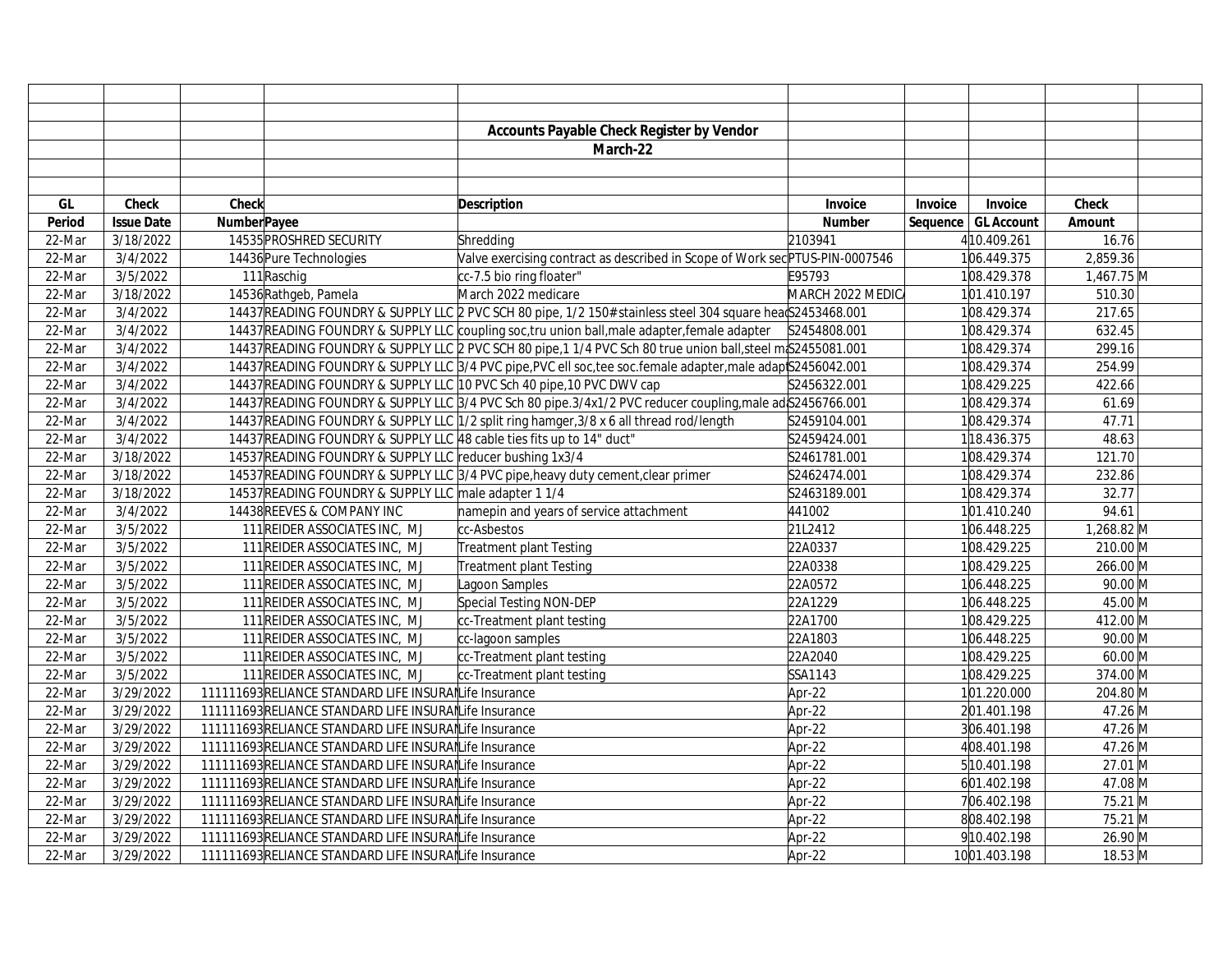|        |                   |                     |                                                       | <b>Accounts Payable Check Register by Vendor</b> |                  |         |                     |          |  |
|--------|-------------------|---------------------|-------------------------------------------------------|--------------------------------------------------|------------------|---------|---------------------|----------|--|
|        |                   |                     |                                                       | March-22                                         |                  |         |                     |          |  |
|        |                   |                     |                                                       |                                                  |                  |         |                     |          |  |
|        |                   |                     |                                                       |                                                  |                  |         |                     |          |  |
| GL     | Check             | <b>Check</b>        |                                                       | <b>Description</b>                               | Invoice          | Invoice | Invoice             | Check    |  |
| Period | <b>Issue Date</b> | <b>Number</b> Payee |                                                       |                                                  | <b>Number</b>    |         | Sequence GL Account | Amount   |  |
| 22-Mar | 3/29/2022         |                     | 111111693RELIANCE STANDARD LIFE INSURAILIfe Insurance |                                                  | Apr-22           |         | 1101.406.198        | 47.26 M  |  |
| 22-Mar | 3/29/2022         |                     | 111111693RELIANCE STANDARD LIFE INSURAILife Insurance |                                                  | Apr-22           |         | 1206.406.198        | 47.26 M  |  |
| 22-Mar | 3/29/2022         |                     | 111111693RELIANCE STANDARD LIFE INSURAILife Insurance |                                                  | Apr-22           |         | 1308.406.198        | 47.26 M  |  |
| 22-Mar | 3/29/2022         |                     | 111111693RELIANCE STANDARD LIFE INSURAILife Insurance |                                                  | Apr-22           |         | 14 10.406.198       | 27.01 M  |  |
| 22-Mar | 3/29/2022         |                     | 111111693RELIANCE STANDARD LIFE INSURAILIfe Insurance |                                                  | Apr-22           |         | 1501.410.198        | 952.31 M |  |
| 22-Mar | 3/29/2022         |                     | 111111693RELIANCE STANDARD LIFE INSURAILife Insurance |                                                  | Apr-22           |         | 1601.411.198        | 278.69 M |  |
| 22-Mar | 3/29/2022         |                     | 111111693RELIANCE STANDARD LIFE INSURAILife Insurance |                                                  | Apr-22           |         | 1701.414.198        | 440.21 M |  |
| 22-Mar | 3/29/2022         |                     | 111111693RELIANCE STANDARD LIFE INSURAILife Insurance |                                                  | Apr-22           |         | 1801.430.198        | 69.67 M  |  |
| 22-Mar | 3/29/2022         |                     | 111111693RELIANCE STANDARD LIFE INSURAILife Insurance |                                                  | Apr-22           |         | 1906.430.198        | 97.81 M  |  |
| 22-Mar | 3/29/2022         |                     | 111111693RELIANCE STANDARD LIFE INSURAILife Insurance |                                                  | Apr-22           |         | 2008.430.198        | 97.81 M  |  |
| 22-Mar | 3/29/2022         |                     | 111111693RELIANCE STANDARD LIFE INSURAILife Insurance |                                                  | Apr-22           |         | 21 10.430.198       | 39.81 M  |  |
| 22-Mar | 3/29/2022         |                     | 111111693RELIANCE STANDARD LIFE INSURAILife Insurance |                                                  | Apr-22           |         | 2204.452.198        | 112.54 M |  |
| 22-Mar | 3/29/2022         |                     | 111111693RELIANCE STANDARD LIFE INSURAILife Insurance |                                                  | Apr-22           |         | 2304.454.198        | 55.60 M  |  |
| 22-Mar | 3/29/2022         |                     | 111111693RELIANCE STANDARD LIFE INSURAILife Insurance |                                                  | Apr-22           |         | 2406.447.198        | 46.27 M  |  |
| 22-Mar | 3/29/2022         |                     | 111111693RELIANCE STANDARD LIFE INSURAILife Insurance |                                                  | Apr-22           |         | 2508.447.198        | 71.34 M  |  |
| 22-Mar | 3/29/2022         |                     | 111111693RELIANCE STANDARD LIFE INSURAILife Insurance |                                                  | Apr-22           |         | 2606.448.198        | 130.41 M |  |
| 22-Mar | 3/29/2022         |                     | 111111693RELIANCE STANDARD LIFE INSURAILife Insurance |                                                  | Apr-22           |         | 2706.449.198        | 130.41 M |  |
| 22-Mar | 3/29/2022         |                     | 111111693RELIANCE STANDARD LIFE INSURANLife Insurance |                                                  | Apr-22           |         | 2806.429.198        | 56.27 M  |  |
| 22-Mar | 3/29/2022         |                     | 111111693RELIANCE STANDARD LIFE INSURANLife Insurance |                                                  | Apr-22           |         | 2908.429.198        | 379.75 M |  |
| 22-Mar | 3/29/2022         |                     | 111111693RELIANCE STANDARD LIFE INSURANLife Insurance |                                                  | Apr-22           |         | 30 10.414.198       | $9.27$ M |  |
| 22-Mar | 3/29/2022         |                     | 111111693RELIANCE STANDARD LIFE INSURAILife Insurance |                                                  | Apr-22           |         | 31 14.415.198       | 56.27 M  |  |
| 22-Mar | 3/29/2022         |                     | 111111693RELIANCE STANDARD LIFE INSURAILife Insurance |                                                  | Apr-22           |         | 32 18.436.198       | 93.36 M  |  |
| 22-Mar | 3/29/2022         |                     | 111111693RELIANCE STANDARD LIFE INSURAILife Insurance |                                                  | Apr-22           |         | 3301.410.199        | 72.87 M  |  |
| 22-Mar | 3/29/2022         |                     | 111111693RELIANCE STANDARD LIFE INSURAILife Insurance |                                                  | Apr-22           |         | 3401.487.198        | 128.38 M |  |
| 22-Mar | 3/4/2022          |                     | 14439 Remington & Vernick Engineers                   | 42 Walnut St Storm Arch repair                   | PMPNT020-15      |         | 145.464.298         | 981.75   |  |
| 22-Mar | 3/4/2022          |                     | 14439 Remington & Vernick Engineers                   | Sundstrom Field Baseball Facility Restoration    | PMPNT021-7       |         | 145.451.211         | 436.00   |  |
| 22-Mar | 3/4/2022          |                     | 14439 Remington & Vernick Engineers                   | CDBG Stormwater improvements Phase I             | PMPNT022-6       |         | 101.463.747         | 2,285.75 |  |
| 22-Mar | 3/4/2022          |                     | 14439 Remington & Vernick Engineers                   | 1200 High St Storm Sewer                         | PMPNT023-5       |         | 145.464.303         | 7,120.86 |  |
| 22-Mar | 3/4/2022          |                     | 14439 Remington & Vernick Engineers                   | 2022 Pottstown General Engineering               | PMPNT024-1       |         | 101.408.313         | 882.00   |  |
| 22-Mar | 3/18/2022         |                     | 14538 Rotz, Bonnie                                    | March 2022 medicare                              | MARCH 2022 MEDIC |         | 101.410.197         | 510.30   |  |
| 22-Mar | 3/18/2022         |                     | 14539ROTZ, RICHARD                                    | March 2022 medicare                              | MARCH 22 MEDICAR |         | 101.410.197         | 510.30   |  |
| 22-Mar | 3/18/2022         |                     | 14540Schmoyer, Jay                                    | Tint undercover impala 18% sides, 5% rear        | 30422            |         | 101.410.251         | 300.00   |  |
| 22-Mar | 3/18/2022         |                     | 14541 SCHNEIDERS FLEET AUTO TAGS                      | title & tag                                      | 47702            |         | 146.447.380         | 98.00    |  |
| 22-Mar | 3/18/2022         |                     | 14541 SCHNEIDERS FLEET AUTO TAGS                      | title fee                                        | 47703            |         | 104.454.251         | 49.00    |  |
| 22-Mar | 3/18/2022         |                     | 14541 SCHNEIDERS FLEET AUTO TAGS                      | title & tag                                      | 47704            |         | 108.429.251         | 98.00    |  |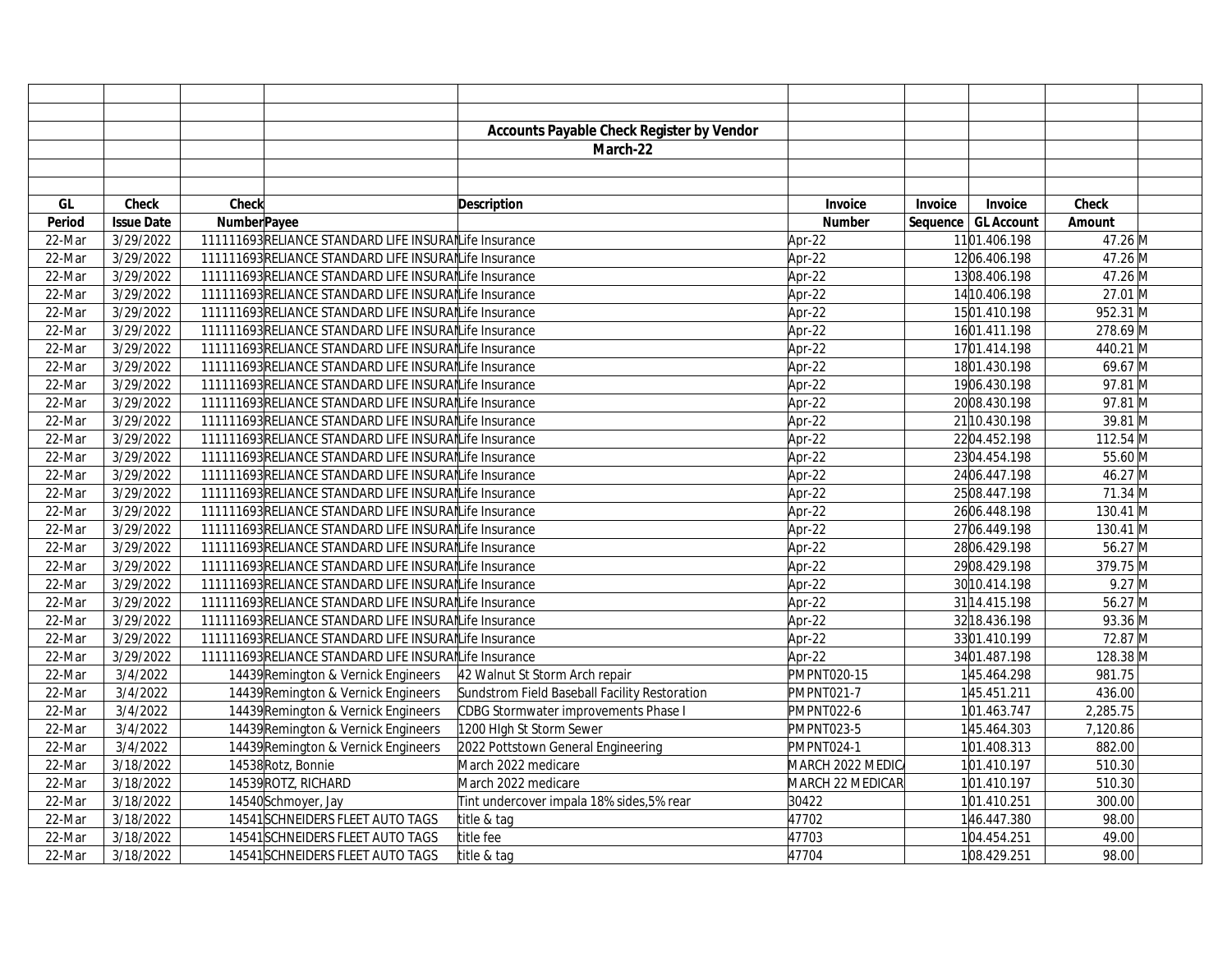|        |                   |                  |                                   | <b>Accounts Payable Check Register by Vendor</b>                   |                           |                |                       |              |  |
|--------|-------------------|------------------|-----------------------------------|--------------------------------------------------------------------|---------------------------|----------------|-----------------------|--------------|--|
|        |                   |                  |                                   | March-22                                                           |                           |                |                       |              |  |
|        |                   |                  |                                   |                                                                    |                           |                |                       |              |  |
|        |                   |                  |                                   |                                                                    |                           |                |                       |              |  |
| GL     | Check             | Check            |                                   | <b>Description</b>                                                 | <b>Invoice</b>            | <b>Invoice</b> | <b>Invoice</b>        | <b>Check</b> |  |
| Period | <b>Issue Date</b> | Number Payee     |                                   |                                                                    | Number                    |                | Sequence   GL Account | Amount       |  |
| 22-Mar | 3/5/2022          |                  | 111ScreenCloud Inc                | Credit issued on credit card statement                             | CREDIT ON 02/23/22        |                | 101.407.453           | $(175.37)$ M |  |
| 22-Mar | 3/5/2022          |                  | 111 ScreenCloud Inc               | Credit issued on credit card statement                             | <b>CREDIT ON 02/23/22</b> |                | 206.407.453           | $(175.37)$ M |  |
| 22-Mar | 3/5/2022          |                  | 111ScreenCloud Inc                | Credit issued on credit card statement                             | <b>CREDIT ON 02/23/22</b> |                | 308.407.453           | $(175.37)$ M |  |
| 22-Mar | 3/5/2022          |                  | 111ScreenCloud Inc                | Credit issued on credit card statement                             | CREDIT ON 02/23/22        |                | 410.407.453           | $(100.20)$ M |  |
| 22-Mar | 3/5/2022          |                  | 111ScreenCloud Inc                | Starter annually USD 02/11/22-02/10/23                             | <b>INC14597</b>           |                | 101.407.453           | 202.19 M     |  |
| 22-Mar | 3/5/2022          |                  | 111ScreenCloud Inc                | Starter annually USD 02/11/22-02/10/23                             | <b>INC14597</b>           |                | 206.407.453           | 202.19 M     |  |
| 22-Mar | 3/5/2022          |                  | 111ScreenCloud Inc                | Starter annually USD 02/11/22-02/10/23                             | <b>INC14597</b>           |                | 308.407.453           | 202.19 M     |  |
| 22-Mar | 3/5/2022          |                  | 111ScreenCloud Inc                | Starter annually USD 02/11/22-02/10/23                             | <b>INC14597</b>           |                | 410.407.453           | 115.53 M     |  |
| 22-Mar | 3/4/2022          | 14440 Security V |                                   | Maintenance at Pottstown Airport                                   | 18072                     |                | 109.440.740           | 2,213.90     |  |
| 22-Mar | 3/4/2022          | 14440 Security V |                                   | Cameras at Pottstown Airport                                       | 18073                     |                | 109.440.740           | 3,155.09     |  |
| 22-Mar | 3/18/2022         | 14542Security V  |                                   | Installation of security cameras for fuel farm and bus garag(18137 |                           |                | 146.447.260           | 8,984.50     |  |
| 22-Mar | 3/18/2022         |                  | 14563SHANNON CHEMICAL CORP        | potassium Permanganate                                             | 42591                     |                | 106.448.222           | 5,029.78     |  |
| 22-Mar | 3/18/2022         |                  | 14543 Shoen Safety & Training     | Adult & Pediatric First Aid/CPR/AED                                | INV-000436                |                | 101.406.473           | 201.60       |  |
| 22-Mar | 3/18/2022         |                  | 14543 Shoen Safety & Training     | Adult & Pediatric First Aid/CPR/AED                                | INV-000436                |                | 206.406.473           | 201.60       |  |
| 22-Mar | 3/18/2022         |                  | 14543 Shoen Safety & Training     | Adult & Pediatric First Aid/CPR/AED                                | INV-000436                |                | 308.406.473           | 201.60       |  |
| 22-Mar | 3/18/2022         |                  | 14543 Shoen Safety & Training     | Adult & Pediatric First Aid/CPR/AED                                | INV-000436                |                | 410.406.473           | 115.20       |  |
| 22-Mar | 3/5/2022          |                  | 111Sign World                     | Street pole banner brackets                                        | 53417                     |                | 102.434.372           | 520.00 M     |  |
| 22-Mar | 3/4/2022          |                  | 14441Signal Service Inc           | 5' alum stub pole, latching push button & housing                  | 43611                     |                | 135.433.374           | 1,354.00     |  |
| 22-Mar | 3/5/2022          |                  | 111SLE Equipment                  | cc-4 gal red armor oil                                             | 1000203933                |                | 104.454.241           | 263.94 M     |  |
| 22-Mar | 3/4/2022          |                  | 14442Slyfox Brewery               | Escrow release for 331 Circle of Progress                          | 331 CIRCLE OF PROG        |                | 190.248.010           | 15,423.95    |  |
| 22-Mar | 3/4/2022          |                  | 14443 SMALES PRINTERY             | 500 business cards-Kropp, Weitze and Damiano                       | 2238881                   |                | 101.410.342           | 295.00       |  |
| 22-Mar | 3/18/2022         |                  | 14544 SMALES PRINTERY             | envelopes                                                          | 2238881                   |                | 201.410.342           | 580.00       |  |
| 22-Mar | 3/18/2022         |                  | 14545Smoyer, Sandra               | March 2022 medicare                                                | MARCH 2022 MEDIC          |                | 101.410.197           | 510.30       |  |
| 22-Mar | 3/5/2022          |                  | 111Solar Thingz                   | Dust to dawn sensors for street lights                             | 17982                     |                | 135.433.254           | 248.54 M     |  |
| 22-Mar | 3/5/2022          | 111Sprint        |                                   | Tele monthly services                                              | 476810427-218             |                | 118.436.231           | $16.50$ M    |  |
| 22-Mar | 3/5/2022          |                  | 111STAPLES CREDIT PLAN            | cc-custom unbound Doc                                              | 20322                     |                | 106.448.210           | 159.55 M     |  |
| 22-Mar | 3/5/2022          |                  | 111STAPLES CREDIT PLAN            | cc-Blueprints                                                      | 21622                     |                | 106.448.210           | 105.84 M     |  |
| 22-Mar | 3/5/2022          |                  | 111Stoney Creek Rentals           | cc-battery,saw chain,Milwaukee 1/2 High torque impact"             | 57523                     |                | 106.449.260           | 355.98 M     |  |
| 22-Mar | 3/5/2022          |                  | 111Stoney Creek Rentals           | cc-battery,saw chain,Milwaukee 1/2 High torque impact"             | 57523                     |                | 201.430.251           | 44.77 M      |  |
| 22-Mar | 3/5/2022          |                  | 111Stoney Creek Rentals           | cc-battery,saw chain,Milwaukee 1/2 High torque impact"             | 57523                     |                | 306.430.251           | 44.77 M      |  |
| 22-Mar | 3/5/2022          |                  | 111Stoney Creek Rentals           | cc-battery,saw chain,Milwaukee 1/2 High torque impact"             | 57523                     |                | 408.430.251           | 44.77 M      |  |
| 22-Mar | 3/5/2022          |                  | 111Stoney Creek Rentals           | cc-battery,saw chain,Milwaukee 1/2 High torque impact"             | 57523                     |                | 510.430.251           | 25.58 M      |  |
| 22-Mar | 3/5/2022          |                  | 111Storage Sense                  | Rent 02/06/22-03/05/22                                             | 79608                     |                | 101.410.384           | 627.00 M     |  |
| 22-Mar | 3/5/2022          |                  | 111Suburban Propane-2755          | 175.2 ULSD 3.3385/gallon at WTP                                    | 581072                    |                | 106.448.362           | 584.90 M     |  |
| 22-Mar | 3/5/2022          |                  | 111 The New Very Best Weiner Shop | cc-lunch meeting                                                   | 7346                      |                | 101.401.425           | $5.35$ M     |  |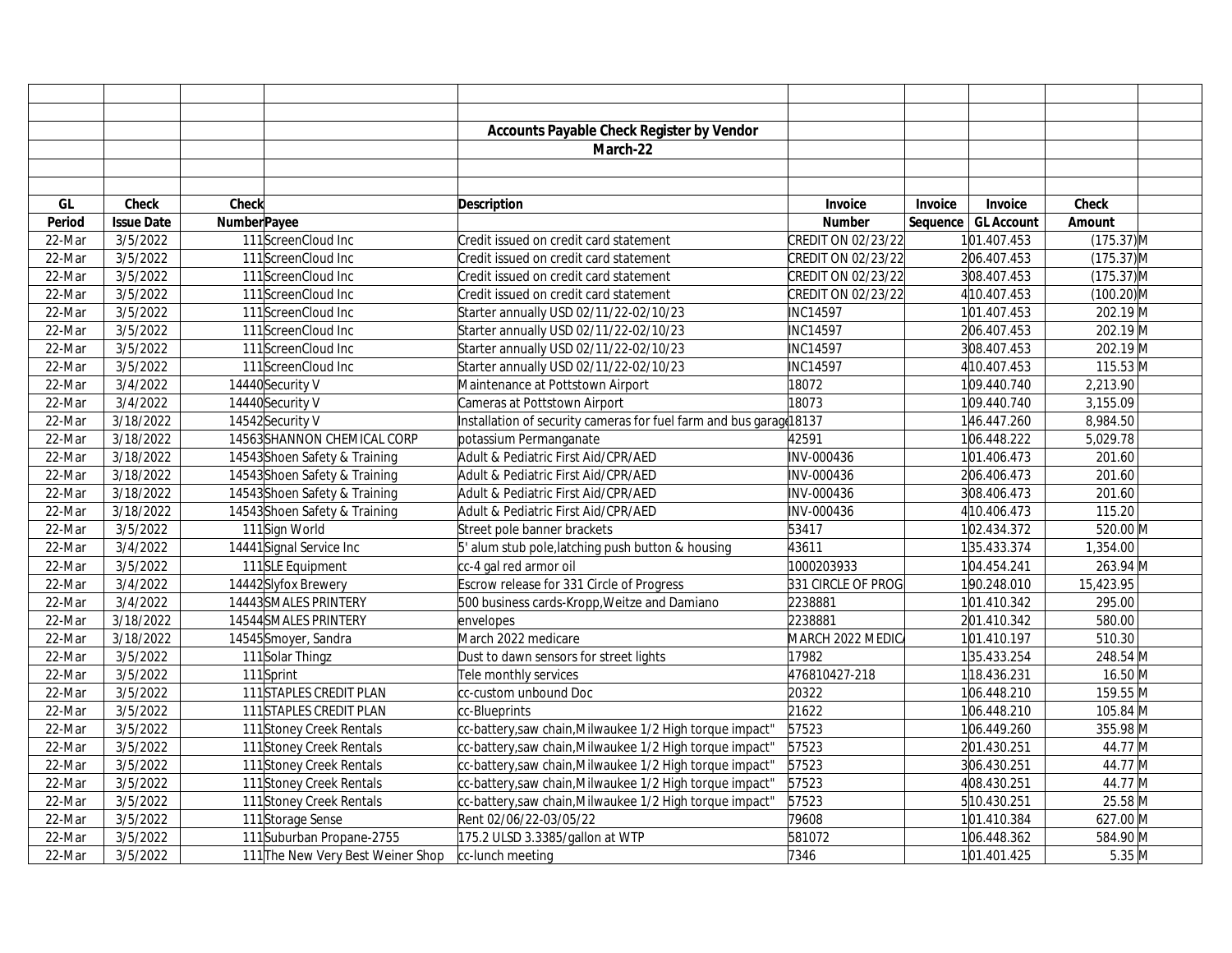|        |                   |                                   | Accounts Payable Check Register by Vendor                        |                  |         |                     |              |  |
|--------|-------------------|-----------------------------------|------------------------------------------------------------------|------------------|---------|---------------------|--------------|--|
|        |                   |                                   | March-22                                                         |                  |         |                     |              |  |
|        |                   |                                   |                                                                  |                  |         |                     |              |  |
|        |                   |                                   |                                                                  |                  |         |                     |              |  |
| GL     | Check             | Check                             | <b>Description</b>                                               | Invoice          | Invoice | Invoice             | <b>Check</b> |  |
| Period | <b>Issue Date</b> | Number Payee                      |                                                                  | <b>Number</b>    |         | Sequence GL Account | Amount       |  |
| 22-Mar | 3/5/2022          | 111 The New Very Best Weiner Shop | cc-lunch meeting                                                 | 7346             |         | 206.401.425         | $5.35$ M     |  |
| 22-Mar | 3/5/2022          | 111 The New Very Best Weiner Shop | cc-lunch meeting                                                 | 7346             |         | 308.401.425         | $5.35$ M     |  |
| 22-Mar | 3/5/2022          | 111 The New Very Best Weiner Shop | cc-lunch meeting                                                 | 7346             |         | 410.401.425         | $3.03$ M     |  |
| 22-Mar | 3/18/2022         | 14546 Thermal Instrument Co       | Model 62-9 3/4 remote electronics Flow Rate & total Displa 28780 |                  |         | 108.429.378         | 3,460.67     |  |
| 22-Mar | 3/5/2022          | 111 Thomas Scientific             | lab supplies                                                     | 2537419          |         | 108.429.225         | 483.42 M     |  |
| 22-Mar | 3/4/2022          | 14444 Thomas Scientific           | lab test                                                         | 2535301          |         | 108.429.225         | 71.48        |  |
| 22-Mar | 3/18/2022         | 14547 Tomascik, Linda             | March 2022 medicare                                              | MARCH 2022 MEDIC |         | 101.410.197         | 510.30       |  |
| 22-Mar | 3/18/2022         | 14548 Tomascik, Robert            | March 2022 medicare                                              | MARCH 2022 MEDIC |         | 101.410.197         | 510.30       |  |
| 22-Mar | 3/5/2022          | 111 Toshiba Business Solutions    | Copy Counts                                                      | 5537550          |         | 101.401.211         | 41.37 M      |  |
| 22-Mar | 3/5/2022          | 111 Toshiba Business Solutions    | Copy Counts                                                      | 5537550          |         | 201.402.211         | 41.37 M      |  |
| 22-Mar | 3/5/2022          | 111 Toshiba Business Solutions    | Copy Counts                                                      | 5537550          |         | 301.406.211         | 41.37 M      |  |
| 22-Mar | 3/5/2022          | 111 Toshiba Business Solutions    | Copy Counts                                                      | 5537550          |         | 401.410.211         | 147.89 M     |  |
| 22-Mar | 3/5/2022          | 111 Toshiba Business Solutions    | Copy Counts                                                      | 5537550          |         | 501.414.211         | 74.46 M      |  |
| 22-Mar | 3/5/2022          | 111 Toshiba Business Solutions    | Copy Counts                                                      | 5537550          |         | 601.430.211         | 41.37 M      |  |
| 22-Mar | 3/5/2022          | 111 Toshiba Business Solutions    | Copy Counts                                                      | 5537550          |         | 704.452.211         | 147.89 M     |  |
| 22-Mar | 3/5/2022          | 111 Toshiba Business Solutions    | Copy Counts                                                      | 5537550          |         | 806.401.211         | 41.37 M      |  |
| 22-Mar | 3/5/2022          | 111 Toshiba Business Solutions    | Copy Counts                                                      | 5537550          |         | 906.402.211         | 41.37 M      |  |
| 22-Mar | 3/5/2022          | 111 Toshiba Business Solutions    | Copy Counts                                                      | 5537550          |         | 1006.406.211        | 41.37 M      |  |
| 22-Mar | 3/5/2022          | 111 Toshiba Business Solutions    | Copy Counts                                                      | 5537550          |         | 1106.430.211        | 41.37 M      |  |
| 22-Mar | 3/5/2022          | 111 Toshiba Business Solutions    | Copy Counts                                                      | 5537550          |         | 1208.401.211        | 41.37 M      |  |
| 22-Mar | 3/5/2022          | 111 Toshiba Business Solutions    | Copy Counts                                                      | 5537550          |         | 1308.402.211        | 41.37 M      |  |
| 22-Mar | 3/5/2022          | 111 Toshiba Business Solutions    | Copy Counts                                                      | 5537550          |         | 1408.406.211        | 41.37 M      |  |
| 22-Mar | 3/5/2022          | 111 Toshiba Business Solutions    | Copy Counts                                                      | 5537550          |         | 1508.430.211        | 41.37 M      |  |
| 22-Mar | 3/5/2022          | 111 Toshiba Business Solutions    | Copy Counts                                                      | 5537550          |         | 16 10.401.211       | 23.79 M      |  |
| 22-Mar | 3/5/2022          | 111 Toshiba Business Solutions    | Copy Counts                                                      | 5537550          |         | 17 10.402.211       | 23.79 M      |  |
| 22-Mar | 3/5/2022          | 111 Toshiba Business Solutions    | Copy Counts                                                      | 5537550          |         | 18 10.406.211       | 23.79 M      |  |
| 22-Mar | 3/5/2022          | 111 Toshiba Business Solutions    | Copy Counts                                                      | 5537550          |         | 19 10.414.211       | 72.39 M      |  |
| 22-Mar | 3/5/2022          | 111 Toshiba Business Solutions    | Copy Counts                                                      | 5537550          |         | 20 10.430.211       | 23.76 M      |  |
| 22-Mar | 3/18/2022         | 14549 TOTAL RENTAL                | cart, elect bit, hammer                                          | 27683-2          |         | 108.429.373         | 62.72        |  |
| 22-Mar | 3/18/2022         | 14549 TOTAL RENTAL                | vibrator, elec conc 1-1/2                                        | 27808-2          |         | 108.429.384         | 58.05        |  |
| 22-Mar | 3/5/2022          | 111 TRACTOR SUPPLY COMPANY        | cc-wsh jkt 2x, shrp jkt 3x                                       | 754498           |         | 108.429.238         | 127.98 M     |  |
| 22-Mar | 3/18/2022         | 14550 TRAFFIC PLANNING & DESIGN   | King St crosswalk                                                | TPD27672         |         | 101.408.313         | 2,091.25     |  |
| 22-Mar | 3/18/2022         | 14550 TRAFFIC PLANNING & DESIGN   | Borough Traffic Engineer                                         | TPD27673         |         | 101.408.313         | 1,625.00     |  |
| 22-Mar | 3/18/2022         | 14550 TRAFFIC PLANNING & DESIGN   | 200 Shoemaker Rd                                                 | TPD27674         |         | 101.408.313         | 1,852.50     |  |
| 22-Mar | 3/5/2022          | 111 Tropican Casino and Resort    | cc-Deposit for room Feb 15-Feb 17 for school                     | 20922            |         | 101.410.461         | 139.76 M     |  |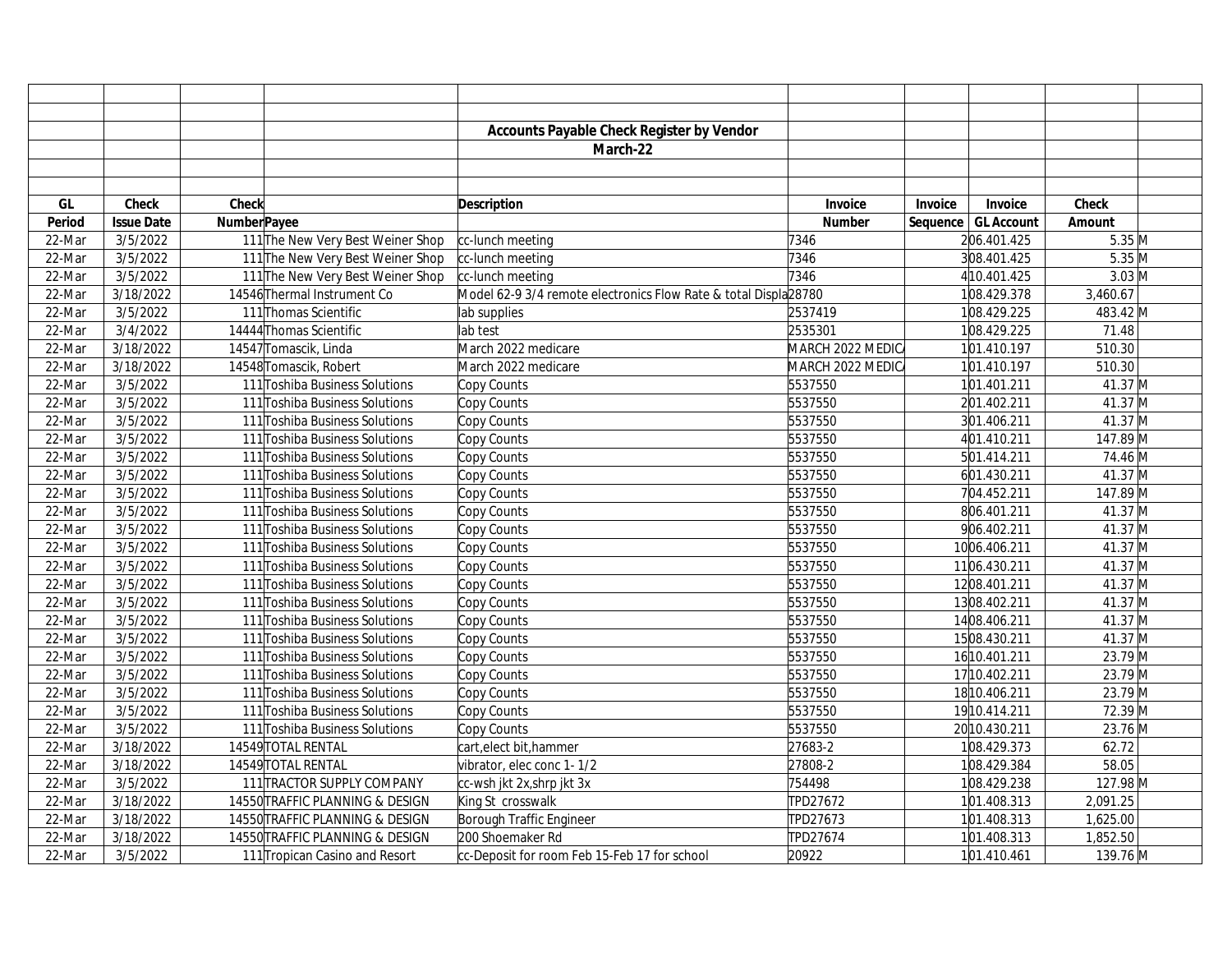|        |                   |                                    | <b>Accounts Payable Check Register by Vendor</b>               |                      |         |                     |              |  |
|--------|-------------------|------------------------------------|----------------------------------------------------------------|----------------------|---------|---------------------|--------------|--|
|        |                   |                                    | March-22                                                       |                      |         |                     |              |  |
|        |                   |                                    |                                                                |                      |         |                     |              |  |
|        |                   |                                    |                                                                |                      |         |                     |              |  |
| GL     | Check             | Check                              | <b>Description</b>                                             | <b>Invoice</b>       | Invoice | Invoice             | Check        |  |
| Period | <b>Issue Date</b> | Number Payee                       |                                                                | <b>Number</b>        |         | Sequence GL Account | Amount       |  |
| 22-Mar | 3/18/2022         | 14551TRP                           | element crank case Ventilation vehicle 106                     | 6301687              |         | 114.415.252         | 93.10        |  |
| 22-Mar | 3/4/2022          | 14445 TRS Welding                  | fabricate brackets                                             | 15190                |         | 108.429.374         | 231.25       |  |
| 22-Mar | 3/14/2022         | 13013 Tu Thi Tran                  | Refund overpayment of taxes for 409 Lincoln Ave                | 409 LINCOLN AVE      |         | 199.178.000         | (33.84)      |  |
| 22-Mar | 3/18/2022         | 14552Tu Thi Tran                   | Refund overpayment of taxes for 409 Lincoln Ave                | 409 LINCOLN AVE      |         | 199.178.000         | 33.84        |  |
| 22-Mar | 3/18/2022         | 14553 Tucker, H. Donald            | March 2022 medicare                                            | MARCH 2022 MEDIC     |         | 101.410.197         | 510.30       |  |
| 22-Mar | 3/18/2022         | 14554 Tucker, Mary A               | March 2022 medicare                                            | MARCH 2022 MEDIC     |         | 101.410.197         | 510.30       |  |
| 22-Mar | 3/4/2022          | 14446 U S BANK                     | Series 2020 water revenue bonds                                | SERIES 2020 APRIL 20 |         | 106.471.356         | 1,256.39     |  |
| 22-Mar | 3/4/2022          | 14448 US Bank                      | 2019 water revenue bonds                                       | Apr-22               |         | 106.471.354         | 152,845.84   |  |
| 22-Mar | 3/18/2022         | 14555U S BANK                      | adm fees 02/01/22-01/31/23-2017 General Obligation Bon 6437346 |                      |         | 120.471.100         | 500.00       |  |
| 22-Mar | 3/5/2022          | 111U S POSTMASTER                  | cc-postage-Eotech return                                       | 21422                |         | 101.410.325         | $16.10 \, M$ |  |
| 22-Mar | 3/5/2022          | 111 United Site Services           | 251 Manatawny St restrooms-Memorial pavillion                  | 6310790              |         | 104.454.450         | 239.70 M     |  |
| 22-Mar | 3/4/2022          | 14447 United Site Services         | 100 E High St Plz restoom                                      | 6413716              |         | 146.447.241         | 486.92       |  |
| 22-Mar | 3/4/2022          | 14447 United Site Services         | 1595 Industrial Highway restroom                               | 6413717              |         | 108.429.367         | 124.85       |  |
| 22-Mar | 3/5/2022          | 111UpKeep                          | cc-Business Plus Monthly 02/24/22-03/23/22                     | INV00033037          |         | 108.429.420         | $1,041.98$ M |  |
| 22-Mar | 3/5/2022          | 111UpKeep                          | cc-Business Plus Monthly 02/24/22-03/23/22                     | INV00033037          |         | 206.448.420         | 1,041.98 M   |  |
| 22-Mar | 3/4/2022          | 111111686UPPER POTTSGROVE TOWNSHIP | Utiity payments for February 2022                              | Feb-22               |         | 108.235.200         | 83,489.01 M  |  |
| 22-Mar | 3/5/2022          | 111 UPS STORE-#4880                | cc-packing materials, packing services                         | 21422                |         | 106.448.325         | 27.57 M      |  |
| 22-Mar | 3/5/2022          | 111 USA BLUEBOOK                   | cc-electrode storage solution, Long handle dipper              | 877567               |         | 106.448.241         | 870.00 M     |  |
| 22-Mar | 3/5/2022          | 111 USA BLUEBOOK                   | cc-tablets to reduce chlorine                                  | 880545               |         | 106.448.241         | 1,216.90 M   |  |
| 22-Mar | 3/4/2022          | 14449 Usalco                       | Delpac 2020 22.61 tons                                         | 20218812             |         | 106.448.222         | 9,948.40     |  |
| 22-Mar | 3/18/2022         | 14556 Usalco                       | Del Pac 22.73 tons                                             | 20220615             |         | 106.448.222         | 10,001.20    |  |
| 22-Mar | 3/18/2022         | 14556 Usalco                       | Del Pac 22.78 tons                                             | 20222307             |         | 106.448.222         | 10,023.20    |  |
| 22-Mar | 3/5/2022          | 111 Valentino's                    | meal break for overtime                                        | 13122                |         | 101.430.241         | $9.50$ M     |  |
| 22-Mar | 3/5/2022          | 111 Valentino's                    | meal break for overtime                                        | 13122                |         | 206.430.241         | $9.50$ M     |  |
| 22-Mar | 3/5/2022          | 111 Valentino's                    | meal break for overtime                                        | 13122                |         | 308.430.241         | $9.50$ M     |  |
| 22-Mar | 3/5/2022          | 111 Valentino's                    | meal break for overtime                                        | 13122                |         | 410.430.241         | $5.41$ M     |  |
| 22-Mar | 3/5/2022          | 111Verizon                         | telephone                                                      | 9898335140           |         | 101.410.321         | $2,605.11$ M |  |
| 22-Mar | 3/5/2022          | 111Verizon                         | Telephone                                                      | 9898377775           |         | 101.401.321         | $23.63 \, M$ |  |
| 22-Mar | 3/5/2022          | 111 Verizon                        | Telephone                                                      | 9898377775           |         | 206.401.321         | 23.63 M      |  |
| 22-Mar | 3/5/2022          | 111 Verizon                        | Telephone                                                      | 9898377775           |         | 308.401.321         | $23.63$ M    |  |
| 22-Mar | 3/5/2022          | 111Verizon                         | Telephone                                                      | 9898377775           |         | 410.401.321         | 13.50 M      |  |
| 22-Mar | 3/5/2022          | 111 Verizon                        | Telephone                                                      | 9898377775           |         | 501.430.321         | 44.46 M      |  |
| 22-Mar | 3/5/2022          | 111 Verizon                        | Telephone                                                      | 9898377775           |         | 606.430.321         | 65.56 M      |  |
| 22-Mar | 3/5/2022          | 111 Verizon                        | Telephone                                                      | 9898377775           |         | 708.430.321         | 65.56 M      |  |
| 22-Mar | 3/5/2022          | 111 Verizon                        | Telephone                                                      | 9898377775           |         | 810.430.321         | 25.41 M      |  |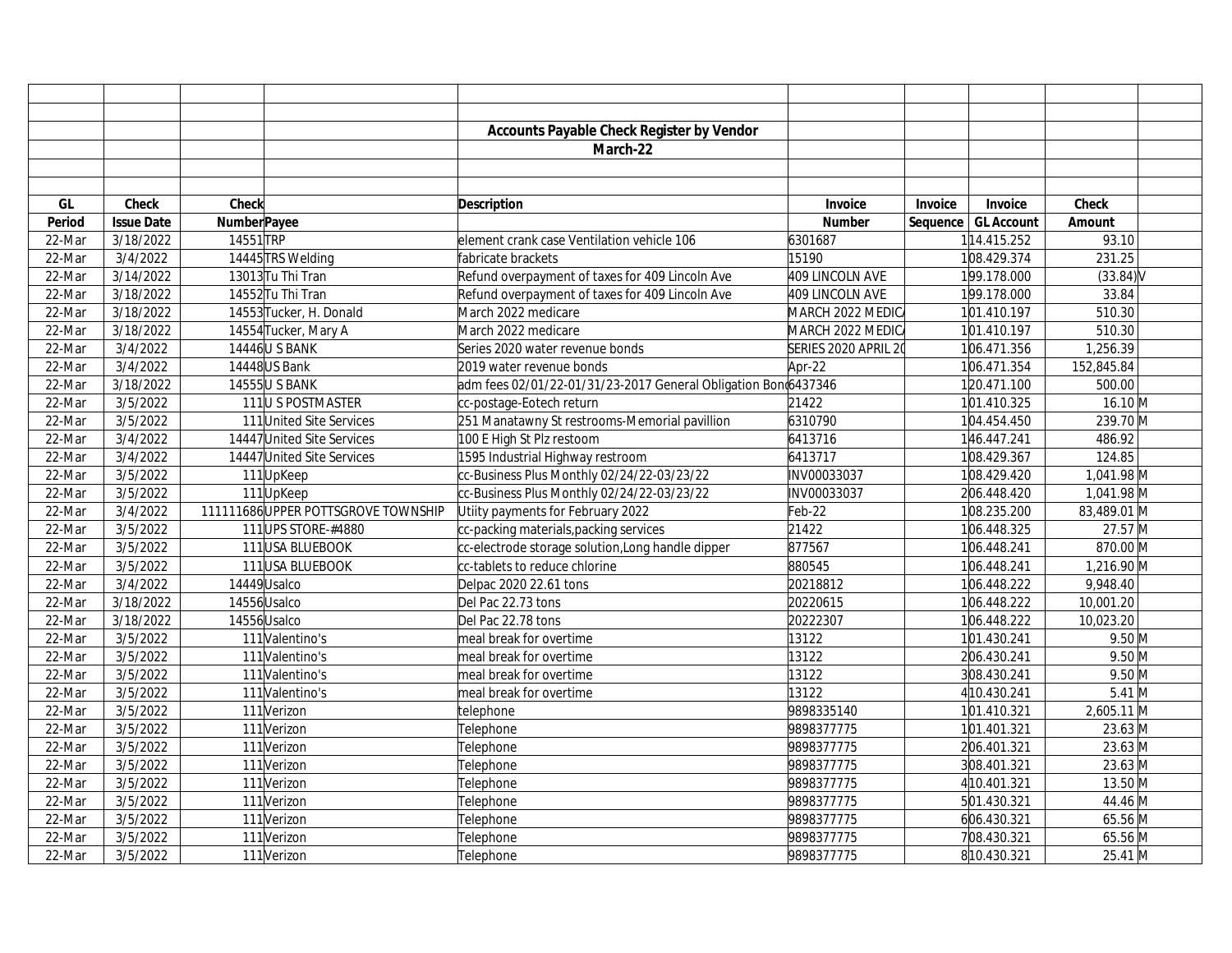|        |                   |                    |                                   | <b>Accounts Payable Check Register by Vendor</b>      |                   |          |                   |              |  |
|--------|-------------------|--------------------|-----------------------------------|-------------------------------------------------------|-------------------|----------|-------------------|--------------|--|
|        |                   |                    |                                   | March-22                                              |                   |          |                   |              |  |
|        |                   |                    |                                   |                                                       |                   |          |                   |              |  |
|        |                   |                    |                                   |                                                       |                   |          |                   |              |  |
| GL     | Check             | Check              |                                   | <b>Description</b>                                    | Invoice           | Invoice  | Invoice           | <b>Check</b> |  |
| Period | <b>Issue Date</b> | <b>NumberPayee</b> |                                   |                                                       | <b>Number</b>     | Sequence | <b>GL Account</b> | Amount       |  |
| 22-Mar | 3/5/2022          |                    | 111Verizon                        | Telephone                                             | 9898377775        |          | 918.436.321       | 106.96 M     |  |
| 22-Mar | 3/5/2022          |                    | 111Verizon                        | Telephone                                             | 9898377775        |          | 1006.449.321      | 122.22 M     |  |
| 22-Mar | 3/5/2022          |                    | 111Verizon                        | Telephone                                             | 9898377775        |          | 1101.402.321      | 70.90 M      |  |
| 22-Mar | 3/5/2022          |                    | 111 Verizon                       | Telephone                                             | 9898377775        |          | 1206.402.321      | 70.90 M      |  |
| 22-Mar | 3/5/2022          |                    | 111 Verizon                       | Telephone                                             | 9898377775        |          | 1308.402.321      | 70.90 M      |  |
| 22-Mar | 3/5/2022          |                    | 111Verizon                        | Telephone                                             | 9898377775        |          | 14 10.402.321     | 40.51 M      |  |
| 22-Mar | 3/5/2022          |                    | 111 Verizon                       | Telephone                                             | 9898377775        |          | 1507.445.321      | 42.20 M      |  |
| 22-Mar | 3/5/2022          |                    | 111Verizon                        | Telephone                                             | 9898377775        |          | 1601.414.321      | 579.85 M     |  |
| 22-Mar | 3/5/2022          |                    | 111 Verizon                       | Telephone                                             | 9898377775        |          | 1704.454.321      | 126.60 M     |  |
| 22-Mar | 3/5/2022          |                    | 111Verizon                        | Telephone                                             | 9898377775        |          | 1804.452.321      | 84.40 M      |  |
| 22-Mar | 3/5/2022          |                    | 111 Verizon                       | Telephone                                             | 9898377775        |          | 1906.448.321      | 134.48 M     |  |
| 22-Mar | 3/5/2022          |                    | 111Verizon                        | Telephone                                             | 9898377775        |          | 2008.429.321      | 124.41 M     |  |
| 22-Mar | 3/5/2022          |                    | 111 Verizon                       | Telephone                                             | 9898377775        |          | 21 14.415.321     | 82.21 M      |  |
| 22-Mar | 3/5/2022          |                    | 111Verizon                        | Telephone                                             | 9898377775        |          | 2206.448.321      | 23.60 M      |  |
| 22-Mar | 3/5/2022          |                    | 111Verizon                        | Telephone                                             | 9898377775        |          | 2308.429.321      | 23.60 M      |  |
| 22-Mar | 3/5/2022          |                    | 111Verizon                        | Telephone                                             | 9898377775        |          | 2401.400.241      | 56.01 M      |  |
| 22-Mar | 3/5/2022          |                    | 111 Verizon                       | Telephone                                             | 9898377775        |          | 2506.400.241      | 56.01 M      |  |
| 22-Mar | 3/5/2022          |                    | 111Verizon                        | Telephone                                             | 9898377775        |          | 2608.400.241      | 56.01 M      |  |
| 22-Mar | 3/5/2022          |                    | 111 Verizon                       | Telephone                                             | 9898377775        |          | 27 10.400.241     | 32.02 M      |  |
| 22-Mar | 3/5/2022          |                    | 111Verizon                        | Telephone                                             | 9898377775        |          | 2801.406.321      | $11.82$ M    |  |
| 22-Mar | 3/5/2022          |                    | 111 Verizon                       | Telephone                                             | 9898377775        |          | 2906.406.321      | $11.82 \, M$ |  |
| 22-Mar | 3/5/2022          |                    | 111Verizon                        | Telephone                                             | 9898377775        |          | 3008.406.321      | $11.82$ M    |  |
| 22-Mar | 3/5/2022          |                    | 111Verizon                        | Telephone                                             | 9898377775        |          | 31 10.406.321     | $6.75$ M     |  |
| 22-Mar | 3/4/2022          |                    | 14450 Verizon                     | Vehicle tracking subscription 02/01/22-02/28/22       | 601000025986      |          | 101.410.324       | 261.75       |  |
| 22-Mar | 3/18/2022         |                    | 14557 Verizon                     | telephone-WWTP SCADA                                  | 9900861443        |          | 108.429.324       | 210.08       |  |
| 22-Mar | 3/4/2022          |                    | 14451 VICTORY FIRE PROTECTION INC | tamper switch alarm                                   | W15082            |          | 108.429.373       | 380.00       |  |
| 22-Mar | 3/5/2022          |                    | 111 Vistaprint                    | cc-Business cards                                     | 6F53F-07A50-2X5   |          | 146.447.342       | 56.17 M      |  |
| 22-Mar | 3/5/2022          |                    | 111 WAL MART STORE INC            | cc-25 ct mask, DP 8oz 12 pk, sandwich cr, granola bar | 21722             |          | 104.452.425       | $14.38$ M    |  |
| 22-Mar | 3/5/2022          |                    | 111 WAL MART STORE INC            | cc-wall clock, mouse traps, dawn                      | 22122             |          | 104.454.241       | 150.53 M     |  |
| 22-Mar | 3/4/2022          |                    | 14452 Walters Portable Toilets    | 140 College Dr rent monthly basic unit                | A-340833          |          | 104.454.450       | 186.50       |  |
| 22-Mar | 3/4/2022          |                    | 14452 Walters Portable Toilets    | 251 Manatawny rent monthly basic unit                 | A-340836          |          | 104.454.450       | 78.00        |  |
| 22-Mar | 3/4/2022          |                    | 14452 Walters Portable Toilets    | 251 Manatawny rent monthly basic unit                 | A-341529          |          | 104.454.450       | 78.00        |  |
| 22-Mar | 3/5/2022          |                    | 111 Wawa                          | cc-no receipt available prisoner meal                 | 20322             |          | 101.410.229       | $14.43 \, M$ |  |
| 22-Mar | 3/5/2022          |                    | 111 Wawa                          | cc-prisoner meal                                      | 15493284          |          | 101.410.229       | $7.71$ M     |  |
| 22-Mar | 3/18/2022         |                    | 14558 Weaver, George              | March 2022 medicare                                   | MARCH 2022 MEDIC. |          | 101.410.197       | 510.30       |  |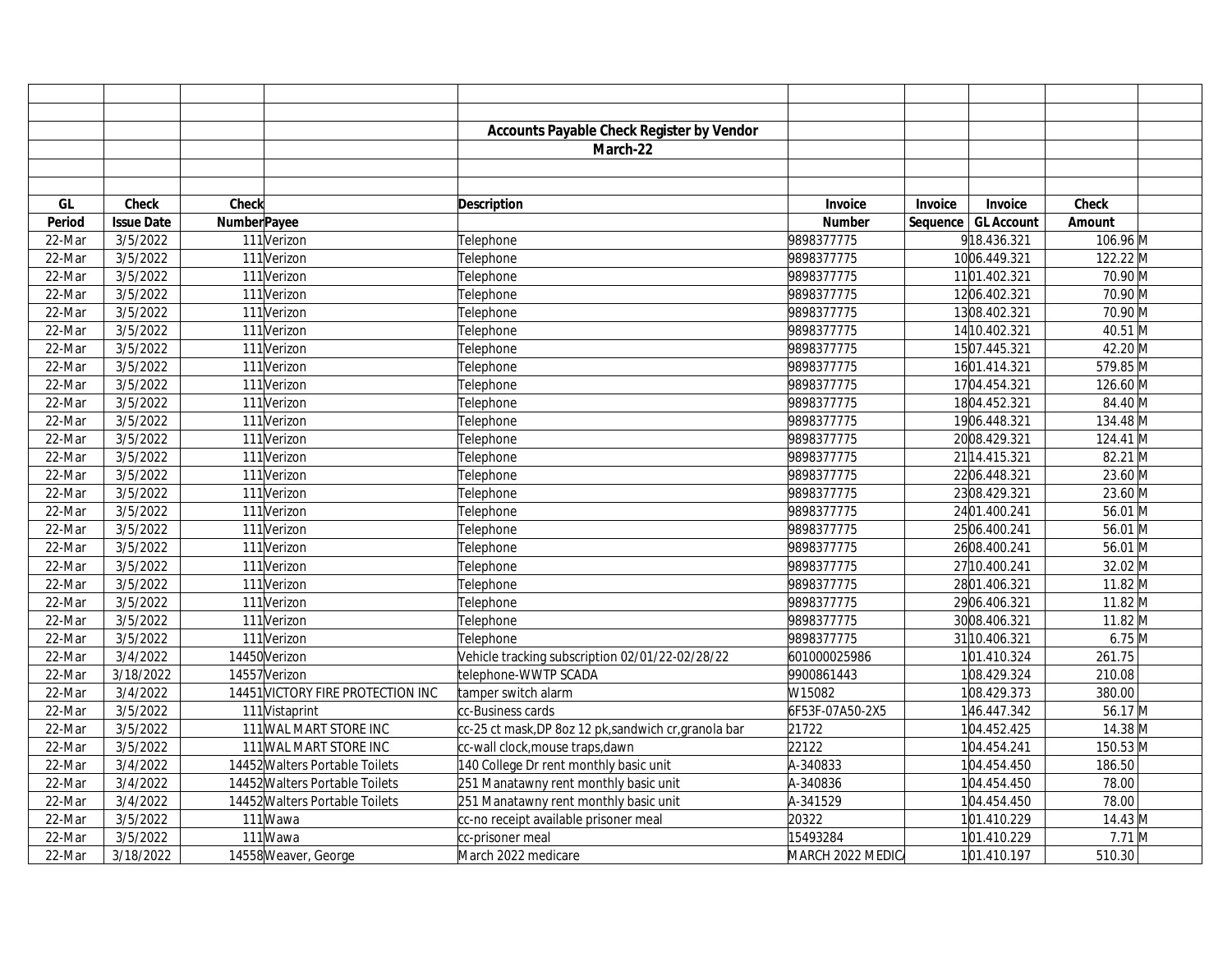|        |                   |                                | Accounts Payable Check Register by Vendor                              |                  |         |                     |            |  |
|--------|-------------------|--------------------------------|------------------------------------------------------------------------|------------------|---------|---------------------|------------|--|
|        |                   |                                | March-22                                                               |                  |         |                     |            |  |
|        |                   |                                |                                                                        |                  |         |                     |            |  |
|        |                   |                                |                                                                        |                  |         |                     |            |  |
| GL     | Check             | Check                          | <b>Description</b>                                                     | Invoice          | Invoice | Invoice             | Check      |  |
| Period | <b>Issue Date</b> | Number Payee                   |                                                                        | <b>Number</b>    |         | Sequence GL Account | Amount     |  |
| 22-Mar | 3/18/2022         | 14559 Weaver, Karen            | March 2022 medicare                                                    | MARCH 2022 MEDIC |         | 101.410.197         | 510.30     |  |
| 22-Mar | 3/4/2022          | 14453 Weavers Hardware Company | hydrated lime 50lb bag skid                                            | 265935           |         | 108.429.222         | 3,900.00   |  |
| 22-Mar | 3/18/2022         | 14560 Weavers Hardware Company | marking pt,ice melt, snow shovel, glass cleaner, dish deterger 268122  |                  |         | 101.409.373         | 13.44      |  |
| 22-Mar | 3/18/2022         | 14560 Weavers Hardware Company | marking pt, ice melt, snow shovel, glass cleaner, dish deterger 268122 |                  |         | 206.409.373         | 13.44      |  |
| 22-Mar | 3/18/2022         | 14560 Weavers Hardware Company | marking pt, ice melt, snow shovel, glass cleaner, dish deterger 268122 |                  |         | 308.409.373         | 13.44      |  |
| 22-Mar | 3/18/2022         | 14560 Weavers Hardware Company | marking pt,ice melt, snow shovel, glass cleaner, dish deterger 268122  |                  |         | 410.409.373         | 7.65       |  |
| 22-Mar | 3/18/2022         | 14560 Weavers Hardware Company | marking pt,ice melt, snow shovel, glass cleaner, dish deterger 268122  |                  |         | 501.430.373         | 40.78      |  |
| 22-Mar | 3/18/2022         | 14560 Weavers Hardware Company | marking pt, ice melt, snow shovel, glass cleaner, dish deterger 268122 |                  |         | 606.430.373         | 40.78      |  |
| 22-Mar | 3/18/2022         | 14560 Weavers Hardware Company | marking pt,ice melt, snow shovel, glass cleaner, dish deterger 268122  |                  |         | 708.430.373         | 40.78      |  |
| 22-Mar | 3/18/2022         | 14560 Weavers Hardware Company | marking pt,ice melt, snow shovel, glass cleaner, dish deterger 268122  |                  |         | 810.430.373         | 23.28      |  |
| 22-Mar | 3/18/2022         | 14560 Weavers Hardware Company | marking pt,ice melt, snow shovel, glass cleaner, dish deterger 268122  |                  |         | 901.430.251         | 11.73      |  |
| 22-Mar | 3/18/2022         | 14560 Weavers Hardware Company | marking pt, ice melt, snow shovel, glass cleaner, dish deterger 268122 |                  |         | 1006.430.251        | 11.73      |  |
| 22-Mar | 3/18/2022         | 14560 Weavers Hardware Company | marking pt,ice melt, snow shovel, glass cleaner, dish deterger 268122  |                  |         | 1108.430.251        | 11.73      |  |
| 22-Mar | 3/18/2022         | 14560 Weavers Hardware Company | marking pt, ice melt, snow shovel, glass cleaner, dish deterger 268122 |                  |         | 12 10.430.251       | 6.69       |  |
| 22-Mar | 3/18/2022         | 14560 Weavers Hardware Company | marking pt, ice melt, snow shovel, glass cleaner, dish deterger 268122 |                  |         | 1301.410.251        | 69.54      |  |
| 22-Mar | 3/18/2022         | 14560 Weavers Hardware Company | marking pt,ice melt, snow shovel, glass cleaner, dish deterger 268122  |                  |         | 1406.449.375        | 312.80     |  |
| 22-Mar | 3/18/2022         | 14560 Weavers Hardware Company | marking pt, ice melt, snow shovel, glass cleaner, dish deterger 268122 |                  |         | 1535.432.222        | 32.64      |  |
| 22-Mar | 3/18/2022         | 14560 Weavers Hardware Company | glue carpert outdoor, gas spout                                        | 45911            |         | 104.454.241         | 42.97      |  |
| 22-Mar | 3/4/2022          | 14454 WEST POTTSGROVE TOWNSHIP | Utility Payments for November 2022                                     | Feb-22           |         | 108.235.530         | 22,734.32  |  |
| 22-Mar | 3/4/2022          | 14455 WEST POTTSGROVE TOWNSHIP | Capital payment February 2022                                          | CAPITAL FEB 2022 |         | 108.235.530         | 1,716.70   |  |
| 22-Mar | 3/21/2022         | 111111691 Wex Bank             | Gas                                                                    | 79094391         |         | 101.401.231         | 29.15 M    |  |
| 22-Mar | 3/21/2022         | 111111691 Wex Bank             | Gas                                                                    | 79094391         |         | 206.401.231         | 29.15 M    |  |
| 22-Mar | 3/21/2022         | 111111691 Wex Bank             | Gas                                                                    | 79094391         |         | 308.401.231         | 29.15 M    |  |
| 22-Mar | 3/21/2022         | 111111691 Wex Bank             | Gas                                                                    | 79094391         |         | 410.401.231         | $16.67$ M  |  |
| 22-Mar | 3/21/2022         | 111111691 Wex Bank             | qas                                                                    | 79094391         |         | 714.415.231         | 291.05 M   |  |
| 22-Mar | 3/21/2022         | 111111691 Wex Bank             | qas                                                                    | 79094391         |         | 814.480.232         | 542.07 M   |  |
| 22-Mar | 3/21/2022         | 111111691 Wex Bank             | gas                                                                    | 79094391         |         | 914.480.232         | 571.51 M   |  |
| 22-Mar | 3/21/2022         | 111111691 Wex Bank             | gas                                                                    | 79094391         |         | 10 14.480.232       | 613.18 M   |  |
| 22-Mar | 3/21/2022         | 111111691 Wex Bank             | qas                                                                    | 79094391         |         | 1206.430.231        | 353.48 M   |  |
| 22-Mar | 3/21/2022         | 111111691 Wex Bank             | qas                                                                    | 79094391         |         | 1308.430.231        | 353.48 M   |  |
| 22-Mar | 3/21/2022         | 111111691 Wex Bank             | qas                                                                    | 79094391         |         | 14 10.430.231       | 202.00 M   |  |
| 22-Mar | 3/21/2022         | 111111691 Wex Bank             | qas                                                                    | 79094391         |         | 15 18.436.231       | 330.69 M   |  |
| 22-Mar | 3/21/2022         | 111111691 Wex Bank             | qas                                                                    | 79094391         |         | 1606.449.231        | 1,326.68 M |  |
| 22-Mar | 3/21/2022         | 111111691 Wex Bank             | qas                                                                    | 79094391         |         | 1701.480.111        | 202.23 M   |  |
| 22-Mar | 3/21/2022         | 111111691 Wex Bank             | qas                                                                    | 79094391         |         | 1801.414.231        | 497.35 M   |  |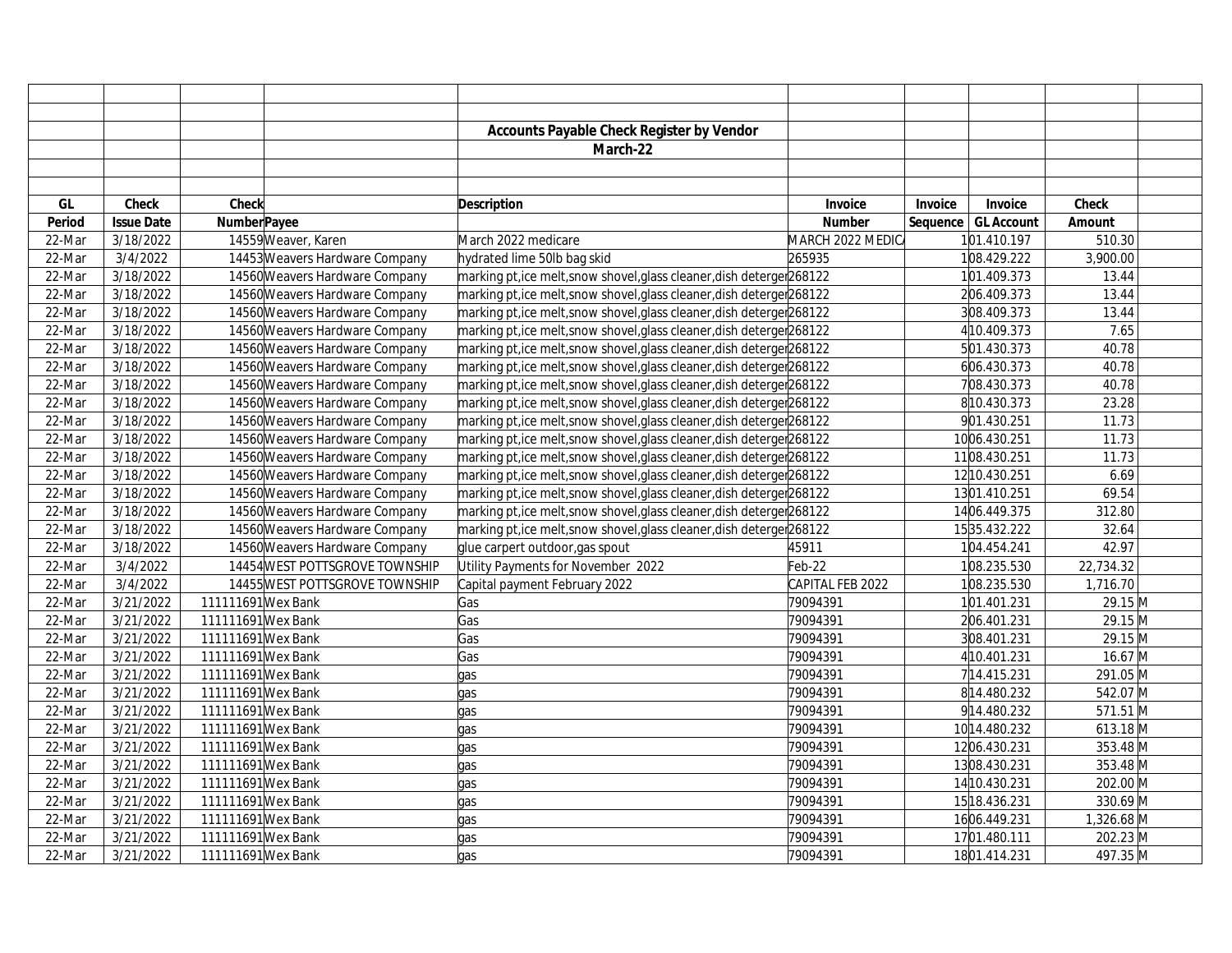|        |                   |                    |                              | Accounts Payable Check Register by Vendor   |            |          |                   |              |  |
|--------|-------------------|--------------------|------------------------------|---------------------------------------------|------------|----------|-------------------|--------------|--|
|        |                   |                    |                              | March-22                                    |            |          |                   |              |  |
|        |                   |                    |                              |                                             |            |          |                   |              |  |
|        |                   |                    |                              |                                             |            |          |                   |              |  |
| GL     | <b>Check</b>      | Check              |                              | <b>Description</b>                          | Invoice    | Invoice  | Invoice           | Check        |  |
| Period | <b>Issue Date</b> | <b>NumberPayee</b> |                              |                                             | Number     | Sequence | <b>GL Account</b> | Amount       |  |
| 22-Mar | 3/21/2022         | 111111691 Wex Bank |                              | gas                                         | 79094391   |          | 1904.454.231      | 338.94 M     |  |
| 22-Mar | 3/21/2022         | 111111691 Wex Bank |                              | gas                                         | 79094391   |          | 2001.410.231      | 5,618.76 M   |  |
| 22-Mar | 3/21/2022         | 111111691 Wex Bank |                              | gas                                         | 79094391   |          | 2108.429.231      | 484.73 M     |  |
| 22-Mar | 3/21/2022         | 111111691 Wex Bank |                              | Gas                                         | 79094391   |          | 2301.430.231      | 353.48 M     |  |
| 22-Mar | 3/21/2022         | 111111691 Wex Bank |                              | GAS                                         | 79094391   |          | 2401.402.231      | 7.80 M       |  |
| 22-Mar | 3/21/2022         | 111111691 Wex Bank |                              | GAS                                         | 79094391   |          | 2506.402.231      | $7.80$ M     |  |
| 22-Mar | 3/21/2022         | 111111691 Wex Bank |                              | GAS                                         | 79094391   |          | 2608.402.231      | $7.80$ M     |  |
| 22-Mar | 3/21/2022         | 111111691 Wex Bank |                              | <b>GAS</b>                                  | 79094391   |          | 27 10.402.231     | 4.46 M       |  |
| 22-Mar | 3/5/2022          |                    | 111 Wind River Environmental | pump truck on 01/26/22                      | 5303448    |          | 108.429.365       | 511.29 M     |  |
| 22-Mar | 3/5/2022          |                    | 111 Wire and Cable Your Way  | cc-Conductor type TC cable                  | 232551     |          | 102.434.372       | 829.56 M     |  |
| 22-Mar | 3/4/2022          |                    | 14456 YCG Inc                | Enradd, on site calibration fee on 01/27/22 | 228512     |          | 101.410.253       | 220.00       |  |
| 22-Mar | 3/4/2022          |                    | 14457 YOUNG & CO, JOHN R     | 175 gallons $@$ 8.88/gallon                 | 31852      |          | 108.429.222       | 1,554.89     |  |
| 22-Mar | 3/4/2022          |                    | 14457 YOUNG & CO, JOHN R     | 109.1 diesel @ 3.469/gal                    | 8509       |          | 108.429.232       | 378.47       |  |
| 22-Mar | 3/4/2022          |                    | 14458 ZEP SALES AND SERVICE  | mop heads                                   | 9007060438 |          | 106.448.236       | 277.71       |  |
| 22-Mar | 3/4/2022          |                    | 14458 ZEP SALES AND SERVICE  | dust mop refills                            | 9007112453 |          | 106.448.236       | 264.06       |  |
| 22-Mar | 3/4/2022          |                    | 14458 ZEP SALES AND SERVICE  | dust mop refills                            | 9007116786 |          | 106.448.236       | 175.08       |  |
|        |                   |                    |                              |                                             |            |          |                   | 1,628,139.91 |  |